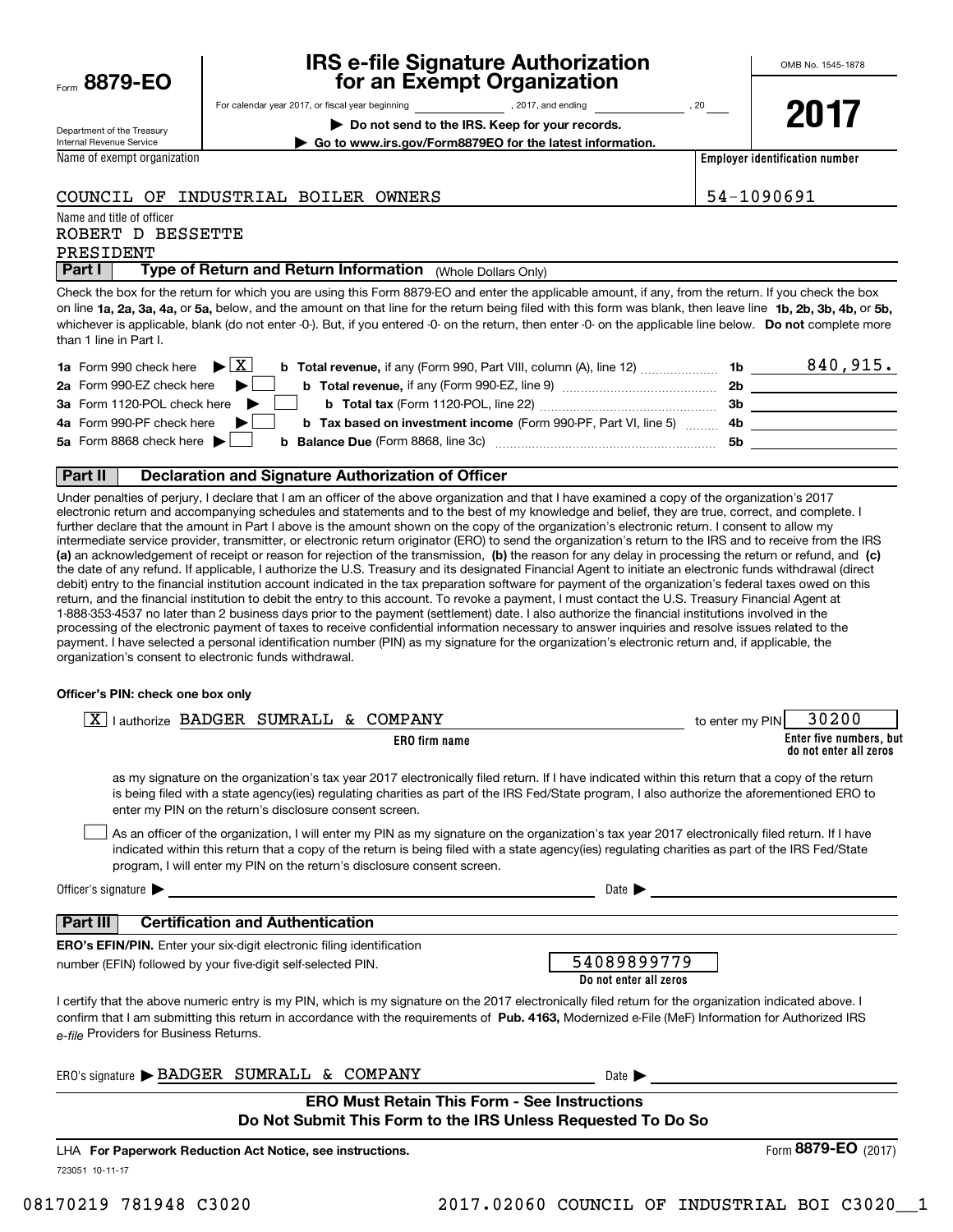| П<br>١<br>Form<br>. . |
|-----------------------|
|-----------------------|

Department of the Treasury Internal Revenue Service

# **Return of Organization Exempt From Income Tax**

**Under section 501(c), 527, or 4947(a)(1) of the Internal Revenue Code (except private foundations)**

**| Do not enter social security numbers on this form as it may be made public.**

▶ Go to www.irs.gov/Form990 for instructions and the latest information. **Inspection** 



|                         |                             | A For the 2017 calendar year, or tax year beginning                                                                                                 | and ending         |                                                                                                  |                                                           |  |  |
|-------------------------|-----------------------------|-----------------------------------------------------------------------------------------------------------------------------------------------------|--------------------|--------------------------------------------------------------------------------------------------|-----------------------------------------------------------|--|--|
| В                       | Check if<br>applicable:     | <b>C</b> Name of organization                                                                                                                       |                    | D Employer identification number                                                                 |                                                           |  |  |
|                         | Address<br>change           | COUNCIL OF INDUSTRIAL BOILER OWNERS                                                                                                                 |                    |                                                                                                  |                                                           |  |  |
|                         | Name<br>change              | Doing business as                                                                                                                                   |                    | 54-1090691                                                                                       |                                                           |  |  |
|                         | Initial<br>return           | Number and street (or P.O. box if mail is not delivered to street address)                                                                          | E Telephone number |                                                                                                  |                                                           |  |  |
|                         | Final<br>return/            | 6801 KENNEDY RD                                                                                                                                     | Room/suite<br>102  |                                                                                                  | $540 - 349 - 9043$                                        |  |  |
|                         | termin-<br>ated             | City or town, state or province, country, and ZIP or foreign postal code                                                                            |                    | G Gross receipts \$                                                                              | 840,915.                                                  |  |  |
|                         | Amended<br> return          | WARRENTON, VA 20186                                                                                                                                 |                    | $H(a)$ is this a group return                                                                    |                                                           |  |  |
|                         | Applica-<br>tion<br>pending | F Name and address of principal officer: ROBERT D BESSETTE<br>6801 KENNEDY RD, WARRENTON, VA<br>20186                                               |                    | for subordinates? $\frac{\Box}{\Box}$<br>$H(b)$ Are all subordinates included? $\Box$ Yes $\Box$ | $\overline{\ }$ Yes $\overline{\rm X}$ No<br>∣No          |  |  |
|                         |                             | $501(c)(3)$ $\overline{X}$ $501(c)$ (<br>$6 \rightarrow$ (insert no.)<br>$4947(a)(1)$ or<br>Tax-exempt status:                                      | 527                |                                                                                                  | If "No," attach a list. (see instructions)                |  |  |
|                         |                             | J Website: WWW.CIBO.ORG                                                                                                                             |                    | $H(c)$ Group exemption number $\blacktriangleright$                                              |                                                           |  |  |
|                         |                             | $\boxed{\mathbf{X}}$ Association<br>Other $\blacktriangleright$<br>Corporation<br>Trust<br>K Form of organization:                                  |                    |                                                                                                  | L Year of formation: $1978$ M State of legal domicile: VA |  |  |
| Part I                  |                             | Summary                                                                                                                                             |                    |                                                                                                  |                                                           |  |  |
|                         | 1.                          | Briefly describe the organization's mission or most significant activities: DISSEMINATE INDUSTRIAL BOILER                                           |                    |                                                                                                  |                                                           |  |  |
| Activities & Governance |                             | INFORMATION ON ENVIRONMENTAL & LEGAL REGULATORY CHANGES AFFECTING                                                                                   |                    |                                                                                                  |                                                           |  |  |
|                         | $\mathbf{2}$                | Check this box $\blacktriangleright$ $\blacksquare$ if the organization discontinued its operations or disposed of more than 25% of its net assets. |                    |                                                                                                  |                                                           |  |  |
|                         | з                           | Number of voting members of the governing body (Part VI, line 1a)                                                                                   |                    | 3                                                                                                | 8                                                         |  |  |
|                         | 4                           | Number of independent voting members of the governing body (Part VI, line 1b) [100] [100] [100] [100] [100] [1                                      |                    | $\overline{\mathbf{4}}$                                                                          | 7                                                         |  |  |
|                         | 5                           | Total number of individuals employed in calendar year 2017 (Part V, line 2a) manufacture continual continuation                                     |                    | $\overline{5}$                                                                                   | $\overline{3}$                                            |  |  |
|                         |                             |                                                                                                                                                     | 6                  | $\overline{0}$                                                                                   |                                                           |  |  |
|                         |                             |                                                                                                                                                     |                    | 7a                                                                                               | 0.                                                        |  |  |
|                         |                             |                                                                                                                                                     |                    | 7b                                                                                               | $\overline{0}$ .                                          |  |  |
|                         |                             |                                                                                                                                                     |                    | <b>Prior Year</b>                                                                                | <b>Current Year</b>                                       |  |  |
|                         | 8                           | Contributions and grants (Part VIII, line 1h)                                                                                                       |                    | 758,165.                                                                                         | 629,584.                                                  |  |  |
| Revenue                 | 9                           | Program service revenue (Part VIII, line 2g)                                                                                                        |                    | $\overline{238}$ , 793.                                                                          | 207,629.                                                  |  |  |
|                         | 10                          |                                                                                                                                                     |                    | 3,883.                                                                                           | 3,702.                                                    |  |  |
|                         | 11                          | Other revenue (Part VIII, column (A), lines 5, 6d, 8c, 9c, 10c, and 11e)                                                                            |                    | Ο.                                                                                               | 0.                                                        |  |  |
|                         | 12                          | Total revenue - add lines 8 through 11 (must equal Part VIII, column (A), line 12)                                                                  |                    | 1,000,841.                                                                                       | 840,915.                                                  |  |  |
|                         | 13                          | Grants and similar amounts paid (Part IX, column (A), lines 1-3)                                                                                    |                    | О.                                                                                               | 0.                                                        |  |  |
|                         | 14                          |                                                                                                                                                     |                    | $\overline{0}$ .                                                                                 | 0.                                                        |  |  |
|                         | 15                          | Salaries, other compensation, employee benefits (Part IX, column (A), lines 5-10)                                                                   |                    | 317,205.                                                                                         | 296, 365.                                                 |  |  |
|                         |                             |                                                                                                                                                     |                    | 0.                                                                                               | 0.                                                        |  |  |
| Expenses                |                             | <b>b</b> Total fundraising expenses (Part IX, column (D), line 25)<br>▶                                                                             | $0 \cdot$          |                                                                                                  |                                                           |  |  |
|                         |                             |                                                                                                                                                     |                    | 759,738.                                                                                         | 686,438.                                                  |  |  |
|                         | 18                          | Total expenses. Add lines 13-17 (must equal Part IX, column (A), line 25) <i>marronomical</i>                                                       |                    | 1,076,943.                                                                                       | 982,803.                                                  |  |  |
|                         | 19                          |                                                                                                                                                     |                    | $-76, 102.$                                                                                      | $-141,888.$                                               |  |  |
| ăğ                      |                             |                                                                                                                                                     |                    | <b>Beginning of Current Year</b>                                                                 | <b>End of Year</b>                                        |  |  |
|                         |                             | <b>20</b> Total assets (Part X, line 16)                                                                                                            |                    | 978,633.                                                                                         | 860, 468.                                                 |  |  |
|                         |                             | 21 Total liabilities (Part X, line 26)                                                                                                              |                    | 203,816.                                                                                         | $\overline{227,539}$ .                                    |  |  |
| ssets<br>Ralanc         | 22                          |                                                                                                                                                     |                    | 774,817.                                                                                         | 632,929.                                                  |  |  |

Under penalties of perjury, I declare that I have examined this return, including accompanying schedules and statements, and to the best of my knowledge and belief, it is true, correct, and complete. Declaration of preparer (other than officer) is based on all information of which preparer has any knowledge.

| Sign     | Signature of officer                                                                                                  |                      | Date                     |                            |  |  |  |  |
|----------|-----------------------------------------------------------------------------------------------------------------------|----------------------|--------------------------|----------------------------|--|--|--|--|
| Here     | BESSETTE, PRESIDENT<br>ROBERT D                                                                                       |                      |                          |                            |  |  |  |  |
|          | Type or print name and title                                                                                          |                      |                          |                            |  |  |  |  |
|          | Print/Type preparer's name                                                                                            | Preparer's signature | Date                     | PTIN<br>Check              |  |  |  |  |
| Paid     | SHAWN SUMRALL, CPA                                                                                                    |                      |                          | P00274803<br>self-employed |  |  |  |  |
| Preparer | Firm's name BADGER SUMRALL & COMPANY                                                                                  |                      |                          | 54-1645202<br>Firm's $EIN$ |  |  |  |  |
| Use Only | Firm's address > 7410 HERITAGE VILLAGE PLAZA                                                                          |                      |                          |                            |  |  |  |  |
|          | GAINESVILLE, VA 20155                                                                                                 |                      | Phone no. (703) 938-7088 |                            |  |  |  |  |
|          | $\mathbf{X}$<br><b>No</b><br>Yes<br>May the IRS discuss this return with the preparer shown above? (see instructions) |                      |                          |                            |  |  |  |  |
|          | Form 990 (2017)<br>LHA For Paperwork Reduction Act Notice, see the separate instructions.<br>732001 11-28-17          |                      |                          |                            |  |  |  |  |

SEE SCHEDULE O FOR ORGANIZATION MISSION STATEMENT CONTINUATION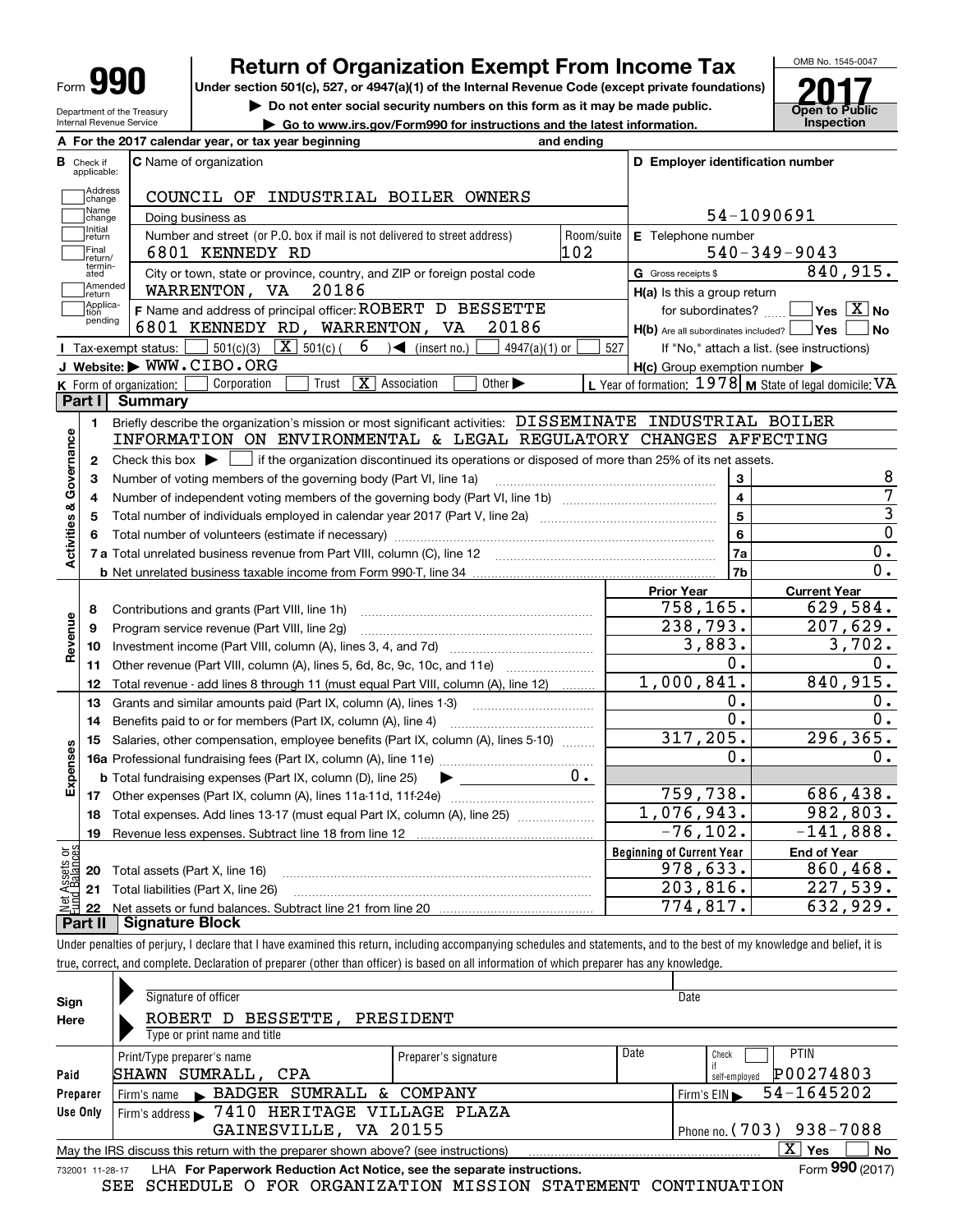|              | COUNCIL OF INDUSTRIAL BOILER OWNERS<br>Form 990 (2017)                                                                                                                                              |               | 54-1090691<br>Page 2               |
|--------------|-----------------------------------------------------------------------------------------------------------------------------------------------------------------------------------------------------|---------------|------------------------------------|
|              | <b>Statement of Program Service Accomplishments</b><br>Part III                                                                                                                                     |               |                                    |
| 1.           | Briefly describe the organization's mission:                                                                                                                                                        |               |                                    |
|              | CIBO PROVIDES FOCUSED EXCHANGE OF ACCURATE TECHNICAL INFORMATION                                                                                                                                    |               |                                    |
|              | AMOUNG ORGANIZATIONAL MEMBERS, GOVERNMENT, AND THE PUBLIC, CONCERNING                                                                                                                               |               |                                    |
|              | POLICIES, LAWS & REGULATIONS THAT IMPACT INDUSTRIAL ENERGY SYSTEMS.                                                                                                                                 |               |                                    |
| $\mathbf{2}$ | Did the organization undertake any significant program services during the year which were not listed on the                                                                                        |               |                                    |
|              | prior Form 990 or 990-EZ?                                                                                                                                                                           |               | $\Box$ Yes $\boxed{\mathrm{X}}$ No |
|              | If "Yes," describe these new services on Schedule O.                                                                                                                                                |               |                                    |
| 3            | Did the organization cease conducting, or make significant changes in how it conducts, any program services?                                                                                        |               | $\Box$ Yes $~\Box$ X $\Box$ No     |
|              | If "Yes," describe these changes on Schedule O.                                                                                                                                                     |               |                                    |
| 4            | Describe the organization's program service accomplishments for each of its three largest program services, as measured by expenses.                                                                |               |                                    |
|              | Section 501(c)(3) and 501(c)(4) organizations are required to report the amount of grants and allocations to others, the total expenses, and<br>revenue, if any, for each program service reported. |               |                                    |
| 4a           | 743, 019. including grants of \$<br>) (Expenses \$<br>(Code:                                                                                                                                        | ) (Revenue \$ | $\overline{211,331}$ .             |
|              | CIBO PROVIDES INFORMATION ABOUT INDUSTRIAL BOILERS ENVIRONMENTAL &                                                                                                                                  |               |                                    |
|              | LEGAL REGULATIONS & IDEAS ON HOW TO IMPROVE THE BOILER INDUSTRY.                                                                                                                                    |               |                                    |
|              |                                                                                                                                                                                                     |               |                                    |
|              |                                                                                                                                                                                                     |               |                                    |
|              |                                                                                                                                                                                                     |               |                                    |
|              |                                                                                                                                                                                                     |               |                                    |
|              |                                                                                                                                                                                                     |               |                                    |
|              |                                                                                                                                                                                                     |               |                                    |
|              |                                                                                                                                                                                                     |               |                                    |
|              |                                                                                                                                                                                                     |               |                                    |
|              |                                                                                                                                                                                                     |               |                                    |
| 4b           |                                                                                                                                                                                                     |               |                                    |
|              |                                                                                                                                                                                                     |               |                                    |
|              |                                                                                                                                                                                                     |               |                                    |
|              |                                                                                                                                                                                                     |               |                                    |
|              |                                                                                                                                                                                                     |               |                                    |
|              |                                                                                                                                                                                                     |               |                                    |
|              |                                                                                                                                                                                                     |               |                                    |
|              |                                                                                                                                                                                                     |               |                                    |
|              |                                                                                                                                                                                                     |               |                                    |
|              |                                                                                                                                                                                                     |               |                                    |
|              |                                                                                                                                                                                                     |               |                                    |
| 4c           | (Code: ) (Expenses \$<br>including grants of \$                                                                                                                                                     |               | $\overline{\phantom{a}}$           |
|              |                                                                                                                                                                                                     |               |                                    |
|              |                                                                                                                                                                                                     |               |                                    |
|              |                                                                                                                                                                                                     |               |                                    |
|              |                                                                                                                                                                                                     |               |                                    |
|              |                                                                                                                                                                                                     |               |                                    |
|              |                                                                                                                                                                                                     |               |                                    |
|              |                                                                                                                                                                                                     |               |                                    |
|              |                                                                                                                                                                                                     |               |                                    |
|              |                                                                                                                                                                                                     |               |                                    |
|              |                                                                                                                                                                                                     |               |                                    |
| 4d           | Other program services (Describe in Schedule O.)                                                                                                                                                    |               |                                    |
|              | (Expenses \$<br>including grants of \$                                                                                                                                                              | (Revenue \$   |                                    |
|              | 743,019.<br><b>4e</b> Total program service expenses $\blacktriangleright$                                                                                                                          |               |                                    |
|              |                                                                                                                                                                                                     |               | Form 990 (2017)                    |
|              | 732002 11-28-17                                                                                                                                                                                     |               |                                    |

08170219 781948 C3020 2017.02060 COUNCIL OF INDUSTRIAL BOI C3020\_\_1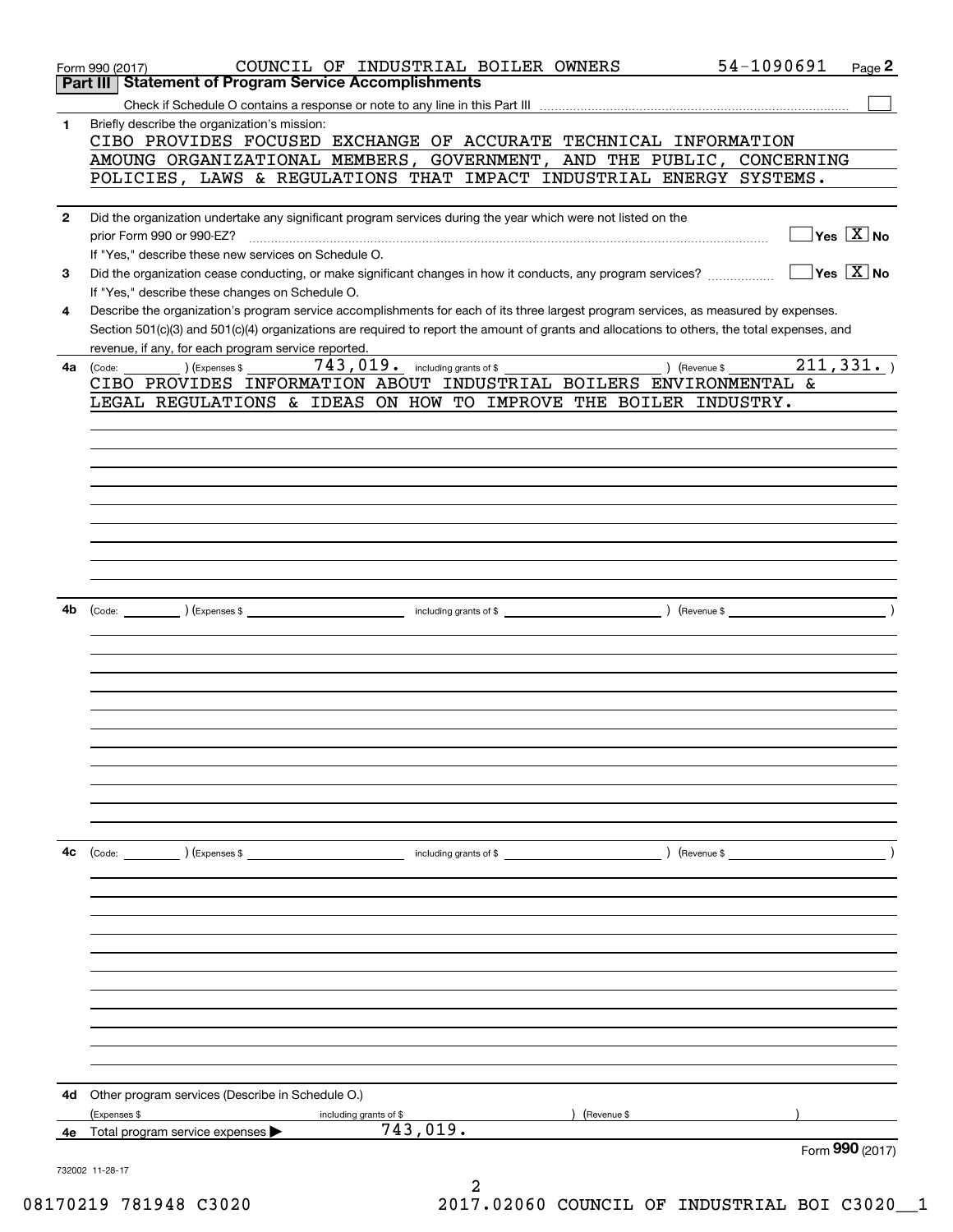| Form 990 (2017) |  |  |
|-----------------|--|--|

| Is the organization described in section $501(c)(3)$ or $4947(a)(1)$ (other than a private foundation)?<br>1<br>X,<br>1.<br>$\overline{\mathtt{x}}$<br>$\mathbf{2}$<br>2<br>Did the organization engage in direct or indirect political campaign activities on behalf of or in opposition to candidates for<br>3<br>X.<br>3<br>Section 501(c)(3) organizations. Did the organization engage in lobbying activities, or have a section 501(h) election in effect<br>4<br>4<br>Is the organization a section 501(c)(4), 501(c)(5), or 501(c)(6) organization that receives membership dues, assessments, or<br>5<br>X<br>5<br>Did the organization maintain any donor advised funds or any similar funds or accounts for which donors have the right to<br>6<br>X<br>provide advice on the distribution or investment of amounts in such funds or accounts? If "Yes," complete Schedule D, Part I<br>6<br>Did the organization receive or hold a conservation easement, including easements to preserve open space,<br>7<br>x<br>$\overline{7}$<br>Did the organization maintain collections of works of art, historical treasures, or other similar assets? If "Yes," complete<br>8<br>x<br>8<br>Did the organization report an amount in Part X, line 21, for escrow or custodial account liability, serve as a custodian for<br>9<br>amounts not listed in Part X; or provide credit counseling, debt management, credit repair, or debt negotiation services?<br>x<br>9<br>If "Yes," complete Schedule D, Part IV<br>Did the organization, directly or through a related organization, hold assets in temporarily restricted endowments, permanent<br>10<br>x<br>10<br>If the organization's answer to any of the following questions is "Yes," then complete Schedule D, Parts VI, VII, VIII, IX, or X<br>11<br>as applicable.<br>a Did the organization report an amount for land, buildings, and equipment in Part X, line 10? If "Yes," complete Schedule D,<br>x<br>11a<br><b>b</b> Did the organization report an amount for investments - other securities in Part X, line 12 that is 5% or more of its total<br>x<br>11b<br>c Did the organization report an amount for investments - program related in Part X, line 13 that is 5% or more of its total<br>X<br>11c<br>d Did the organization report an amount for other assets in Part X, line 15 that is 5% or more of its total assets reported in<br>x<br>11d<br>X<br>11e<br>Did the organization's separate or consolidated financial statements for the tax year include a footnote that addresses<br>f<br>x<br>the organization's liability for uncertain tax positions under FIN 48 (ASC 740)? If "Yes," complete Schedule D, Part X<br>11f<br>12a Did the organization obtain separate, independent audited financial statements for the tax year? If "Yes," complete<br>x<br>12a<br>Schedule D, Parts XI and XII<br><b>b</b> Was the organization included in consolidated, independent audited financial statements for the tax year?<br>x<br>12 <sub>b</sub><br>If "Yes," and if the organization answered "No" to line 12a, then completing Schedule D, Parts XI and XII is optional manum<br>X<br>13<br>X<br>Did the organization maintain an office, employees, or agents outside of the United States?<br>14a<br>14a<br><b>b</b> Did the organization have aggregate revenues or expenses of more than \$10,000 from grantmaking, fundraising, business,<br>investment, and program service activities outside the United States, or aggregate foreign investments valued at \$100,000<br>X<br>14b<br>Did the organization report on Part IX, column (A), line 3, more than \$5,000 of grants or other assistance to or for any<br>X<br>15<br>Did the organization report on Part IX, column (A), line 3, more than \$5,000 of aggregate grants or other assistance to<br>X<br>16<br>Did the organization report a total of more than \$15,000 of expenses for professional fundraising services on Part IX,<br>17<br>X<br>17<br>Did the organization report more than \$15,000 total of fundraising event gross income and contributions on Part VIII, lines<br>18<br>x<br>18<br>Did the organization report more than \$15,000 of gross income from gaming activities on Part VIII, line 9a? If "Yes."<br>19<br>x<br>19 |    |  | Yes | No |
|------------------------------------------------------------------------------------------------------------------------------------------------------------------------------------------------------------------------------------------------------------------------------------------------------------------------------------------------------------------------------------------------------------------------------------------------------------------------------------------------------------------------------------------------------------------------------------------------------------------------------------------------------------------------------------------------------------------------------------------------------------------------------------------------------------------------------------------------------------------------------------------------------------------------------------------------------------------------------------------------------------------------------------------------------------------------------------------------------------------------------------------------------------------------------------------------------------------------------------------------------------------------------------------------------------------------------------------------------------------------------------------------------------------------------------------------------------------------------------------------------------------------------------------------------------------------------------------------------------------------------------------------------------------------------------------------------------------------------------------------------------------------------------------------------------------------------------------------------------------------------------------------------------------------------------------------------------------------------------------------------------------------------------------------------------------------------------------------------------------------------------------------------------------------------------------------------------------------------------------------------------------------------------------------------------------------------------------------------------------------------------------------------------------------------------------------------------------------------------------------------------------------------------------------------------------------------------------------------------------------------------------------------------------------------------------------------------------------------------------------------------------------------------------------------------------------------------------------------------------------------------------------------------------------------------------------------------------------------------------------------------------------------------------------------------------------------------------------------------------------------------------------------------------------------------------------------------------------------------------------------------------------------------------------------------------------------------------------------------------------------------------------------------------------------------------------------------------------------------------------------------------------------------------------------------------------------------------------------------------------------------------------------------------------------------------------------------------------------------------------------------------------------------------------------------------------------------------------------------------------------------------------------------------------------------------------------------------------------------------------------------------------------------------------------------------------------------------------------------------------------------------------------------------------------------------------------------------------------------------------------------------------------------------------------|----|--|-----|----|
|                                                                                                                                                                                                                                                                                                                                                                                                                                                                                                                                                                                                                                                                                                                                                                                                                                                                                                                                                                                                                                                                                                                                                                                                                                                                                                                                                                                                                                                                                                                                                                                                                                                                                                                                                                                                                                                                                                                                                                                                                                                                                                                                                                                                                                                                                                                                                                                                                                                                                                                                                                                                                                                                                                                                                                                                                                                                                                                                                                                                                                                                                                                                                                                                                                                                                                                                                                                                                                                                                                                                                                                                                                                                                                                                                                                                                                                                                                                                                                                                                                                                                                                                                                                                                                                                                                      |    |  |     |    |
|                                                                                                                                                                                                                                                                                                                                                                                                                                                                                                                                                                                                                                                                                                                                                                                                                                                                                                                                                                                                                                                                                                                                                                                                                                                                                                                                                                                                                                                                                                                                                                                                                                                                                                                                                                                                                                                                                                                                                                                                                                                                                                                                                                                                                                                                                                                                                                                                                                                                                                                                                                                                                                                                                                                                                                                                                                                                                                                                                                                                                                                                                                                                                                                                                                                                                                                                                                                                                                                                                                                                                                                                                                                                                                                                                                                                                                                                                                                                                                                                                                                                                                                                                                                                                                                                                                      |    |  |     |    |
|                                                                                                                                                                                                                                                                                                                                                                                                                                                                                                                                                                                                                                                                                                                                                                                                                                                                                                                                                                                                                                                                                                                                                                                                                                                                                                                                                                                                                                                                                                                                                                                                                                                                                                                                                                                                                                                                                                                                                                                                                                                                                                                                                                                                                                                                                                                                                                                                                                                                                                                                                                                                                                                                                                                                                                                                                                                                                                                                                                                                                                                                                                                                                                                                                                                                                                                                                                                                                                                                                                                                                                                                                                                                                                                                                                                                                                                                                                                                                                                                                                                                                                                                                                                                                                                                                                      |    |  |     |    |
|                                                                                                                                                                                                                                                                                                                                                                                                                                                                                                                                                                                                                                                                                                                                                                                                                                                                                                                                                                                                                                                                                                                                                                                                                                                                                                                                                                                                                                                                                                                                                                                                                                                                                                                                                                                                                                                                                                                                                                                                                                                                                                                                                                                                                                                                                                                                                                                                                                                                                                                                                                                                                                                                                                                                                                                                                                                                                                                                                                                                                                                                                                                                                                                                                                                                                                                                                                                                                                                                                                                                                                                                                                                                                                                                                                                                                                                                                                                                                                                                                                                                                                                                                                                                                                                                                                      |    |  |     |    |
|                                                                                                                                                                                                                                                                                                                                                                                                                                                                                                                                                                                                                                                                                                                                                                                                                                                                                                                                                                                                                                                                                                                                                                                                                                                                                                                                                                                                                                                                                                                                                                                                                                                                                                                                                                                                                                                                                                                                                                                                                                                                                                                                                                                                                                                                                                                                                                                                                                                                                                                                                                                                                                                                                                                                                                                                                                                                                                                                                                                                                                                                                                                                                                                                                                                                                                                                                                                                                                                                                                                                                                                                                                                                                                                                                                                                                                                                                                                                                                                                                                                                                                                                                                                                                                                                                                      |    |  |     |    |
|                                                                                                                                                                                                                                                                                                                                                                                                                                                                                                                                                                                                                                                                                                                                                                                                                                                                                                                                                                                                                                                                                                                                                                                                                                                                                                                                                                                                                                                                                                                                                                                                                                                                                                                                                                                                                                                                                                                                                                                                                                                                                                                                                                                                                                                                                                                                                                                                                                                                                                                                                                                                                                                                                                                                                                                                                                                                                                                                                                                                                                                                                                                                                                                                                                                                                                                                                                                                                                                                                                                                                                                                                                                                                                                                                                                                                                                                                                                                                                                                                                                                                                                                                                                                                                                                                                      |    |  |     |    |
|                                                                                                                                                                                                                                                                                                                                                                                                                                                                                                                                                                                                                                                                                                                                                                                                                                                                                                                                                                                                                                                                                                                                                                                                                                                                                                                                                                                                                                                                                                                                                                                                                                                                                                                                                                                                                                                                                                                                                                                                                                                                                                                                                                                                                                                                                                                                                                                                                                                                                                                                                                                                                                                                                                                                                                                                                                                                                                                                                                                                                                                                                                                                                                                                                                                                                                                                                                                                                                                                                                                                                                                                                                                                                                                                                                                                                                                                                                                                                                                                                                                                                                                                                                                                                                                                                                      |    |  |     |    |
|                                                                                                                                                                                                                                                                                                                                                                                                                                                                                                                                                                                                                                                                                                                                                                                                                                                                                                                                                                                                                                                                                                                                                                                                                                                                                                                                                                                                                                                                                                                                                                                                                                                                                                                                                                                                                                                                                                                                                                                                                                                                                                                                                                                                                                                                                                                                                                                                                                                                                                                                                                                                                                                                                                                                                                                                                                                                                                                                                                                                                                                                                                                                                                                                                                                                                                                                                                                                                                                                                                                                                                                                                                                                                                                                                                                                                                                                                                                                                                                                                                                                                                                                                                                                                                                                                                      |    |  |     |    |
|                                                                                                                                                                                                                                                                                                                                                                                                                                                                                                                                                                                                                                                                                                                                                                                                                                                                                                                                                                                                                                                                                                                                                                                                                                                                                                                                                                                                                                                                                                                                                                                                                                                                                                                                                                                                                                                                                                                                                                                                                                                                                                                                                                                                                                                                                                                                                                                                                                                                                                                                                                                                                                                                                                                                                                                                                                                                                                                                                                                                                                                                                                                                                                                                                                                                                                                                                                                                                                                                                                                                                                                                                                                                                                                                                                                                                                                                                                                                                                                                                                                                                                                                                                                                                                                                                                      |    |  |     |    |
|                                                                                                                                                                                                                                                                                                                                                                                                                                                                                                                                                                                                                                                                                                                                                                                                                                                                                                                                                                                                                                                                                                                                                                                                                                                                                                                                                                                                                                                                                                                                                                                                                                                                                                                                                                                                                                                                                                                                                                                                                                                                                                                                                                                                                                                                                                                                                                                                                                                                                                                                                                                                                                                                                                                                                                                                                                                                                                                                                                                                                                                                                                                                                                                                                                                                                                                                                                                                                                                                                                                                                                                                                                                                                                                                                                                                                                                                                                                                                                                                                                                                                                                                                                                                                                                                                                      |    |  |     |    |
|                                                                                                                                                                                                                                                                                                                                                                                                                                                                                                                                                                                                                                                                                                                                                                                                                                                                                                                                                                                                                                                                                                                                                                                                                                                                                                                                                                                                                                                                                                                                                                                                                                                                                                                                                                                                                                                                                                                                                                                                                                                                                                                                                                                                                                                                                                                                                                                                                                                                                                                                                                                                                                                                                                                                                                                                                                                                                                                                                                                                                                                                                                                                                                                                                                                                                                                                                                                                                                                                                                                                                                                                                                                                                                                                                                                                                                                                                                                                                                                                                                                                                                                                                                                                                                                                                                      |    |  |     |    |
|                                                                                                                                                                                                                                                                                                                                                                                                                                                                                                                                                                                                                                                                                                                                                                                                                                                                                                                                                                                                                                                                                                                                                                                                                                                                                                                                                                                                                                                                                                                                                                                                                                                                                                                                                                                                                                                                                                                                                                                                                                                                                                                                                                                                                                                                                                                                                                                                                                                                                                                                                                                                                                                                                                                                                                                                                                                                                                                                                                                                                                                                                                                                                                                                                                                                                                                                                                                                                                                                                                                                                                                                                                                                                                                                                                                                                                                                                                                                                                                                                                                                                                                                                                                                                                                                                                      |    |  |     |    |
|                                                                                                                                                                                                                                                                                                                                                                                                                                                                                                                                                                                                                                                                                                                                                                                                                                                                                                                                                                                                                                                                                                                                                                                                                                                                                                                                                                                                                                                                                                                                                                                                                                                                                                                                                                                                                                                                                                                                                                                                                                                                                                                                                                                                                                                                                                                                                                                                                                                                                                                                                                                                                                                                                                                                                                                                                                                                                                                                                                                                                                                                                                                                                                                                                                                                                                                                                                                                                                                                                                                                                                                                                                                                                                                                                                                                                                                                                                                                                                                                                                                                                                                                                                                                                                                                                                      |    |  |     |    |
|                                                                                                                                                                                                                                                                                                                                                                                                                                                                                                                                                                                                                                                                                                                                                                                                                                                                                                                                                                                                                                                                                                                                                                                                                                                                                                                                                                                                                                                                                                                                                                                                                                                                                                                                                                                                                                                                                                                                                                                                                                                                                                                                                                                                                                                                                                                                                                                                                                                                                                                                                                                                                                                                                                                                                                                                                                                                                                                                                                                                                                                                                                                                                                                                                                                                                                                                                                                                                                                                                                                                                                                                                                                                                                                                                                                                                                                                                                                                                                                                                                                                                                                                                                                                                                                                                                      |    |  |     |    |
|                                                                                                                                                                                                                                                                                                                                                                                                                                                                                                                                                                                                                                                                                                                                                                                                                                                                                                                                                                                                                                                                                                                                                                                                                                                                                                                                                                                                                                                                                                                                                                                                                                                                                                                                                                                                                                                                                                                                                                                                                                                                                                                                                                                                                                                                                                                                                                                                                                                                                                                                                                                                                                                                                                                                                                                                                                                                                                                                                                                                                                                                                                                                                                                                                                                                                                                                                                                                                                                                                                                                                                                                                                                                                                                                                                                                                                                                                                                                                                                                                                                                                                                                                                                                                                                                                                      |    |  |     |    |
|                                                                                                                                                                                                                                                                                                                                                                                                                                                                                                                                                                                                                                                                                                                                                                                                                                                                                                                                                                                                                                                                                                                                                                                                                                                                                                                                                                                                                                                                                                                                                                                                                                                                                                                                                                                                                                                                                                                                                                                                                                                                                                                                                                                                                                                                                                                                                                                                                                                                                                                                                                                                                                                                                                                                                                                                                                                                                                                                                                                                                                                                                                                                                                                                                                                                                                                                                                                                                                                                                                                                                                                                                                                                                                                                                                                                                                                                                                                                                                                                                                                                                                                                                                                                                                                                                                      |    |  |     |    |
|                                                                                                                                                                                                                                                                                                                                                                                                                                                                                                                                                                                                                                                                                                                                                                                                                                                                                                                                                                                                                                                                                                                                                                                                                                                                                                                                                                                                                                                                                                                                                                                                                                                                                                                                                                                                                                                                                                                                                                                                                                                                                                                                                                                                                                                                                                                                                                                                                                                                                                                                                                                                                                                                                                                                                                                                                                                                                                                                                                                                                                                                                                                                                                                                                                                                                                                                                                                                                                                                                                                                                                                                                                                                                                                                                                                                                                                                                                                                                                                                                                                                                                                                                                                                                                                                                                      |    |  |     |    |
|                                                                                                                                                                                                                                                                                                                                                                                                                                                                                                                                                                                                                                                                                                                                                                                                                                                                                                                                                                                                                                                                                                                                                                                                                                                                                                                                                                                                                                                                                                                                                                                                                                                                                                                                                                                                                                                                                                                                                                                                                                                                                                                                                                                                                                                                                                                                                                                                                                                                                                                                                                                                                                                                                                                                                                                                                                                                                                                                                                                                                                                                                                                                                                                                                                                                                                                                                                                                                                                                                                                                                                                                                                                                                                                                                                                                                                                                                                                                                                                                                                                                                                                                                                                                                                                                                                      |    |  |     |    |
|                                                                                                                                                                                                                                                                                                                                                                                                                                                                                                                                                                                                                                                                                                                                                                                                                                                                                                                                                                                                                                                                                                                                                                                                                                                                                                                                                                                                                                                                                                                                                                                                                                                                                                                                                                                                                                                                                                                                                                                                                                                                                                                                                                                                                                                                                                                                                                                                                                                                                                                                                                                                                                                                                                                                                                                                                                                                                                                                                                                                                                                                                                                                                                                                                                                                                                                                                                                                                                                                                                                                                                                                                                                                                                                                                                                                                                                                                                                                                                                                                                                                                                                                                                                                                                                                                                      |    |  |     |    |
|                                                                                                                                                                                                                                                                                                                                                                                                                                                                                                                                                                                                                                                                                                                                                                                                                                                                                                                                                                                                                                                                                                                                                                                                                                                                                                                                                                                                                                                                                                                                                                                                                                                                                                                                                                                                                                                                                                                                                                                                                                                                                                                                                                                                                                                                                                                                                                                                                                                                                                                                                                                                                                                                                                                                                                                                                                                                                                                                                                                                                                                                                                                                                                                                                                                                                                                                                                                                                                                                                                                                                                                                                                                                                                                                                                                                                                                                                                                                                                                                                                                                                                                                                                                                                                                                                                      |    |  |     |    |
|                                                                                                                                                                                                                                                                                                                                                                                                                                                                                                                                                                                                                                                                                                                                                                                                                                                                                                                                                                                                                                                                                                                                                                                                                                                                                                                                                                                                                                                                                                                                                                                                                                                                                                                                                                                                                                                                                                                                                                                                                                                                                                                                                                                                                                                                                                                                                                                                                                                                                                                                                                                                                                                                                                                                                                                                                                                                                                                                                                                                                                                                                                                                                                                                                                                                                                                                                                                                                                                                                                                                                                                                                                                                                                                                                                                                                                                                                                                                                                                                                                                                                                                                                                                                                                                                                                      |    |  |     |    |
|                                                                                                                                                                                                                                                                                                                                                                                                                                                                                                                                                                                                                                                                                                                                                                                                                                                                                                                                                                                                                                                                                                                                                                                                                                                                                                                                                                                                                                                                                                                                                                                                                                                                                                                                                                                                                                                                                                                                                                                                                                                                                                                                                                                                                                                                                                                                                                                                                                                                                                                                                                                                                                                                                                                                                                                                                                                                                                                                                                                                                                                                                                                                                                                                                                                                                                                                                                                                                                                                                                                                                                                                                                                                                                                                                                                                                                                                                                                                                                                                                                                                                                                                                                                                                                                                                                      |    |  |     |    |
|                                                                                                                                                                                                                                                                                                                                                                                                                                                                                                                                                                                                                                                                                                                                                                                                                                                                                                                                                                                                                                                                                                                                                                                                                                                                                                                                                                                                                                                                                                                                                                                                                                                                                                                                                                                                                                                                                                                                                                                                                                                                                                                                                                                                                                                                                                                                                                                                                                                                                                                                                                                                                                                                                                                                                                                                                                                                                                                                                                                                                                                                                                                                                                                                                                                                                                                                                                                                                                                                                                                                                                                                                                                                                                                                                                                                                                                                                                                                                                                                                                                                                                                                                                                                                                                                                                      |    |  |     |    |
|                                                                                                                                                                                                                                                                                                                                                                                                                                                                                                                                                                                                                                                                                                                                                                                                                                                                                                                                                                                                                                                                                                                                                                                                                                                                                                                                                                                                                                                                                                                                                                                                                                                                                                                                                                                                                                                                                                                                                                                                                                                                                                                                                                                                                                                                                                                                                                                                                                                                                                                                                                                                                                                                                                                                                                                                                                                                                                                                                                                                                                                                                                                                                                                                                                                                                                                                                                                                                                                                                                                                                                                                                                                                                                                                                                                                                                                                                                                                                                                                                                                                                                                                                                                                                                                                                                      |    |  |     |    |
|                                                                                                                                                                                                                                                                                                                                                                                                                                                                                                                                                                                                                                                                                                                                                                                                                                                                                                                                                                                                                                                                                                                                                                                                                                                                                                                                                                                                                                                                                                                                                                                                                                                                                                                                                                                                                                                                                                                                                                                                                                                                                                                                                                                                                                                                                                                                                                                                                                                                                                                                                                                                                                                                                                                                                                                                                                                                                                                                                                                                                                                                                                                                                                                                                                                                                                                                                                                                                                                                                                                                                                                                                                                                                                                                                                                                                                                                                                                                                                                                                                                                                                                                                                                                                                                                                                      |    |  |     |    |
|                                                                                                                                                                                                                                                                                                                                                                                                                                                                                                                                                                                                                                                                                                                                                                                                                                                                                                                                                                                                                                                                                                                                                                                                                                                                                                                                                                                                                                                                                                                                                                                                                                                                                                                                                                                                                                                                                                                                                                                                                                                                                                                                                                                                                                                                                                                                                                                                                                                                                                                                                                                                                                                                                                                                                                                                                                                                                                                                                                                                                                                                                                                                                                                                                                                                                                                                                                                                                                                                                                                                                                                                                                                                                                                                                                                                                                                                                                                                                                                                                                                                                                                                                                                                                                                                                                      |    |  |     |    |
|                                                                                                                                                                                                                                                                                                                                                                                                                                                                                                                                                                                                                                                                                                                                                                                                                                                                                                                                                                                                                                                                                                                                                                                                                                                                                                                                                                                                                                                                                                                                                                                                                                                                                                                                                                                                                                                                                                                                                                                                                                                                                                                                                                                                                                                                                                                                                                                                                                                                                                                                                                                                                                                                                                                                                                                                                                                                                                                                                                                                                                                                                                                                                                                                                                                                                                                                                                                                                                                                                                                                                                                                                                                                                                                                                                                                                                                                                                                                                                                                                                                                                                                                                                                                                                                                                                      |    |  |     |    |
|                                                                                                                                                                                                                                                                                                                                                                                                                                                                                                                                                                                                                                                                                                                                                                                                                                                                                                                                                                                                                                                                                                                                                                                                                                                                                                                                                                                                                                                                                                                                                                                                                                                                                                                                                                                                                                                                                                                                                                                                                                                                                                                                                                                                                                                                                                                                                                                                                                                                                                                                                                                                                                                                                                                                                                                                                                                                                                                                                                                                                                                                                                                                                                                                                                                                                                                                                                                                                                                                                                                                                                                                                                                                                                                                                                                                                                                                                                                                                                                                                                                                                                                                                                                                                                                                                                      |    |  |     |    |
|                                                                                                                                                                                                                                                                                                                                                                                                                                                                                                                                                                                                                                                                                                                                                                                                                                                                                                                                                                                                                                                                                                                                                                                                                                                                                                                                                                                                                                                                                                                                                                                                                                                                                                                                                                                                                                                                                                                                                                                                                                                                                                                                                                                                                                                                                                                                                                                                                                                                                                                                                                                                                                                                                                                                                                                                                                                                                                                                                                                                                                                                                                                                                                                                                                                                                                                                                                                                                                                                                                                                                                                                                                                                                                                                                                                                                                                                                                                                                                                                                                                                                                                                                                                                                                                                                                      |    |  |     |    |
|                                                                                                                                                                                                                                                                                                                                                                                                                                                                                                                                                                                                                                                                                                                                                                                                                                                                                                                                                                                                                                                                                                                                                                                                                                                                                                                                                                                                                                                                                                                                                                                                                                                                                                                                                                                                                                                                                                                                                                                                                                                                                                                                                                                                                                                                                                                                                                                                                                                                                                                                                                                                                                                                                                                                                                                                                                                                                                                                                                                                                                                                                                                                                                                                                                                                                                                                                                                                                                                                                                                                                                                                                                                                                                                                                                                                                                                                                                                                                                                                                                                                                                                                                                                                                                                                                                      |    |  |     |    |
|                                                                                                                                                                                                                                                                                                                                                                                                                                                                                                                                                                                                                                                                                                                                                                                                                                                                                                                                                                                                                                                                                                                                                                                                                                                                                                                                                                                                                                                                                                                                                                                                                                                                                                                                                                                                                                                                                                                                                                                                                                                                                                                                                                                                                                                                                                                                                                                                                                                                                                                                                                                                                                                                                                                                                                                                                                                                                                                                                                                                                                                                                                                                                                                                                                                                                                                                                                                                                                                                                                                                                                                                                                                                                                                                                                                                                                                                                                                                                                                                                                                                                                                                                                                                                                                                                                      |    |  |     |    |
|                                                                                                                                                                                                                                                                                                                                                                                                                                                                                                                                                                                                                                                                                                                                                                                                                                                                                                                                                                                                                                                                                                                                                                                                                                                                                                                                                                                                                                                                                                                                                                                                                                                                                                                                                                                                                                                                                                                                                                                                                                                                                                                                                                                                                                                                                                                                                                                                                                                                                                                                                                                                                                                                                                                                                                                                                                                                                                                                                                                                                                                                                                                                                                                                                                                                                                                                                                                                                                                                                                                                                                                                                                                                                                                                                                                                                                                                                                                                                                                                                                                                                                                                                                                                                                                                                                      |    |  |     |    |
|                                                                                                                                                                                                                                                                                                                                                                                                                                                                                                                                                                                                                                                                                                                                                                                                                                                                                                                                                                                                                                                                                                                                                                                                                                                                                                                                                                                                                                                                                                                                                                                                                                                                                                                                                                                                                                                                                                                                                                                                                                                                                                                                                                                                                                                                                                                                                                                                                                                                                                                                                                                                                                                                                                                                                                                                                                                                                                                                                                                                                                                                                                                                                                                                                                                                                                                                                                                                                                                                                                                                                                                                                                                                                                                                                                                                                                                                                                                                                                                                                                                                                                                                                                                                                                                                                                      |    |  |     |    |
|                                                                                                                                                                                                                                                                                                                                                                                                                                                                                                                                                                                                                                                                                                                                                                                                                                                                                                                                                                                                                                                                                                                                                                                                                                                                                                                                                                                                                                                                                                                                                                                                                                                                                                                                                                                                                                                                                                                                                                                                                                                                                                                                                                                                                                                                                                                                                                                                                                                                                                                                                                                                                                                                                                                                                                                                                                                                                                                                                                                                                                                                                                                                                                                                                                                                                                                                                                                                                                                                                                                                                                                                                                                                                                                                                                                                                                                                                                                                                                                                                                                                                                                                                                                                                                                                                                      |    |  |     |    |
|                                                                                                                                                                                                                                                                                                                                                                                                                                                                                                                                                                                                                                                                                                                                                                                                                                                                                                                                                                                                                                                                                                                                                                                                                                                                                                                                                                                                                                                                                                                                                                                                                                                                                                                                                                                                                                                                                                                                                                                                                                                                                                                                                                                                                                                                                                                                                                                                                                                                                                                                                                                                                                                                                                                                                                                                                                                                                                                                                                                                                                                                                                                                                                                                                                                                                                                                                                                                                                                                                                                                                                                                                                                                                                                                                                                                                                                                                                                                                                                                                                                                                                                                                                                                                                                                                                      |    |  |     |    |
|                                                                                                                                                                                                                                                                                                                                                                                                                                                                                                                                                                                                                                                                                                                                                                                                                                                                                                                                                                                                                                                                                                                                                                                                                                                                                                                                                                                                                                                                                                                                                                                                                                                                                                                                                                                                                                                                                                                                                                                                                                                                                                                                                                                                                                                                                                                                                                                                                                                                                                                                                                                                                                                                                                                                                                                                                                                                                                                                                                                                                                                                                                                                                                                                                                                                                                                                                                                                                                                                                                                                                                                                                                                                                                                                                                                                                                                                                                                                                                                                                                                                                                                                                                                                                                                                                                      |    |  |     |    |
|                                                                                                                                                                                                                                                                                                                                                                                                                                                                                                                                                                                                                                                                                                                                                                                                                                                                                                                                                                                                                                                                                                                                                                                                                                                                                                                                                                                                                                                                                                                                                                                                                                                                                                                                                                                                                                                                                                                                                                                                                                                                                                                                                                                                                                                                                                                                                                                                                                                                                                                                                                                                                                                                                                                                                                                                                                                                                                                                                                                                                                                                                                                                                                                                                                                                                                                                                                                                                                                                                                                                                                                                                                                                                                                                                                                                                                                                                                                                                                                                                                                                                                                                                                                                                                                                                                      |    |  |     |    |
|                                                                                                                                                                                                                                                                                                                                                                                                                                                                                                                                                                                                                                                                                                                                                                                                                                                                                                                                                                                                                                                                                                                                                                                                                                                                                                                                                                                                                                                                                                                                                                                                                                                                                                                                                                                                                                                                                                                                                                                                                                                                                                                                                                                                                                                                                                                                                                                                                                                                                                                                                                                                                                                                                                                                                                                                                                                                                                                                                                                                                                                                                                                                                                                                                                                                                                                                                                                                                                                                                                                                                                                                                                                                                                                                                                                                                                                                                                                                                                                                                                                                                                                                                                                                                                                                                                      |    |  |     |    |
|                                                                                                                                                                                                                                                                                                                                                                                                                                                                                                                                                                                                                                                                                                                                                                                                                                                                                                                                                                                                                                                                                                                                                                                                                                                                                                                                                                                                                                                                                                                                                                                                                                                                                                                                                                                                                                                                                                                                                                                                                                                                                                                                                                                                                                                                                                                                                                                                                                                                                                                                                                                                                                                                                                                                                                                                                                                                                                                                                                                                                                                                                                                                                                                                                                                                                                                                                                                                                                                                                                                                                                                                                                                                                                                                                                                                                                                                                                                                                                                                                                                                                                                                                                                                                                                                                                      |    |  |     |    |
|                                                                                                                                                                                                                                                                                                                                                                                                                                                                                                                                                                                                                                                                                                                                                                                                                                                                                                                                                                                                                                                                                                                                                                                                                                                                                                                                                                                                                                                                                                                                                                                                                                                                                                                                                                                                                                                                                                                                                                                                                                                                                                                                                                                                                                                                                                                                                                                                                                                                                                                                                                                                                                                                                                                                                                                                                                                                                                                                                                                                                                                                                                                                                                                                                                                                                                                                                                                                                                                                                                                                                                                                                                                                                                                                                                                                                                                                                                                                                                                                                                                                                                                                                                                                                                                                                                      | 13 |  |     |    |
|                                                                                                                                                                                                                                                                                                                                                                                                                                                                                                                                                                                                                                                                                                                                                                                                                                                                                                                                                                                                                                                                                                                                                                                                                                                                                                                                                                                                                                                                                                                                                                                                                                                                                                                                                                                                                                                                                                                                                                                                                                                                                                                                                                                                                                                                                                                                                                                                                                                                                                                                                                                                                                                                                                                                                                                                                                                                                                                                                                                                                                                                                                                                                                                                                                                                                                                                                                                                                                                                                                                                                                                                                                                                                                                                                                                                                                                                                                                                                                                                                                                                                                                                                                                                                                                                                                      |    |  |     |    |
|                                                                                                                                                                                                                                                                                                                                                                                                                                                                                                                                                                                                                                                                                                                                                                                                                                                                                                                                                                                                                                                                                                                                                                                                                                                                                                                                                                                                                                                                                                                                                                                                                                                                                                                                                                                                                                                                                                                                                                                                                                                                                                                                                                                                                                                                                                                                                                                                                                                                                                                                                                                                                                                                                                                                                                                                                                                                                                                                                                                                                                                                                                                                                                                                                                                                                                                                                                                                                                                                                                                                                                                                                                                                                                                                                                                                                                                                                                                                                                                                                                                                                                                                                                                                                                                                                                      |    |  |     |    |
|                                                                                                                                                                                                                                                                                                                                                                                                                                                                                                                                                                                                                                                                                                                                                                                                                                                                                                                                                                                                                                                                                                                                                                                                                                                                                                                                                                                                                                                                                                                                                                                                                                                                                                                                                                                                                                                                                                                                                                                                                                                                                                                                                                                                                                                                                                                                                                                                                                                                                                                                                                                                                                                                                                                                                                                                                                                                                                                                                                                                                                                                                                                                                                                                                                                                                                                                                                                                                                                                                                                                                                                                                                                                                                                                                                                                                                                                                                                                                                                                                                                                                                                                                                                                                                                                                                      |    |  |     |    |
|                                                                                                                                                                                                                                                                                                                                                                                                                                                                                                                                                                                                                                                                                                                                                                                                                                                                                                                                                                                                                                                                                                                                                                                                                                                                                                                                                                                                                                                                                                                                                                                                                                                                                                                                                                                                                                                                                                                                                                                                                                                                                                                                                                                                                                                                                                                                                                                                                                                                                                                                                                                                                                                                                                                                                                                                                                                                                                                                                                                                                                                                                                                                                                                                                                                                                                                                                                                                                                                                                                                                                                                                                                                                                                                                                                                                                                                                                                                                                                                                                                                                                                                                                                                                                                                                                                      |    |  |     |    |
|                                                                                                                                                                                                                                                                                                                                                                                                                                                                                                                                                                                                                                                                                                                                                                                                                                                                                                                                                                                                                                                                                                                                                                                                                                                                                                                                                                                                                                                                                                                                                                                                                                                                                                                                                                                                                                                                                                                                                                                                                                                                                                                                                                                                                                                                                                                                                                                                                                                                                                                                                                                                                                                                                                                                                                                                                                                                                                                                                                                                                                                                                                                                                                                                                                                                                                                                                                                                                                                                                                                                                                                                                                                                                                                                                                                                                                                                                                                                                                                                                                                                                                                                                                                                                                                                                                      | 15 |  |     |    |
|                                                                                                                                                                                                                                                                                                                                                                                                                                                                                                                                                                                                                                                                                                                                                                                                                                                                                                                                                                                                                                                                                                                                                                                                                                                                                                                                                                                                                                                                                                                                                                                                                                                                                                                                                                                                                                                                                                                                                                                                                                                                                                                                                                                                                                                                                                                                                                                                                                                                                                                                                                                                                                                                                                                                                                                                                                                                                                                                                                                                                                                                                                                                                                                                                                                                                                                                                                                                                                                                                                                                                                                                                                                                                                                                                                                                                                                                                                                                                                                                                                                                                                                                                                                                                                                                                                      |    |  |     |    |
|                                                                                                                                                                                                                                                                                                                                                                                                                                                                                                                                                                                                                                                                                                                                                                                                                                                                                                                                                                                                                                                                                                                                                                                                                                                                                                                                                                                                                                                                                                                                                                                                                                                                                                                                                                                                                                                                                                                                                                                                                                                                                                                                                                                                                                                                                                                                                                                                                                                                                                                                                                                                                                                                                                                                                                                                                                                                                                                                                                                                                                                                                                                                                                                                                                                                                                                                                                                                                                                                                                                                                                                                                                                                                                                                                                                                                                                                                                                                                                                                                                                                                                                                                                                                                                                                                                      | 16 |  |     |    |
|                                                                                                                                                                                                                                                                                                                                                                                                                                                                                                                                                                                                                                                                                                                                                                                                                                                                                                                                                                                                                                                                                                                                                                                                                                                                                                                                                                                                                                                                                                                                                                                                                                                                                                                                                                                                                                                                                                                                                                                                                                                                                                                                                                                                                                                                                                                                                                                                                                                                                                                                                                                                                                                                                                                                                                                                                                                                                                                                                                                                                                                                                                                                                                                                                                                                                                                                                                                                                                                                                                                                                                                                                                                                                                                                                                                                                                                                                                                                                                                                                                                                                                                                                                                                                                                                                                      |    |  |     |    |
|                                                                                                                                                                                                                                                                                                                                                                                                                                                                                                                                                                                                                                                                                                                                                                                                                                                                                                                                                                                                                                                                                                                                                                                                                                                                                                                                                                                                                                                                                                                                                                                                                                                                                                                                                                                                                                                                                                                                                                                                                                                                                                                                                                                                                                                                                                                                                                                                                                                                                                                                                                                                                                                                                                                                                                                                                                                                                                                                                                                                                                                                                                                                                                                                                                                                                                                                                                                                                                                                                                                                                                                                                                                                                                                                                                                                                                                                                                                                                                                                                                                                                                                                                                                                                                                                                                      |    |  |     |    |
|                                                                                                                                                                                                                                                                                                                                                                                                                                                                                                                                                                                                                                                                                                                                                                                                                                                                                                                                                                                                                                                                                                                                                                                                                                                                                                                                                                                                                                                                                                                                                                                                                                                                                                                                                                                                                                                                                                                                                                                                                                                                                                                                                                                                                                                                                                                                                                                                                                                                                                                                                                                                                                                                                                                                                                                                                                                                                                                                                                                                                                                                                                                                                                                                                                                                                                                                                                                                                                                                                                                                                                                                                                                                                                                                                                                                                                                                                                                                                                                                                                                                                                                                                                                                                                                                                                      |    |  |     |    |
|                                                                                                                                                                                                                                                                                                                                                                                                                                                                                                                                                                                                                                                                                                                                                                                                                                                                                                                                                                                                                                                                                                                                                                                                                                                                                                                                                                                                                                                                                                                                                                                                                                                                                                                                                                                                                                                                                                                                                                                                                                                                                                                                                                                                                                                                                                                                                                                                                                                                                                                                                                                                                                                                                                                                                                                                                                                                                                                                                                                                                                                                                                                                                                                                                                                                                                                                                                                                                                                                                                                                                                                                                                                                                                                                                                                                                                                                                                                                                                                                                                                                                                                                                                                                                                                                                                      |    |  |     |    |
|                                                                                                                                                                                                                                                                                                                                                                                                                                                                                                                                                                                                                                                                                                                                                                                                                                                                                                                                                                                                                                                                                                                                                                                                                                                                                                                                                                                                                                                                                                                                                                                                                                                                                                                                                                                                                                                                                                                                                                                                                                                                                                                                                                                                                                                                                                                                                                                                                                                                                                                                                                                                                                                                                                                                                                                                                                                                                                                                                                                                                                                                                                                                                                                                                                                                                                                                                                                                                                                                                                                                                                                                                                                                                                                                                                                                                                                                                                                                                                                                                                                                                                                                                                                                                                                                                                      |    |  |     |    |
|                                                                                                                                                                                                                                                                                                                                                                                                                                                                                                                                                                                                                                                                                                                                                                                                                                                                                                                                                                                                                                                                                                                                                                                                                                                                                                                                                                                                                                                                                                                                                                                                                                                                                                                                                                                                                                                                                                                                                                                                                                                                                                                                                                                                                                                                                                                                                                                                                                                                                                                                                                                                                                                                                                                                                                                                                                                                                                                                                                                                                                                                                                                                                                                                                                                                                                                                                                                                                                                                                                                                                                                                                                                                                                                                                                                                                                                                                                                                                                                                                                                                                                                                                                                                                                                                                                      |    |  |     |    |
|                                                                                                                                                                                                                                                                                                                                                                                                                                                                                                                                                                                                                                                                                                                                                                                                                                                                                                                                                                                                                                                                                                                                                                                                                                                                                                                                                                                                                                                                                                                                                                                                                                                                                                                                                                                                                                                                                                                                                                                                                                                                                                                                                                                                                                                                                                                                                                                                                                                                                                                                                                                                                                                                                                                                                                                                                                                                                                                                                                                                                                                                                                                                                                                                                                                                                                                                                                                                                                                                                                                                                                                                                                                                                                                                                                                                                                                                                                                                                                                                                                                                                                                                                                                                                                                                                                      |    |  |     |    |

Form (2017) **990**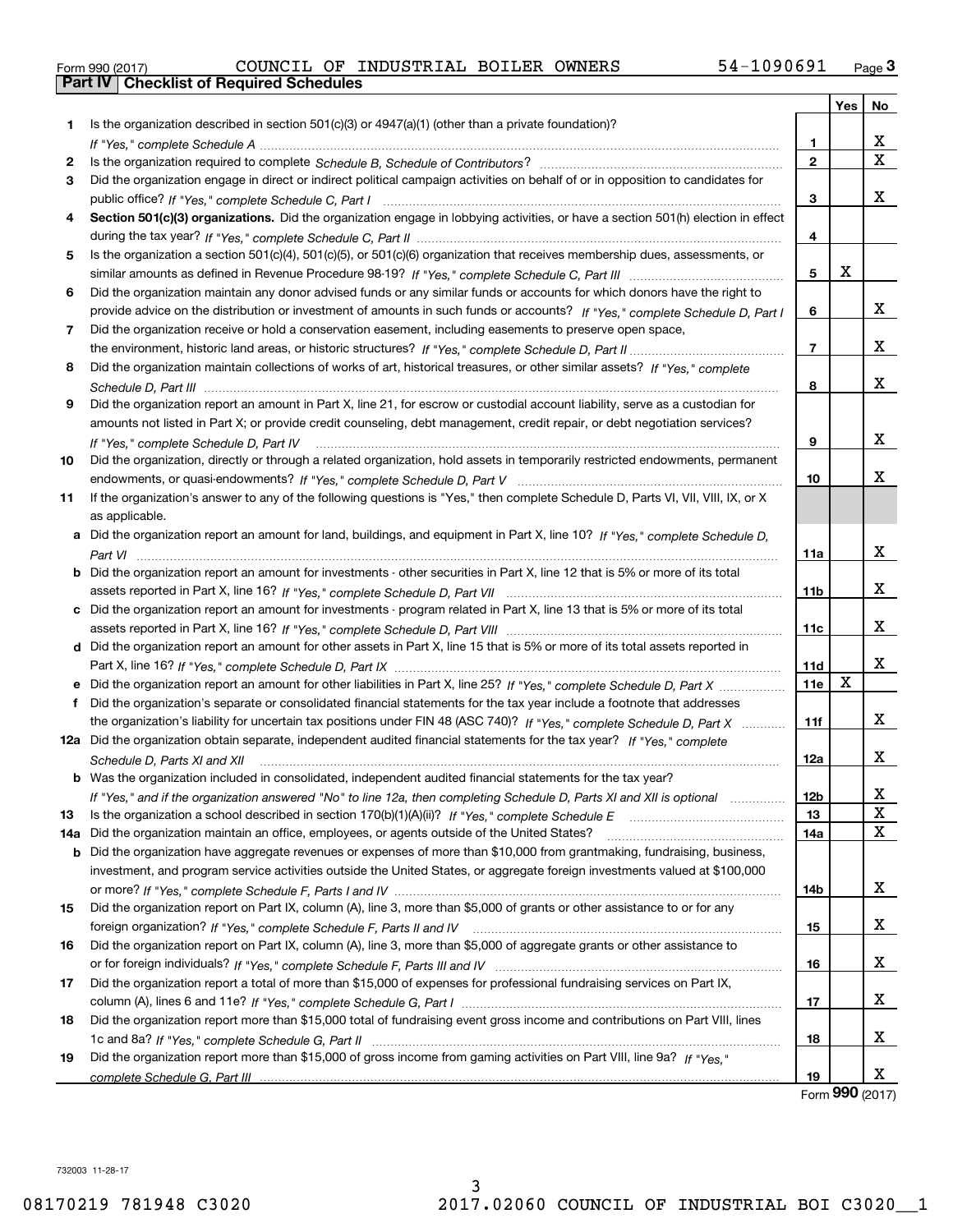| Form 990 (2017) |                                                              |  | COUNCIL OF INDUSTRIAL BOILER OWNERS |  | 54-1090691 | Page 4 |
|-----------------|--------------------------------------------------------------|--|-------------------------------------|--|------------|--------|
|                 | <b>Part IV   Checklist of Required Schedules</b> (continued) |  |                                     |  |            |        |

|    | Pall IV  <br>Criecklist of Required Scriedules (continued)                                                                                                                                                                                                        |           |            |    |
|----|-------------------------------------------------------------------------------------------------------------------------------------------------------------------------------------------------------------------------------------------------------------------|-----------|------------|----|
|    |                                                                                                                                                                                                                                                                   |           | <b>Yes</b> | No |
|    | 20a Did the organization operate one or more hospital facilities? If "Yes," complete Schedule H                                                                                                                                                                   | 20a       |            | х  |
|    | <b>b</b> If "Yes" to line 20a, did the organization attach a copy of its audited financial statements to this return?                                                                                                                                             | 20b       |            |    |
| 21 | Did the organization report more than \$5,000 of grants or other assistance to any domestic organization or                                                                                                                                                       |           |            |    |
|    |                                                                                                                                                                                                                                                                   | 21        |            | x  |
| 22 | Did the organization report more than \$5,000 of grants or other assistance to or for domestic individuals on                                                                                                                                                     |           |            |    |
|    |                                                                                                                                                                                                                                                                   | 22        |            | х  |
| 23 | Did the organization answer "Yes" to Part VII, Section A, line 3, 4, or 5 about compensation of the organization's current                                                                                                                                        |           |            |    |
|    | and former officers, directors, trustees, key employees, and highest compensated employees? If "Yes," complete                                                                                                                                                    |           |            |    |
|    |                                                                                                                                                                                                                                                                   | 23        | х          |    |
|    | 24a Did the organization have a tax-exempt bond issue with an outstanding principal amount of more than \$100,000 as of the                                                                                                                                       |           |            |    |
|    | last day of the year, that was issued after December 31, 2002? If "Yes," answer lines 24b through 24d and complete                                                                                                                                                |           |            |    |
|    | Schedule K. If "No", go to line 25a                                                                                                                                                                                                                               | 24a       |            | х  |
|    | <b>b</b> Did the organization invest any proceeds of tax-exempt bonds beyond a temporary period exception?                                                                                                                                                        | 24b       |            |    |
|    | c Did the organization maintain an escrow account other than a refunding escrow at any time during the year to defease                                                                                                                                            |           |            |    |
|    |                                                                                                                                                                                                                                                                   | 24с       |            |    |
|    |                                                                                                                                                                                                                                                                   | 24d       |            |    |
|    | 25a Section 501(c)(3), 501(c)(4), and 501(c)(29) organizations. Did the organization engage in an excess benefit                                                                                                                                                  |           |            |    |
|    |                                                                                                                                                                                                                                                                   | 25a       |            |    |
|    | b Is the organization aware that it engaged in an excess benefit transaction with a disqualified person in a prior year, and                                                                                                                                      |           |            |    |
|    | that the transaction has not been reported on any of the organization's prior Forms 990 or 990-EZ? If "Yes," complete                                                                                                                                             |           |            |    |
|    | Schedule L. Part I                                                                                                                                                                                                                                                | 25b       |            |    |
| 26 | Did the organization report any amount on Part X, line 5, 6, or 22 for receivables from or payables to any current or                                                                                                                                             |           |            |    |
|    | former officers, directors, trustees, key employees, highest compensated employees, or disqualified persons? If "Yes."                                                                                                                                            |           |            |    |
|    |                                                                                                                                                                                                                                                                   | 26        |            | x  |
| 27 | Did the organization provide a grant or other assistance to an officer, director, trustee, key employee, substantial                                                                                                                                              |           |            |    |
|    | contributor or employee thereof, a grant selection committee member, or to a 35% controlled entity or family member                                                                                                                                               |           |            |    |
|    |                                                                                                                                                                                                                                                                   | 27        |            | x  |
| 28 | Was the organization a party to a business transaction with one of the following parties (see Schedule L, Part IV                                                                                                                                                 |           |            |    |
|    | instructions for applicable filing thresholds, conditions, and exceptions):                                                                                                                                                                                       |           |            |    |
|    | a A current or former officer, director, trustee, or key employee? If "Yes," complete Schedule L, Part IV                                                                                                                                                         | 28a       |            | х  |
|    |                                                                                                                                                                                                                                                                   | 28b       |            | Х  |
|    | b A family member of a current or former officer, director, trustee, or key employee? If "Yes," complete Schedule L, Part IV<br>c An entity of which a current or former officer, director, trustee, or key employee (or a family member thereof) was an officer, |           |            |    |
|    |                                                                                                                                                                                                                                                                   |           |            | x  |
|    |                                                                                                                                                                                                                                                                   | 28c<br>29 |            | X  |
| 29 |                                                                                                                                                                                                                                                                   |           |            |    |
| 30 | Did the organization receive contributions of art, historical treasures, or other similar assets, or qualified conservation                                                                                                                                       |           |            | х  |
|    |                                                                                                                                                                                                                                                                   | 30        |            |    |
| 31 | Did the organization liquidate, terminate, or dissolve and cease operations?                                                                                                                                                                                      |           |            |    |
|    |                                                                                                                                                                                                                                                                   | 31        |            | x  |
| 32 | Did the organization sell, exchange, dispose of, or transfer more than 25% of its net assets? If "Yes," complete                                                                                                                                                  |           |            |    |
|    |                                                                                                                                                                                                                                                                   | 32        |            | x  |
| 33 | Did the organization own 100% of an entity disregarded as separate from the organization under Regulations                                                                                                                                                        |           |            |    |
|    |                                                                                                                                                                                                                                                                   | 33        |            | х  |
| 34 | Was the organization related to any tax-exempt or taxable entity? If "Yes," complete Schedule R, Part II, III, or IV, and                                                                                                                                         |           |            |    |
|    |                                                                                                                                                                                                                                                                   | 34        |            | х  |
|    | 35a Did the organization have a controlled entity within the meaning of section 512(b)(13)?                                                                                                                                                                       | 35a       |            | X  |
|    | b If "Yes" to line 35a, did the organization receive any payment from or engage in any transaction with a controlled entity                                                                                                                                       |           |            |    |
|    |                                                                                                                                                                                                                                                                   | 35b       |            |    |
| 36 | Section 501(c)(3) organizations. Did the organization make any transfers to an exempt non-charitable related organization?                                                                                                                                        |           |            |    |
|    |                                                                                                                                                                                                                                                                   | 36        |            |    |
| 37 | Did the organization conduct more than 5% of its activities through an entity that is not a related organization                                                                                                                                                  |           |            |    |
|    |                                                                                                                                                                                                                                                                   | 37        |            | х  |
| 38 | Did the organization complete Schedule O and provide explanations in Schedule O for Part VI, lines 11b and 19?                                                                                                                                                    |           |            |    |
|    |                                                                                                                                                                                                                                                                   | 38        | х          |    |

Form (2017) **990**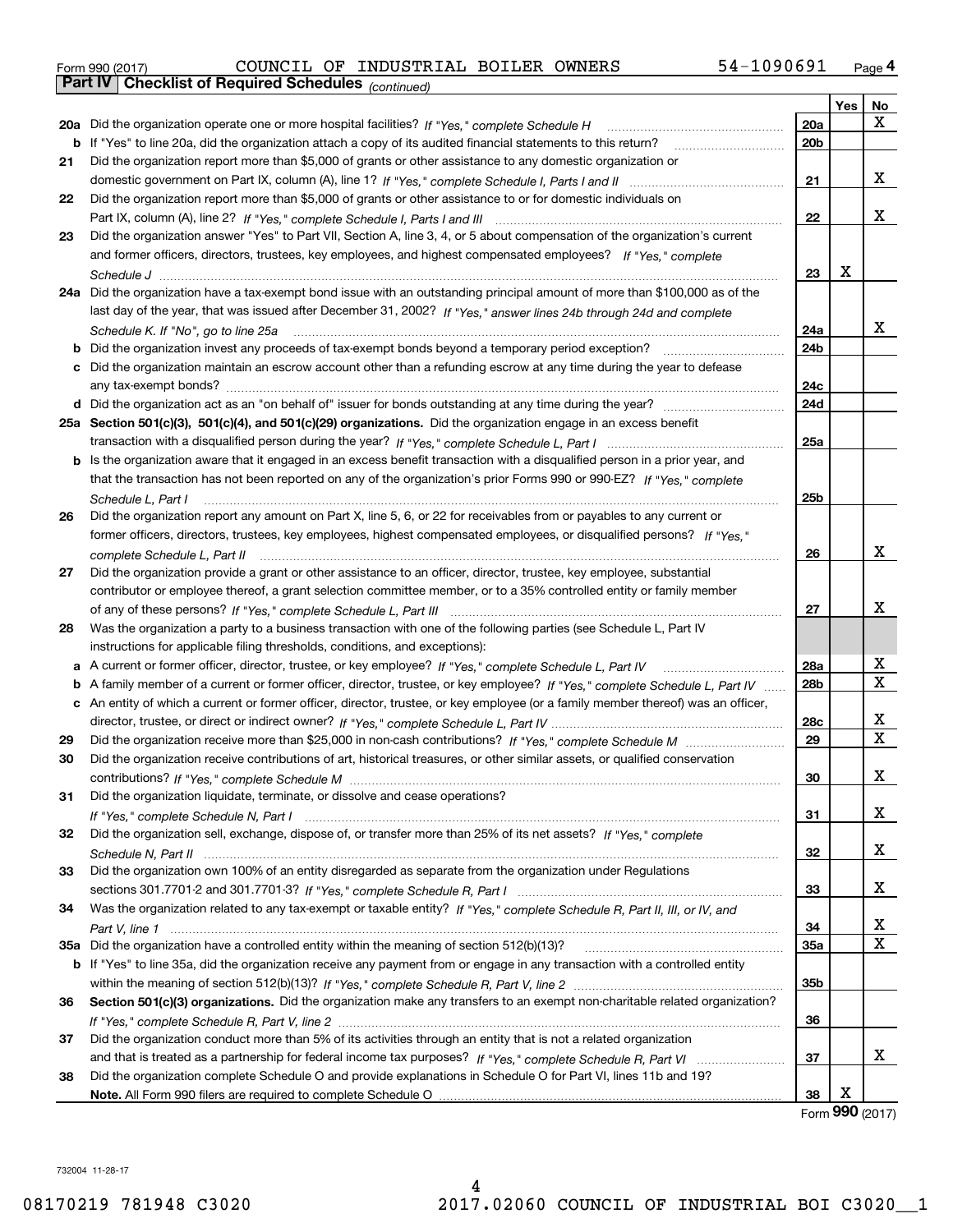|         | COUNCIL OF INDUSTRIAL BOILER OWNERS<br>Form 990 (2017)                                                                                                                                                                         |                 | 54-1090691 |                |     | <u>Page</u> 5 |  |
|---------|--------------------------------------------------------------------------------------------------------------------------------------------------------------------------------------------------------------------------------|-----------------|------------|----------------|-----|---------------|--|
| Part V  | <b>Statements Regarding Other IRS Filings and Tax Compliance</b>                                                                                                                                                               |                 |            |                |     |               |  |
|         | Check if Schedule O contains a response or note to any line in this Part V                                                                                                                                                     |                 |            |                |     |               |  |
|         |                                                                                                                                                                                                                                |                 |            |                | Yes | No            |  |
|         |                                                                                                                                                                                                                                | 1a              | 7          |                |     |               |  |
| b       | Enter the number of Forms W-2G included in line 1a. Enter -0- if not applicable                                                                                                                                                | 1 <sub>b</sub>  | 0          |                |     |               |  |
| c       | Did the organization comply with backup withholding rules for reportable payments to vendors and reportable gaming                                                                                                             |                 |            |                |     |               |  |
|         |                                                                                                                                                                                                                                |                 |            | 1c             |     |               |  |
|         | 2a Enter the number of employees reported on Form W-3, Transmittal of Wage and Tax Statements,                                                                                                                                 |                 |            |                |     |               |  |
|         | filed for the calendar year ending with or within the year covered by this return                                                                                                                                              | 2a              | 3          |                |     |               |  |
|         |                                                                                                                                                                                                                                |                 |            | 2 <sub>b</sub> | х   |               |  |
|         |                                                                                                                                                                                                                                |                 |            |                |     |               |  |
|         | 3a Did the organization have unrelated business gross income of \$1,000 or more during the year?                                                                                                                               |                 |            | За             |     | x             |  |
|         |                                                                                                                                                                                                                                |                 |            | 3b             |     |               |  |
|         | 4a At any time during the calendar year, did the organization have an interest in, or a signature or other authority over, a                                                                                                   |                 |            |                |     |               |  |
|         | financial account in a foreign country (such as a bank account, securities account, or other financial account)?                                                                                                               |                 |            | 4a             |     | x             |  |
|         | <b>b</b> If "Yes," enter the name of the foreign country: $\blacktriangleright$                                                                                                                                                |                 |            |                |     |               |  |
|         | See instructions for filing requirements for FinCEN Form 114, Report of Foreign Bank and Financial Accounts (FBAR).                                                                                                            |                 |            |                |     |               |  |
|         | 5a Was the organization a party to a prohibited tax shelter transaction at any time during the tax year?                                                                                                                       |                 |            | 5a             |     | x             |  |
| b       |                                                                                                                                                                                                                                |                 |            | 5 <sub>b</sub> |     | X             |  |
| c       | If "Yes," to line 5a or 5b, did the organization file Form 8886-T?                                                                                                                                                             |                 |            | 5c             |     |               |  |
|         | 6a Does the organization have annual gross receipts that are normally greater than \$100,000, and did the organization solicit                                                                                                 |                 |            |                |     |               |  |
|         | any contributions that were not tax deductible as charitable contributions?                                                                                                                                                    |                 |            | 6a             |     | X             |  |
|         | <b>b</b> If "Yes," did the organization include with every solicitation an express statement that such contributions or gifts                                                                                                  |                 |            |                |     |               |  |
|         | were not tax deductible?                                                                                                                                                                                                       |                 |            |                |     |               |  |
| 7       | Organizations that may receive deductible contributions under section 170(c).                                                                                                                                                  |                 |            | 7a             |     |               |  |
| а       | Did the organization receive a payment in excess of \$75 made partly as a contribution and partly for goods and services provided to the payor?                                                                                |                 |            |                |     |               |  |
| b       | If "Yes," did the organization notify the donor of the value of the goods or services provided?                                                                                                                                |                 |            | 7b             |     |               |  |
|         | c Did the organization sell, exchange, or otherwise dispose of tangible personal property for which it was required                                                                                                            |                 |            |                |     |               |  |
|         |                                                                                                                                                                                                                                |                 |            | 7c             |     |               |  |
|         | d If "Yes," indicate the number of Forms 8282 filed during the year [11] [11] The System manuscription of Forms 8282 filed during the year [11] [12] The System manuscription of the Wales of the Wales of the Wales of the Wa | 7d              |            |                |     |               |  |
| е       |                                                                                                                                                                                                                                |                 |            | 7e             |     |               |  |
| f       | Did the organization, during the year, pay premiums, directly or indirectly, on a personal benefit contract?                                                                                                                   |                 |            | 7f             |     |               |  |
| g       | If the organization received a contribution of qualified intellectual property, did the organization file Form 8899 as required?                                                                                               |                 |            | 7g             |     |               |  |
| h.      | If the organization received a contribution of cars, boats, airplanes, or other vehicles, did the organization file a Form 1098-C?                                                                                             |                 |            | 7h             |     |               |  |
| 8       | Sponsoring organizations maintaining donor advised funds. Did a donor advised fund maintained by the                                                                                                                           |                 |            |                |     |               |  |
|         | sponsoring organization have excess business holdings at any time during the year?                                                                                                                                             |                 |            | 8              |     |               |  |
|         | Sponsoring organizations maintaining donor advised funds.                                                                                                                                                                      |                 |            |                |     |               |  |
| а       | Did the sponsoring organization make any taxable distributions under section 4966?<br>Did the sponsoring organization make a distribution to a donor, donor advisor, or related person?                                        |                 |            | 9а<br>9b       |     |               |  |
| b       |                                                                                                                                                                                                                                |                 |            |                |     |               |  |
| 10<br>а | Section 501(c)(7) organizations. Enter:<br>Initiation fees and capital contributions included on Part VIII, line 12 <i>manuarrouus</i> manuations of the lates                                                                 | 10a             |            |                |     |               |  |
| b       | Gross receipts, included on Form 990, Part VIII, line 12, for public use of club facilities                                                                                                                                    | 10 <sub>b</sub> |            |                |     |               |  |
| 11      | Section 501(c)(12) organizations. Enter:                                                                                                                                                                                       |                 |            |                |     |               |  |
| a       | Gross income from members or shareholders                                                                                                                                                                                      | 11a             |            |                |     |               |  |
| b       | Gross income from other sources (Do not net amounts due or paid to other sources against                                                                                                                                       |                 |            |                |     |               |  |
|         | amounts due or received from them.)                                                                                                                                                                                            | 11b             |            |                |     |               |  |
|         | 12a Section 4947(a)(1) non-exempt charitable trusts. Is the organization filing Form 990 in lieu of Form 1041?                                                                                                                 |                 |            | 12a            |     |               |  |
|         | <b>b</b> If "Yes," enter the amount of tax-exempt interest received or accrued during the year <i>manument</i>                                                                                                                 | 12b             |            |                |     |               |  |
| 13      | Section 501(c)(29) qualified nonprofit health insurance issuers.                                                                                                                                                               |                 |            |                |     |               |  |
| а       | Is the organization licensed to issue qualified health plans in more than one state?                                                                                                                                           |                 |            | 13а            |     |               |  |
|         | Note. See the instructions for additional information the organization must report on Schedule O.                                                                                                                              |                 |            |                |     |               |  |
|         | <b>b</b> Enter the amount of reserves the organization is required to maintain by the states in which the                                                                                                                      |                 |            |                |     |               |  |
|         |                                                                                                                                                                                                                                | 13 <sub>b</sub> |            |                |     |               |  |
|         |                                                                                                                                                                                                                                | 13c             |            |                |     |               |  |
|         | 14a Did the organization receive any payments for indoor tanning services during the tax year?                                                                                                                                 |                 |            | 14a            |     | х             |  |
|         |                                                                                                                                                                                                                                |                 |            | 14b            |     |               |  |
|         |                                                                                                                                                                                                                                |                 |            |                |     |               |  |

5

Form (2017) **990**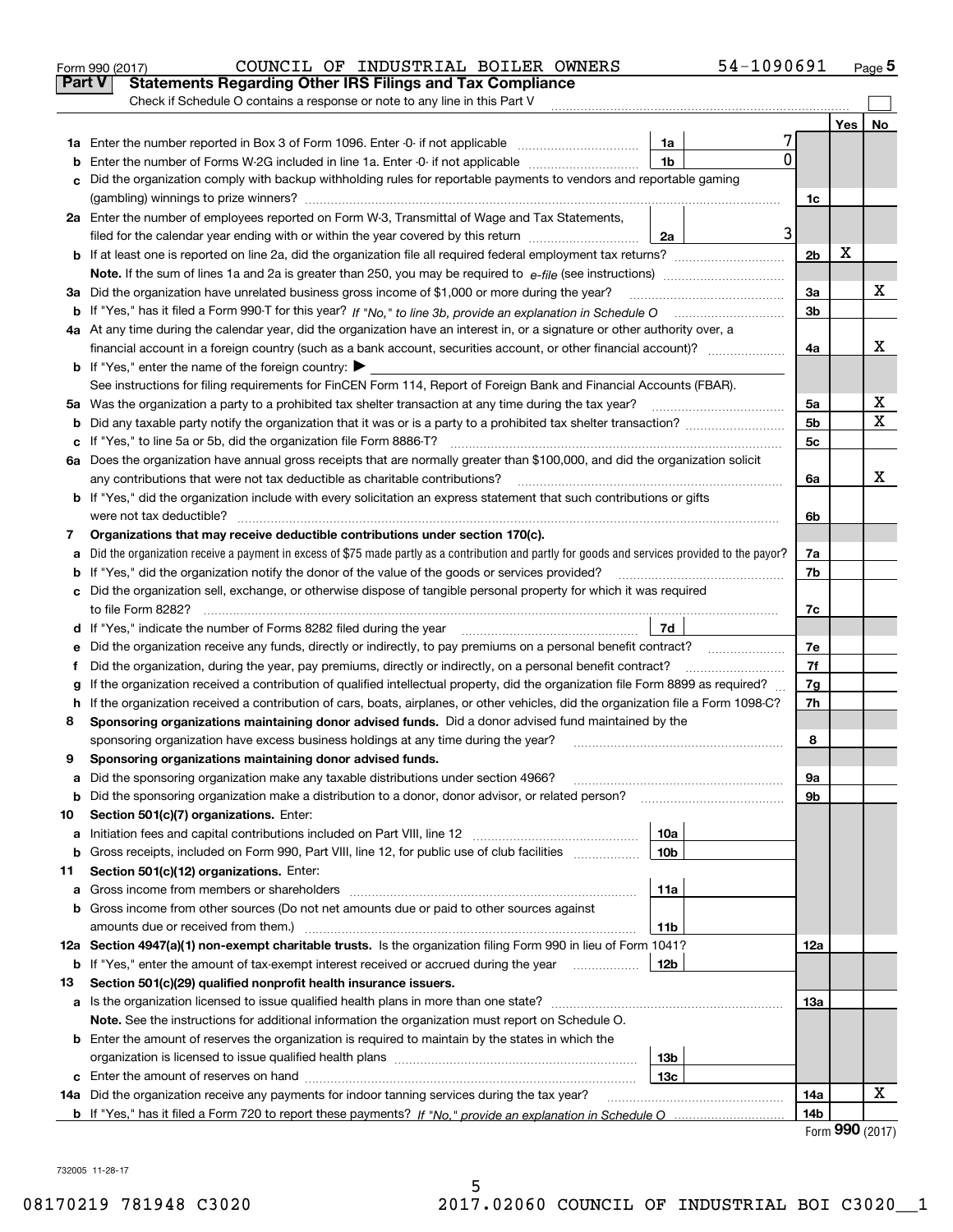|  | Form 990 (2017) |
|--|-----------------|
|  |                 |

## COUNCIL OF INDUSTRIAL BOILER OWNERS 54-1090691

*For each "Yes" response to lines 2 through 7b below, and for a "No" response to line 8a, 8b, or 10b below, describe the circumstances, processes, or changes in Schedule O. See instructions.* Form 990 (2017) Page **6Part VI Governance, Management, and Disclosure** 

|    |                                                                                                                                                                               |    |   |                 | Yes   No        |             |
|----|-------------------------------------------------------------------------------------------------------------------------------------------------------------------------------|----|---|-----------------|-----------------|-------------|
|    | <b>1a</b> Enter the number of voting members of the governing body at the end of the tax year                                                                                 | 1a | 8 |                 |                 |             |
|    | If there are material differences in voting rights among members of the governing body, or if the governing                                                                   |    |   |                 |                 |             |
|    | body delegated broad authority to an executive committee or similar committee, explain in Schedule O.                                                                         |    |   |                 |                 |             |
|    | <b>b</b> Enter the number of voting members included in line 1a, above, who are independent <i>manumum</i>                                                                    | 1b | 7 |                 |                 |             |
| 2  | Did any officer, director, trustee, or key employee have a family relationship or a business relationship with any other                                                      |    |   |                 |                 |             |
|    | officer, director, trustee, or key employee?                                                                                                                                  |    |   | $\mathbf{2}$    |                 | X           |
| 3  | Did the organization delegate control over management duties customarily performed by or under the direct supervision                                                         |    |   |                 |                 |             |
|    |                                                                                                                                                                               |    |   | 3               |                 | X           |
| 4  | Did the organization make any significant changes to its governing documents since the prior Form 990 was filed?                                                              |    |   | $\overline{4}$  |                 | $\mathbf X$ |
| 5  |                                                                                                                                                                               |    |   | 5               |                 | X           |
| 6  |                                                                                                                                                                               |    |   | 6               | $\mathbf X$     |             |
| 7a | Did the organization have members, stockholders, or other persons who had the power to elect or appoint one or                                                                |    |   |                 |                 |             |
|    |                                                                                                                                                                               |    |   | 7a              | Х               |             |
|    | <b>b</b> Are any governance decisions of the organization reserved to (or subject to approval by) members, stockholders, or                                                   |    |   |                 |                 |             |
|    | persons other than the governing body?                                                                                                                                        |    |   | 7b              |                 | x           |
| 8  | Did the organization contemporaneously document the meetings held or written actions undertaken during the year by the following:                                             |    |   |                 |                 |             |
| a  |                                                                                                                                                                               |    |   | 8a              | X               |             |
|    |                                                                                                                                                                               |    |   | 8b              | X               |             |
| 9  | Is there any officer, director, trustee, or key employee listed in Part VII, Section A, who cannot be reached at the                                                          |    |   |                 |                 |             |
|    |                                                                                                                                                                               |    |   | 9               |                 | x           |
|    | Section B. Policies (This Section B requests information about policies not required by the Internal Revenue Code.)                                                           |    |   |                 |                 |             |
|    |                                                                                                                                                                               |    |   |                 | Yes             | No          |
|    |                                                                                                                                                                               |    |   | 10a             |                 | X           |
|    | <b>b</b> If "Yes," did the organization have written policies and procedures governing the activities of such chapters, affiliates,                                           |    |   |                 |                 |             |
|    |                                                                                                                                                                               |    |   | 10 <sub>b</sub> |                 |             |
|    | 11a Has the organization provided a complete copy of this Form 990 to all members of its governing body before filing the form?                                               |    |   | 11a             | X               |             |
|    | <b>b</b> Describe in Schedule O the process, if any, used by the organization to review this Form 990.                                                                        |    |   |                 |                 |             |
|    |                                                                                                                                                                               |    |   | 12a             | X               |             |
| b  |                                                                                                                                                                               |    |   | 12 <sub>b</sub> | X               |             |
|    | c Did the organization regularly and consistently monitor and enforce compliance with the policy? If "Yes." describe                                                          |    |   |                 |                 |             |
|    |                                                                                                                                                                               |    |   | 12c             | X               |             |
|    | in Schedule O how this was done manufactured and continuum control of the Schedule O how this was done manufactured and continuum control of the Schedule O how this was done |    |   | 13              | X               |             |
| 13 |                                                                                                                                                                               |    |   | 14              | X               |             |
| 14 | Did the organization have a written document retention and destruction policy? manufactured and the organization have a written document retention and destruction policy?    |    |   |                 |                 |             |
| 15 | Did the process for determining compensation of the following persons include a review and approval by independent                                                            |    |   |                 |                 |             |
|    | persons, comparability data, and contemporaneous substantiation of the deliberation and decision?                                                                             |    |   |                 | X               |             |
|    |                                                                                                                                                                               |    |   | 15a             | X               |             |
|    |                                                                                                                                                                               |    |   | 15 <sub>b</sub> |                 |             |
|    | If "Yes" to line 15a or 15b, describe the process in Schedule O (see instructions).                                                                                           |    |   |                 |                 |             |
|    | 16a Did the organization invest in, contribute assets to, or participate in a joint venture or similar arrangement with a                                                     |    |   |                 |                 |             |
|    | taxable entity during the year?                                                                                                                                               |    |   | 16a             |                 | X           |
|    | b If "Yes," did the organization follow a written policy or procedure requiring the organization to evaluate its participation                                                |    |   |                 |                 |             |
|    | in joint venture arrangements under applicable federal tax law, and take steps to safequard the organization's                                                                |    |   |                 |                 |             |
|    | exempt status with respect to such arrangements?                                                                                                                              |    |   | 16 <sub>b</sub> |                 |             |
|    | <b>Section C. Disclosure</b>                                                                                                                                                  |    |   |                 |                 |             |
| 17 | <b>NONE</b><br>List the states with which a copy of this Form 990 is required to be filed $\blacktriangleright$                                                               |    |   |                 |                 |             |
| 18 | Section 6104 requires an organization to make its Forms 1023 (or 1024 if applicable), 990, and 990-T (Section 501(c)(3)s only) available                                      |    |   |                 |                 |             |
|    | for public inspection. Indicate how you made these available. Check all that apply.                                                                                           |    |   |                 |                 |             |
|    | $X$ Upon request<br>Another's website<br>Own website<br>Other (explain in Schedule O)                                                                                         |    |   |                 |                 |             |
| 19 | Describe in Schedule O whether (and if so, how) the organization made its governing documents, conflict of interest policy, and financial                                     |    |   |                 |                 |             |
|    | statements available to the public during the tax year.                                                                                                                       |    |   |                 |                 |             |
| 20 | State the name, address, and telephone number of the person who possesses the organization's books and records:                                                               |    |   |                 |                 |             |
|    | THE ORGANIZATION $-540-349-9043$                                                                                                                                              |    |   |                 |                 |             |
|    | 20186<br>6801 KENNEDY RD, NO. 102, WARRENTON, VA                                                                                                                              |    |   |                 | Form 990 (2017) |             |
|    |                                                                                                                                                                               |    |   |                 |                 |             |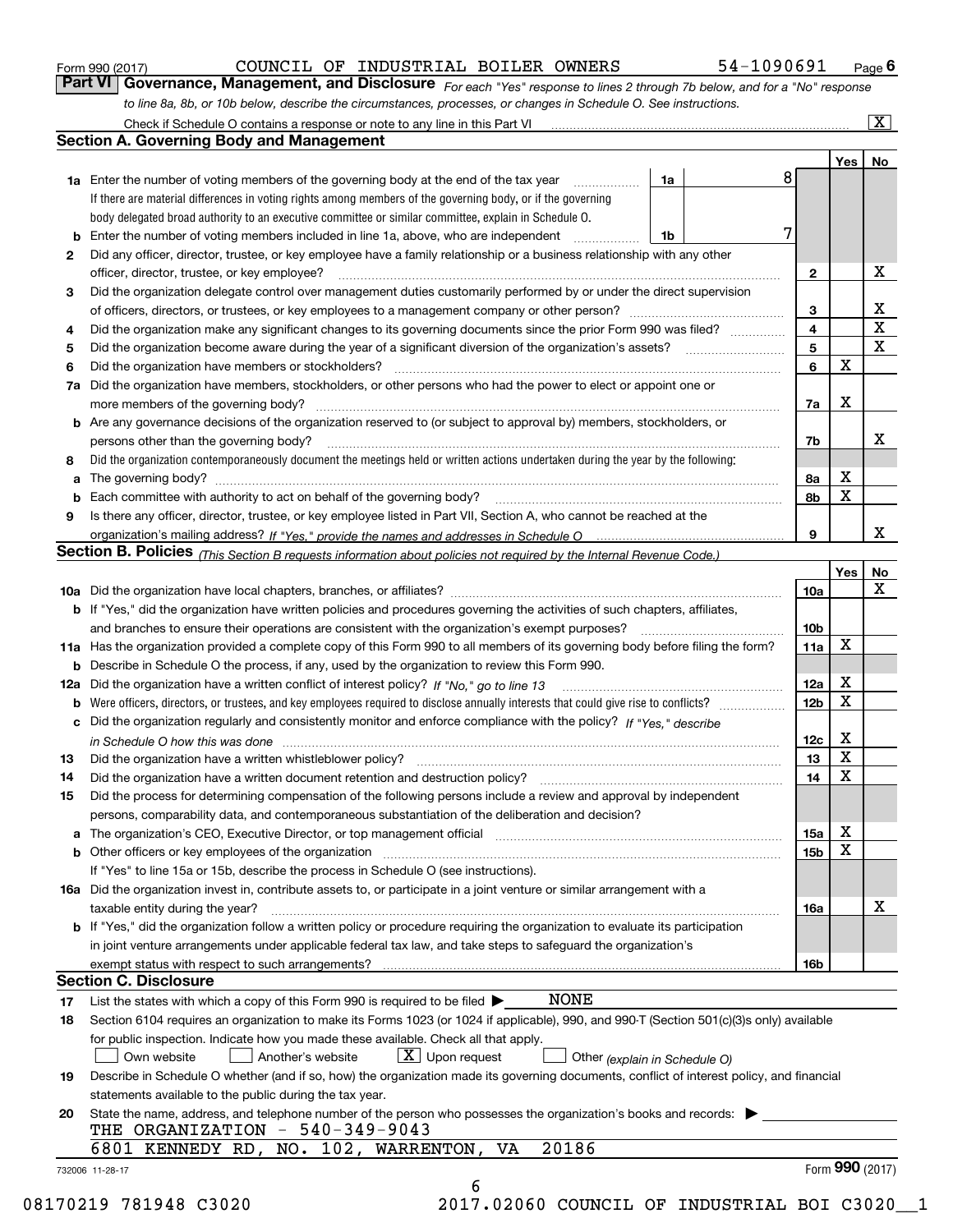$_{\rm Form}$   $_{990}$   $_{(2017)}$   $_{\rm COUNCLL}$  OF INDUSTRIAL BOILER OWNERS  $_{\rm 54-1090691}$   $_{\rm Page}$ 

 $\mathcal{L}^{\text{max}}$ 

**7Part VII Compensation of Officers, Directors, Trustees, Key Employees, Highest Compensated Employees, and Independent Contractors**

Check if Schedule O contains a response or note to any line in this Part VII

**Section A. Officers, Directors, Trustees, Key Employees, and Highest Compensated Employees**

**1a**  Complete this table for all persons required to be listed. Report compensation for the calendar year ending with or within the organization's tax year.

**•** List all of the organization's current officers, directors, trustees (whether individuals or organizations), regardless of amount of compensation. Enter -0- in columns  $(D)$ ,  $(E)$ , and  $(F)$  if no compensation was paid.

● List all of the organization's **current** key employees, if any. See instructions for definition of "key employee."

**•** List the organization's five current highest compensated employees (other than an officer, director, trustee, or key employee) who received reportable compensation (Box 5 of Form W-2 and/or Box 7 of Form 1099-MISC) of more than \$100,000 from the organization and any related organizations.

 $\bullet$  List all of the organization's **former** officers, key employees, and highest compensated employees who received more than \$100,000 of reportable compensation from the organization and any related organizations.

**•** List all of the organization's former directors or trustees that received, in the capacity as a former director or trustee of the organization, more than \$10,000 of reportable compensation from the organization and any related organizations.

List persons in the following order: individual trustees or directors; institutional trustees; officers; key employees; highest compensated employees; and former such persons.

Check this box if neither the organization nor any related organization compensated any current officer, director, or trustee.  $\mathcal{L}^{\text{max}}$ 

| (A)                   | (B)                  | (C)                            |                                                                  |             |              | (D)    | (E)                 | (F)             |                          |
|-----------------------|----------------------|--------------------------------|------------------------------------------------------------------|-------------|--------------|--------|---------------------|-----------------|--------------------------|
| Name and Title        | Average              |                                | (do not check more than one                                      |             | Position     |        | Reportable          | Reportable      | Estimated                |
|                       | hours per            |                                | box, unless person is both an<br>officer and a director/trustee) |             |              |        | compensation        | compensation    | amount of                |
|                       | week                 |                                |                                                                  |             |              |        | from                | from related    | other                    |
|                       | (list any            |                                |                                                                  |             |              |        | the<br>organization | organizations   | compensation             |
|                       | hours for<br>related |                                |                                                                  |             |              |        | (W-2/1099-MISC)     | (W-2/1099-MISC) | from the<br>organization |
|                       | organizations        |                                | Highest compensated<br> employee                                 |             |              |        | and related         |                 |                          |
|                       | below                | Individual trustee or director | Institutional trustee                                            |             | Key employee |        |                     |                 | organizations            |
|                       | line)                |                                |                                                                  | Officer     |              | Former |                     |                 |                          |
| (1) SCOTT M DARLING   | 1.00                 |                                |                                                                  |             |              |        |                     |                 |                          |
| <b>BOARD MEMBER</b>   |                      | $\rm X$                        |                                                                  |             |              |        | 0.                  | $\mathbf 0$ .   | $0_{.}$                  |
| (2) MARK E CALMES     | 1.00                 |                                |                                                                  |             |              |        |                     |                 |                          |
| VICE CHAIR            |                      | $\mathbf x$                    |                                                                  | $\mathbf X$ |              |        | 0.                  | $\mathbf 0$ .   | $\mathbf 0$ .            |
| (3) ANN MCIVER        | 1.00                 |                                |                                                                  |             |              |        |                     |                 |                          |
| <b>CHAIR</b>          |                      | $\mathbf X$                    |                                                                  | $\mathbf x$ |              |        | 0.                  | $\mathbf 0$ .   | $\mathbf 0$ .            |
| (4) JAY HOFMANN       | 1.00                 |                                |                                                                  |             |              |        |                     |                 |                          |
| SECRETARY/TREASURER   |                      | $\overline{\textbf{X}}$        |                                                                  | $\mathbf x$ |              |        | 0.                  | $\mathbf 0$ .   | $\mathbf 0$ .            |
| (5) ROBERT KAUFMANN   | 1.00                 |                                |                                                                  |             |              |        |                     |                 |                          |
| <b>BOARD MEMBER</b>   |                      | $\mathbf x$                    |                                                                  |             |              |        | 0.                  | $\mathbf{0}$ .  | $0_{.}$                  |
| (6) AMBER LECLAIR     | 1.00                 |                                |                                                                  |             |              |        |                     |                 |                          |
| <b>BOARD MEMBER</b>   |                      | $\mathbf X$                    |                                                                  |             |              |        | 0.                  | $\mathbf 0$ .   | $\mathbf 0$ .            |
| (7) STEPHEN GOSSETT   | 1.00                 |                                |                                                                  |             |              |        |                     |                 |                          |
| <b>BOARD MEMBER</b>   |                      | $\mathbf x$                    |                                                                  |             |              |        | 0.                  | $\mathbf 0$ .   | $0_{.}$                  |
| (8) ROBERT D BESSETTE | 40.00                |                                |                                                                  |             |              |        |                     |                 |                          |
| PRESIDENT             |                      |                                |                                                                  | $\mathbf X$ |              |        | 153,000.            | $\mathbf 0$ .   | 0.                       |
|                       |                      |                                |                                                                  |             |              |        |                     |                 |                          |
|                       |                      |                                |                                                                  |             |              |        |                     |                 |                          |
|                       |                      |                                |                                                                  |             |              |        |                     |                 |                          |
|                       |                      |                                |                                                                  |             |              |        |                     |                 |                          |
|                       |                      |                                |                                                                  |             |              |        |                     |                 |                          |
|                       |                      |                                |                                                                  |             |              |        |                     |                 |                          |
|                       |                      |                                |                                                                  |             |              |        |                     |                 |                          |
|                       |                      |                                |                                                                  |             |              |        |                     |                 |                          |
|                       |                      |                                |                                                                  |             |              |        |                     |                 |                          |
|                       |                      |                                |                                                                  |             |              |        |                     |                 |                          |
|                       |                      |                                |                                                                  |             |              |        |                     |                 |                          |
|                       |                      |                                |                                                                  |             |              |        |                     |                 |                          |
|                       |                      |                                |                                                                  |             |              |        |                     |                 |                          |
|                       |                      |                                |                                                                  |             |              |        |                     |                 |                          |
|                       |                      |                                |                                                                  |             |              |        |                     |                 |                          |
|                       |                      |                                |                                                                  |             |              |        |                     |                 |                          |
|                       |                      |                                |                                                                  |             |              |        |                     |                 |                          |
|                       |                      |                                |                                                                  |             |              |        |                     |                 |                          |

7

732007 11-28-17

Form (2017) **990**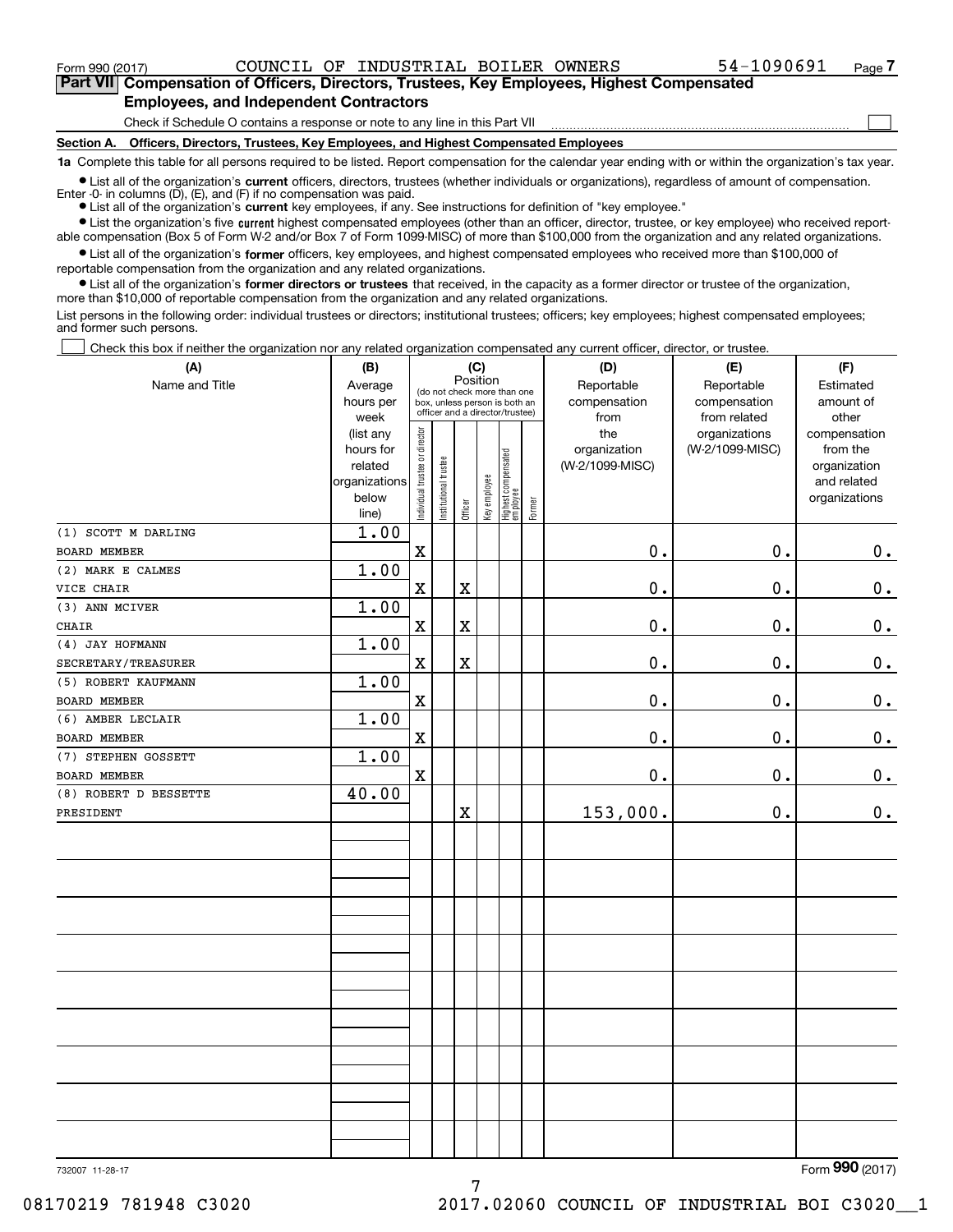|              | COUNCIL OF INDUSTRIAL BOILER OWNERS<br>Form 990 (2017)                                                                                          |                          |                                |                       |          |              |                                         |        |                 | 54-1090691      |                  |                 |               | Page 8           |
|--------------|-------------------------------------------------------------------------------------------------------------------------------------------------|--------------------------|--------------------------------|-----------------------|----------|--------------|-----------------------------------------|--------|-----------------|-----------------|------------------|-----------------|---------------|------------------|
|              | <b>Part VII</b><br>Section A. Officers, Directors, Trustees, Key Employees, and Highest Compensated Employees (continued)                       |                          |                                |                       |          |              |                                         |        |                 |                 |                  |                 |               |                  |
|              | (B)<br>(C)<br>(A)<br>(D)<br>(E)                                                                                                                 |                          |                                |                       |          |              |                                         |        |                 |                 |                  |                 | (F)           |                  |
|              | Name and title                                                                                                                                  | Average                  |                                |                       | Position |              | (do not check more than one             |        | Reportable      | Reportable      |                  |                 | Estimated     |                  |
|              |                                                                                                                                                 | hours per                |                                |                       |          |              | box, unless person is both an           |        | compensation    | compensation    |                  |                 | amount of     |                  |
|              |                                                                                                                                                 | week                     |                                |                       |          |              | officer and a director/trustee)         |        | from            | from related    |                  |                 | other         |                  |
|              |                                                                                                                                                 | (list any                |                                |                       |          |              |                                         |        | the             | organizations   |                  |                 | compensation  |                  |
|              |                                                                                                                                                 | hours for                |                                |                       |          |              |                                         |        | organization    | (W-2/1099-MISC) |                  |                 | from the      |                  |
|              |                                                                                                                                                 | related<br>organizations |                                |                       |          |              |                                         |        | (W-2/1099-MISC) |                 |                  |                 | organization  |                  |
|              |                                                                                                                                                 | below                    |                                |                       |          |              |                                         |        |                 |                 |                  |                 | and related   |                  |
|              |                                                                                                                                                 | line)                    | Individual trustee or director | Institutional trustee | Officer  | Key employee | <br>  Highest compensated<br>  employee | Former |                 |                 |                  |                 | organizations |                  |
|              |                                                                                                                                                 |                          |                                |                       |          |              |                                         |        |                 |                 |                  |                 |               |                  |
|              |                                                                                                                                                 |                          |                                |                       |          |              |                                         |        |                 |                 |                  |                 |               |                  |
|              |                                                                                                                                                 |                          |                                |                       |          |              |                                         |        |                 |                 |                  |                 |               |                  |
|              |                                                                                                                                                 |                          |                                |                       |          |              |                                         |        |                 |                 |                  |                 |               |                  |
|              |                                                                                                                                                 |                          |                                |                       |          |              |                                         |        |                 |                 |                  |                 |               |                  |
|              |                                                                                                                                                 |                          |                                |                       |          |              |                                         |        |                 |                 |                  |                 |               |                  |
|              |                                                                                                                                                 |                          |                                |                       |          |              |                                         |        |                 |                 |                  |                 |               |                  |
|              |                                                                                                                                                 |                          |                                |                       |          |              |                                         |        |                 |                 |                  |                 |               |                  |
|              |                                                                                                                                                 |                          |                                |                       |          |              |                                         |        |                 |                 |                  |                 |               |                  |
|              |                                                                                                                                                 |                          |                                |                       |          |              |                                         |        |                 |                 |                  |                 |               |                  |
|              |                                                                                                                                                 |                          |                                |                       |          |              |                                         |        |                 |                 |                  |                 |               |                  |
|              |                                                                                                                                                 |                          |                                |                       |          |              |                                         |        |                 |                 |                  |                 |               |                  |
|              |                                                                                                                                                 |                          |                                |                       |          |              |                                         |        |                 |                 |                  |                 |               |                  |
|              |                                                                                                                                                 |                          |                                |                       |          |              |                                         |        |                 |                 |                  |                 |               |                  |
|              |                                                                                                                                                 |                          |                                |                       |          |              |                                         |        |                 |                 |                  |                 |               |                  |
|              |                                                                                                                                                 |                          |                                |                       |          |              |                                         |        |                 |                 |                  |                 |               |                  |
|              |                                                                                                                                                 |                          |                                |                       |          |              |                                         |        | 153,000.        |                 | 0.               |                 |               | 0.               |
|              |                                                                                                                                                 |                          |                                |                       |          |              |                                         |        | 0.              |                 | $\overline{0}$ . |                 |               | $\overline{0}$ . |
|              | c Total from continuation sheets to Part VII, Section A <b>manual</b> Testion Section A                                                         |                          |                                |                       |          |              |                                         |        | 153,000.        |                 | $\overline{0}$ . |                 |               | $\overline{0}$ . |
| $\mathbf{2}$ | Total number of individuals (including but not limited to those listed above) who received more than \$100,000 of reportable                    |                          |                                |                       |          |              |                                         |        |                 |                 |                  |                 |               |                  |
|              | compensation from the organization $\blacktriangleright$                                                                                        |                          |                                |                       |          |              |                                         |        |                 |                 |                  |                 |               | 1                |
|              |                                                                                                                                                 |                          |                                |                       |          |              |                                         |        |                 |                 |                  |                 | Yes           | No               |
| 3            | Did the organization list any former officer, director, or trustee, key employee, or highest compensated employee on                            |                          |                                |                       |          |              |                                         |        |                 |                 |                  |                 |               |                  |
|              | line 1a? If "Yes," complete Schedule J for such individual manufactured contained and the 1a? If "Yes," complete Schedule J for such individual |                          |                                |                       |          |              |                                         |        |                 |                 |                  | З               |               | х                |
|              | For any individual listed on line 1a, is the sum of reportable compensation and other compensation from the organization                        |                          |                                |                       |          |              |                                         |        |                 |                 |                  |                 |               |                  |
|              |                                                                                                                                                 |                          |                                |                       |          |              |                                         |        |                 |                 |                  | 4               | х             |                  |
| 5            | Did any person listed on line 1a receive or accrue compensation from any unrelated organization or individual for services                      |                          |                                |                       |          |              |                                         |        |                 |                 |                  |                 |               |                  |
|              |                                                                                                                                                 |                          |                                |                       |          |              |                                         |        |                 |                 |                  | 5               |               | x                |
|              | <b>Section B. Independent Contractors</b>                                                                                                       |                          |                                |                       |          |              |                                         |        |                 |                 |                  |                 |               |                  |
| 1            | Complete this table for your five highest compensated independent contractors that received more than \$100,000 of compensation from            |                          |                                |                       |          |              |                                         |        |                 |                 |                  |                 |               |                  |
|              | the organization. Report compensation for the calendar year ending with or within the organization's tax year.                                  |                          |                                |                       |          |              |                                         |        |                 |                 |                  |                 |               |                  |
|              | (A)                                                                                                                                             |                          |                                |                       |          |              |                                         |        | (B)             |                 |                  | (C)             |               |                  |
|              | Name and business address<br>Description of services<br>Compensation<br><b>NONE</b>                                                             |                          |                                |                       |          |              |                                         |        |                 |                 |                  |                 |               |                  |
|              |                                                                                                                                                 |                          |                                |                       |          |              |                                         |        |                 |                 |                  |                 |               |                  |
|              |                                                                                                                                                 |                          |                                |                       |          |              |                                         |        |                 |                 |                  |                 |               |                  |
|              |                                                                                                                                                 |                          |                                |                       |          |              |                                         |        |                 |                 |                  |                 |               |                  |
|              |                                                                                                                                                 |                          |                                |                       |          |              |                                         |        |                 |                 |                  |                 |               |                  |
|              |                                                                                                                                                 |                          |                                |                       |          |              |                                         |        |                 |                 |                  |                 |               |                  |
|              |                                                                                                                                                 |                          |                                |                       |          |              |                                         |        |                 |                 |                  |                 |               |                  |
|              |                                                                                                                                                 |                          |                                |                       |          |              |                                         |        |                 |                 |                  |                 |               |                  |
|              |                                                                                                                                                 |                          |                                |                       |          |              |                                         |        |                 |                 |                  |                 |               |                  |
| 2            | Total number of independent contractors (including but not limited to those listed above) who received more than                                |                          |                                |                       |          |              |                                         |        |                 |                 |                  |                 |               |                  |
|              | \$100,000 of compensation from the organization                                                                                                 |                          |                                |                       |          | 0            |                                         |        |                 |                 |                  |                 |               |                  |
|              |                                                                                                                                                 |                          |                                |                       |          |              |                                         |        |                 |                 |                  | Form 990 (2017) |               |                  |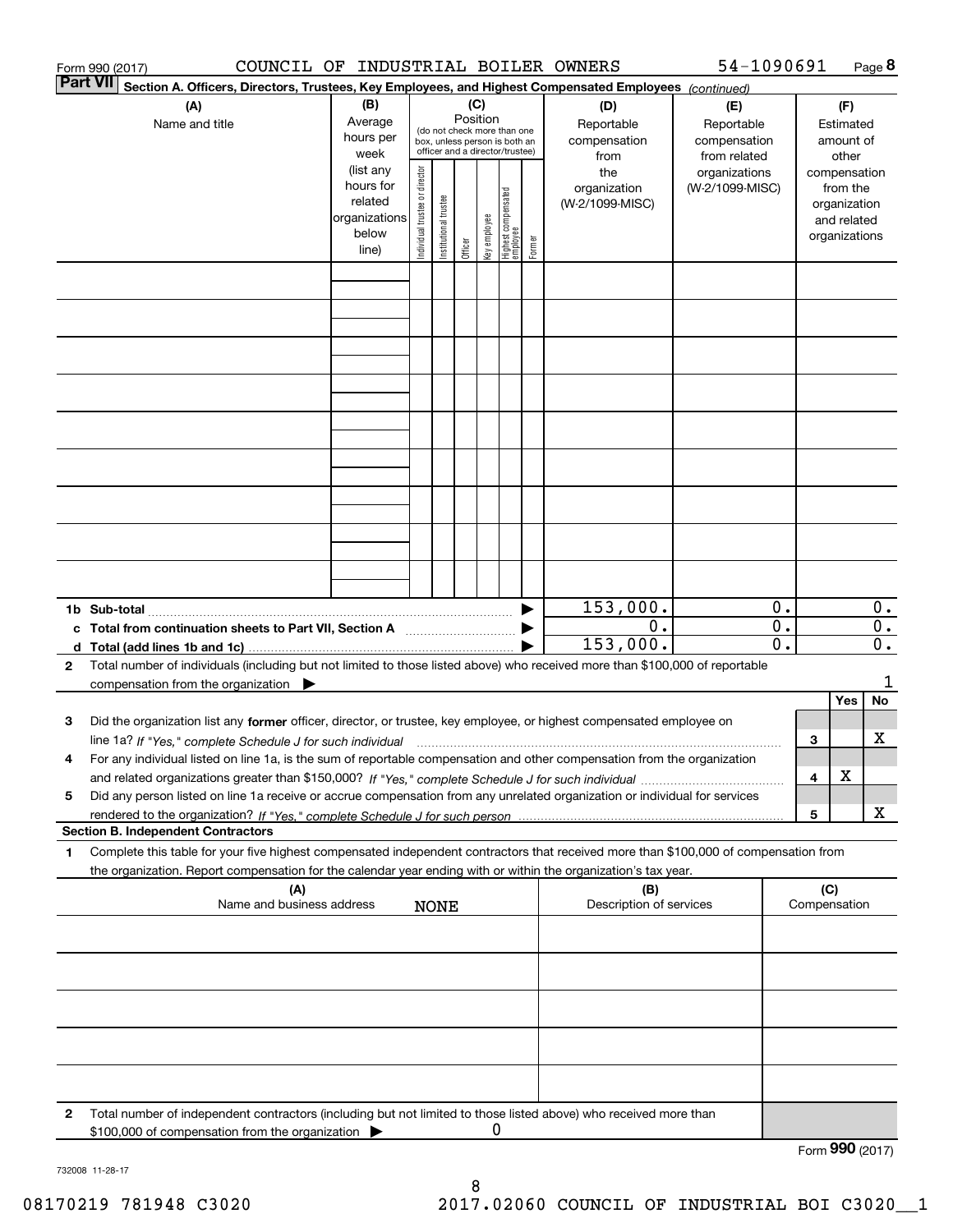|                                                           |                  | COUNCIL OF INDUSTRIAL BOILER OWNERS<br>Form 990 (2017)                                                                |                      |                      |                                                 | 54-1090691                                         | Page 9                                                             |
|-----------------------------------------------------------|------------------|-----------------------------------------------------------------------------------------------------------------------|----------------------|----------------------|-------------------------------------------------|----------------------------------------------------|--------------------------------------------------------------------|
|                                                           | <b>Part VIII</b> | <b>Statement of Revenue</b>                                                                                           |                      |                      |                                                 |                                                    |                                                                    |
|                                                           |                  | Check if Schedule O contains a response or note to any line in this Part VIII                                         |                      |                      |                                                 |                                                    |                                                                    |
|                                                           |                  |                                                                                                                       |                      | (A)<br>Total revenue | (B)<br>Related or<br>exempt function<br>revenue | $\overline{C}$<br>Unrelated<br>business<br>revenue | (D)<br>Revenuè excluded<br>from tax under<br>sections<br>512 - 514 |
|                                                           |                  | 1a  <br>1 a Federated campaigns                                                                                       |                      |                      |                                                 |                                                    |                                                                    |
| Contributions, Gifts, Grants<br>and Other Similar Amounts |                  |                                                                                                                       | 629, 584.            |                      |                                                 |                                                    |                                                                    |
|                                                           |                  | 1c<br>c Fundraising events                                                                                            |                      |                      |                                                 |                                                    |                                                                    |
|                                                           |                  | 1d <br>d Related organizations                                                                                        |                      |                      |                                                 |                                                    |                                                                    |
|                                                           |                  | 1e<br>e Government grants (contributions)                                                                             |                      |                      |                                                 |                                                    |                                                                    |
|                                                           |                  | f All other contributions, gifts, grants, and                                                                         |                      |                      |                                                 |                                                    |                                                                    |
|                                                           |                  | similar amounts not included above $\frac{1}{1!}$ 1f                                                                  |                      |                      |                                                 |                                                    |                                                                    |
|                                                           |                  | <b>g</b> Noncash contributions included in lines 1a-1f: \$                                                            |                      | 629,584.             |                                                 |                                                    |                                                                    |
|                                                           |                  |                                                                                                                       | <b>Business Code</b> |                      |                                                 |                                                    |                                                                    |
|                                                           |                  | 2 a MEETINGS/CONFERENCES                                                                                              | 900099               | 207,300.             | 207, 300.                                       |                                                    |                                                                    |
|                                                           |                  | <b>b PROCEEDINGS</b>                                                                                                  | 900099               | 329.                 | $\overline{329}$ .                              |                                                    |                                                                    |
|                                                           | c                | <u> 1999 - Johann Barbara, martin amerikan ba</u>                                                                     |                      |                      |                                                 |                                                    |                                                                    |
|                                                           | d                | <u> 1989 - Johann Stein, mars an deutscher Stein († 1958)</u>                                                         |                      |                      |                                                 |                                                    |                                                                    |
| Program Service<br>Revenue                                | е                |                                                                                                                       |                      |                      |                                                 |                                                    |                                                                    |
|                                                           |                  |                                                                                                                       |                      |                      |                                                 |                                                    |                                                                    |
|                                                           |                  |                                                                                                                       |                      | 207,629.             |                                                 |                                                    |                                                                    |
|                                                           | З                | Investment income (including dividends, interest, and                                                                 |                      |                      |                                                 |                                                    |                                                                    |
|                                                           |                  |                                                                                                                       | ▶                    | 3,702.               | 3,702.                                          |                                                    |                                                                    |
|                                                           | 4                | Income from investment of tax-exempt bond proceeds                                                                    |                      |                      |                                                 |                                                    |                                                                    |
|                                                           | 5                |                                                                                                                       |                      |                      |                                                 |                                                    |                                                                    |
|                                                           |                  | (i) Real                                                                                                              | (ii) Personal        |                      |                                                 |                                                    |                                                                    |
|                                                           |                  | 6 a Gross rents                                                                                                       |                      |                      |                                                 |                                                    |                                                                    |
|                                                           |                  | <b>b</b> Less: rental expenses<br>c Rental income or (loss)                                                           |                      |                      |                                                 |                                                    |                                                                    |
|                                                           |                  | <b>d</b> Net rental income or (loss)                                                                                  |                      |                      |                                                 |                                                    |                                                                    |
|                                                           |                  | (i) Securities<br>7 a Gross amount from sales of                                                                      | (ii) Other           |                      |                                                 |                                                    |                                                                    |
|                                                           |                  | assets other than inventory                                                                                           |                      |                      |                                                 |                                                    |                                                                    |
|                                                           |                  | <b>b</b> Less: cost or other basis                                                                                    |                      |                      |                                                 |                                                    |                                                                    |
|                                                           |                  | and sales expenses                                                                                                    |                      |                      |                                                 |                                                    |                                                                    |
|                                                           |                  |                                                                                                                       |                      |                      |                                                 |                                                    |                                                                    |
|                                                           |                  |                                                                                                                       |                      |                      |                                                 |                                                    |                                                                    |
| <b>Other Revenue</b>                                      |                  | 8 a Gross income from fundraising events (not<br>including \$                                                         |                      |                      |                                                 |                                                    |                                                                    |
|                                                           |                  | contributions reported on line 1c). See                                                                               |                      |                      |                                                 |                                                    |                                                                    |
|                                                           |                  |                                                                                                                       |                      |                      |                                                 |                                                    |                                                                    |
|                                                           |                  |                                                                                                                       |                      |                      |                                                 |                                                    |                                                                    |
|                                                           |                  | c Net income or (loss) from fundraising events                                                                        |                      |                      |                                                 |                                                    |                                                                    |
|                                                           |                  | <b>9 a</b> Gross income from gaming activities. See                                                                   |                      |                      |                                                 |                                                    |                                                                    |
|                                                           |                  |                                                                                                                       |                      |                      |                                                 |                                                    |                                                                    |
|                                                           |                  | c Net income or (loss) from gaming activities                                                                         |                      |                      |                                                 |                                                    |                                                                    |
|                                                           |                  | 10 a Gross sales of inventory, less returns                                                                           |                      |                      |                                                 |                                                    |                                                                    |
|                                                           |                  | and allowances $\ldots$ , $\ldots$ , $\ldots$ , $\ldots$ , $\ldots$ , $\ldots$ , $\ldots$                             |                      |                      |                                                 |                                                    |                                                                    |
|                                                           |                  |                                                                                                                       |                      |                      |                                                 |                                                    |                                                                    |
|                                                           |                  | c Net income or (loss) from sales of inventory                                                                        |                      |                      |                                                 |                                                    |                                                                    |
|                                                           |                  | Miscellaneous Revenue                                                                                                 | <b>Business Code</b> |                      |                                                 |                                                    |                                                                    |
|                                                           | 11 a             | <u> 1980 - Andrea Andrew Maria (h. 1980).</u>                                                                         |                      |                      |                                                 |                                                    |                                                                    |
|                                                           | b                |                                                                                                                       |                      |                      |                                                 |                                                    |                                                                    |
|                                                           | с                | <u> 1980 - Jan Sterling von Berling von Berling von Berling von Berling von Berling von Berling von Berling von B</u> |                      |                      |                                                 |                                                    |                                                                    |
|                                                           |                  | d                                                                                                                     |                      |                      |                                                 |                                                    |                                                                    |
|                                                           |                  |                                                                                                                       |                      |                      |                                                 |                                                    |                                                                    |
|                                                           | 12               |                                                                                                                       |                      | 840,915.             | 211,331.                                        | 0.                                                 | $0$ .                                                              |
| 732009 11-28-17                                           |                  |                                                                                                                       |                      |                      |                                                 |                                                    | Form 990 (2017)                                                    |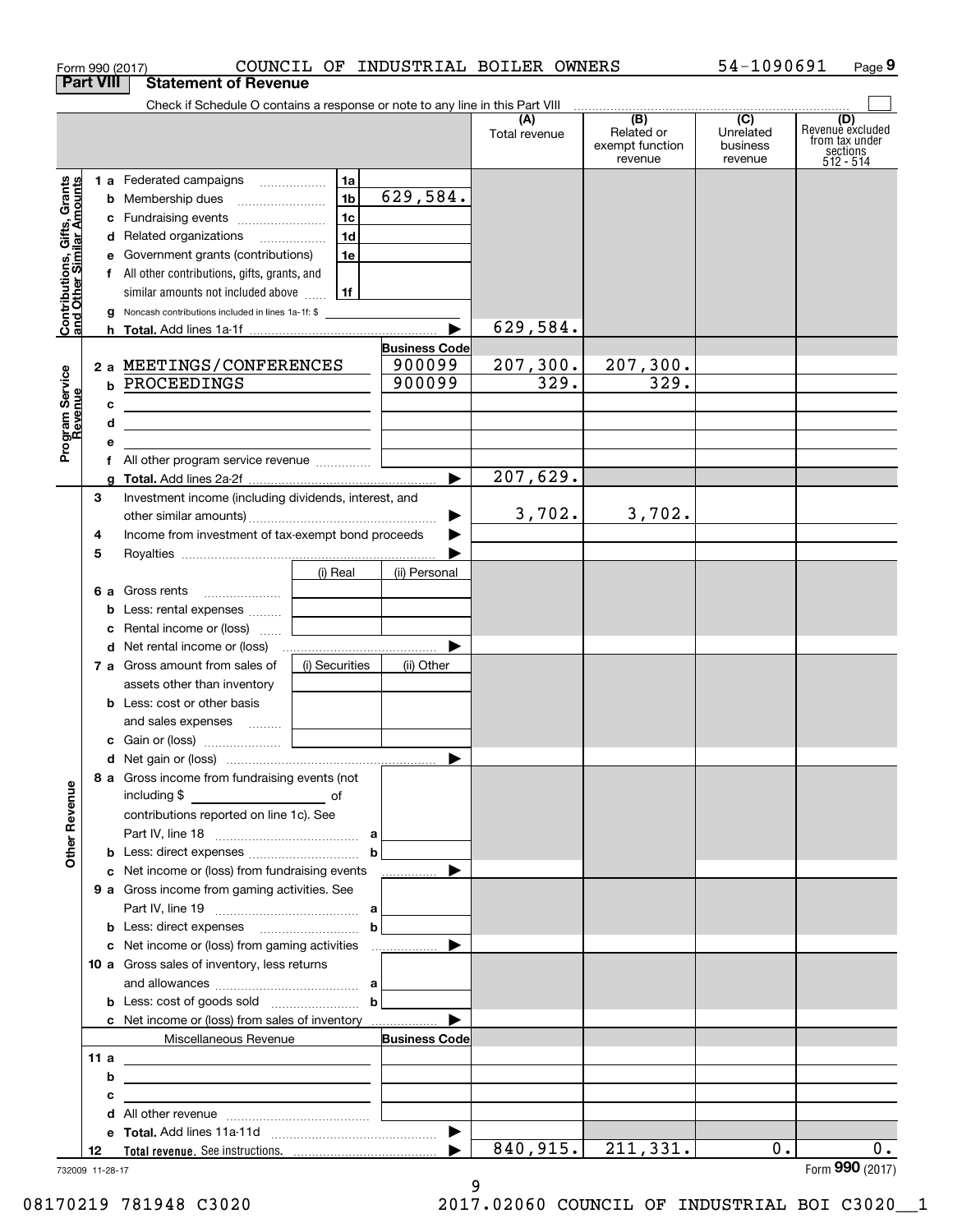$_{\rm Form}$   $_{990}$  (2017)  $_{\rm PQe}$  COUNCIL OF INDUSTRIAL BOILER OWNERS  $_{\rm 54-1090691}$   $_{\rm Page}$ **Part IX | Statement of Functional Expenses** 

|                 | Section 501(c)(3) and 501(c)(4) organizations must complete all columns. All other organizations must complete column (A).                                                                                  |                |                             |                                    |                         |
|-----------------|-------------------------------------------------------------------------------------------------------------------------------------------------------------------------------------------------------------|----------------|-----------------------------|------------------------------------|-------------------------|
|                 | Check if Schedule O contains a response or note to any line in this Part IX.                                                                                                                                | (A)            | (B)                         | $\overline{C}$                     | (D)                     |
|                 | Do not include amounts reported on lines 6b,<br>7b, 8b, 9b, and 10b of Part VIII.                                                                                                                           | Total expenses | Program service<br>expenses | Management and<br>general expenses | Fundraising<br>expenses |
| 1.              | Grants and other assistance to domestic organizations                                                                                                                                                       |                |                             |                                    |                         |
|                 | and domestic governments. See Part IV, line 21                                                                                                                                                              |                |                             |                                    |                         |
| $\mathbf{2}$    | Grants and other assistance to domestic                                                                                                                                                                     |                |                             |                                    |                         |
|                 | individuals. See Part IV, line 22                                                                                                                                                                           |                |                             |                                    |                         |
| 3               | Grants and other assistance to foreign                                                                                                                                                                      |                |                             |                                    |                         |
|                 | organizations, foreign governments, and foreign                                                                                                                                                             |                |                             |                                    |                         |
|                 | individuals. See Part IV, lines 15 and 16                                                                                                                                                                   |                |                             |                                    |                         |
| 4               | Benefits paid to or for members                                                                                                                                                                             |                |                             |                                    |                         |
| 5               | Compensation of current officers, directors,                                                                                                                                                                |                |                             |                                    |                         |
|                 | trustees, and key employees                                                                                                                                                                                 | 153,000.       | 114,750.                    | 38, 250.                           |                         |
| 6               | Compensation not included above, to disqualified                                                                                                                                                            |                |                             |                                    |                         |
|                 | persons (as defined under section 4958(f)(1)) and                                                                                                                                                           |                |                             |                                    |                         |
|                 | persons described in section 4958(c)(3)(B)                                                                                                                                                                  | 104,499.       | 78, 374.                    | 26, 125.                           |                         |
| 7               | Other salaries and wages                                                                                                                                                                                    |                |                             |                                    |                         |
| 8               | Pension plan accruals and contributions (include                                                                                                                                                            | 20,600.        | 15,450.                     | 5,150.                             |                         |
|                 | section 401(k) and 403(b) employer contributions)                                                                                                                                                           |                |                             |                                    |                         |
| 9               |                                                                                                                                                                                                             | 18, 266.       | 13,700.                     | 4,566.                             |                         |
| 10              |                                                                                                                                                                                                             |                |                             |                                    |                         |
| 11              | Fees for services (non-employees):                                                                                                                                                                          |                |                             |                                    |                         |
| a               |                                                                                                                                                                                                             | 184,007.       | 138,005.                    | 46,002.                            |                         |
| b               |                                                                                                                                                                                                             | 16,000.        | 12,000.                     | 4,000.                             |                         |
| c<br>d          |                                                                                                                                                                                                             |                |                             |                                    |                         |
| е               | Professional fundraising services. See Part IV, line 17                                                                                                                                                     |                |                             |                                    |                         |
| f               | Investment management fees                                                                                                                                                                                  |                |                             |                                    |                         |
| g               | Other. (If line 11g amount exceeds 10% of line 25,                                                                                                                                                          |                |                             |                                    |                         |
|                 | column (A) amount, list line 11g expenses on Sch O.)                                                                                                                                                        | 17,311.        | 12,983.                     | 4,328.                             |                         |
| 12 <sub>2</sub> |                                                                                                                                                                                                             |                |                             |                                    |                         |
| 13              |                                                                                                                                                                                                             | 17,129.        | 12,847.                     | 4,282.                             |                         |
| 14              |                                                                                                                                                                                                             | 12,088.        | 9,066.                      | 3,022.                             |                         |
| 15              |                                                                                                                                                                                                             |                |                             |                                    |                         |
| 16              |                                                                                                                                                                                                             | 50,839.        | 38, 129.                    | 12,710.                            |                         |
| 17              |                                                                                                                                                                                                             | 70, 132.       | 52,599.                     | 17,533.                            |                         |
| 18              | Payments of travel or entertainment expenses                                                                                                                                                                |                |                             |                                    |                         |
|                 | for any federal, state, or local public officials                                                                                                                                                           |                |                             |                                    |                         |
| 19              | Conferences, conventions, and meetings                                                                                                                                                                      | 193,003.       | 144,752.                    | 48,251.                            |                         |
| 20              | Interest                                                                                                                                                                                                    |                |                             |                                    |                         |
| 21              |                                                                                                                                                                                                             |                |                             |                                    |                         |
| 22              | Depreciation, depletion, and amortization                                                                                                                                                                   |                |                             |                                    |                         |
| 23              | Insurance                                                                                                                                                                                                   | 18,538.        |                             | 18,538.                            |                         |
| 24              | Other expenses. Itemize expenses not covered<br>above. (List miscellaneous expenses in line 24e. If line<br>24e amount exceeds 10% of line 25, column (A)<br>amount, list line 24e expenses on Schedule O.) |                |                             |                                    |                         |
| a               | TECHNICAL ASSISTANCE                                                                                                                                                                                        | 51,994.        | 51,994.                     |                                    |                         |
| b               | COALITION ACTIVITIES                                                                                                                                                                                        | 15,810.        | 15,810.                     |                                    |                         |
| c               | BANK AND CREDIT CHARGES                                                                                                                                                                                     | 11,725.        | 11,725.                     |                                    |                         |
| d               | OUTSIDE ORGANIZATIONS                                                                                                                                                                                       | 6,950.         | 5,213.                      | 1,737.                             |                         |
|                 | e All other expenses                                                                                                                                                                                        | 20,912.        | 15,622.                     | $\overline{5,290}$ .               |                         |
| 25              | Total functional expenses. Add lines 1 through 24e                                                                                                                                                          | 982,803.       | 743,019.                    | 239,784.                           | 0.                      |
| 26              | Joint costs. Complete this line only if the organization                                                                                                                                                    |                |                             |                                    |                         |
|                 | reported in column (B) joint costs from a combined                                                                                                                                                          |                |                             |                                    |                         |
|                 | educational campaign and fundraising solicitation.                                                                                                                                                          |                |                             |                                    |                         |
|                 | Check here $\blacktriangleright$<br>if following SOP 98-2 (ASC 958-720)                                                                                                                                     |                |                             |                                    |                         |

10

732010 11-28-17

Form (2017) **990**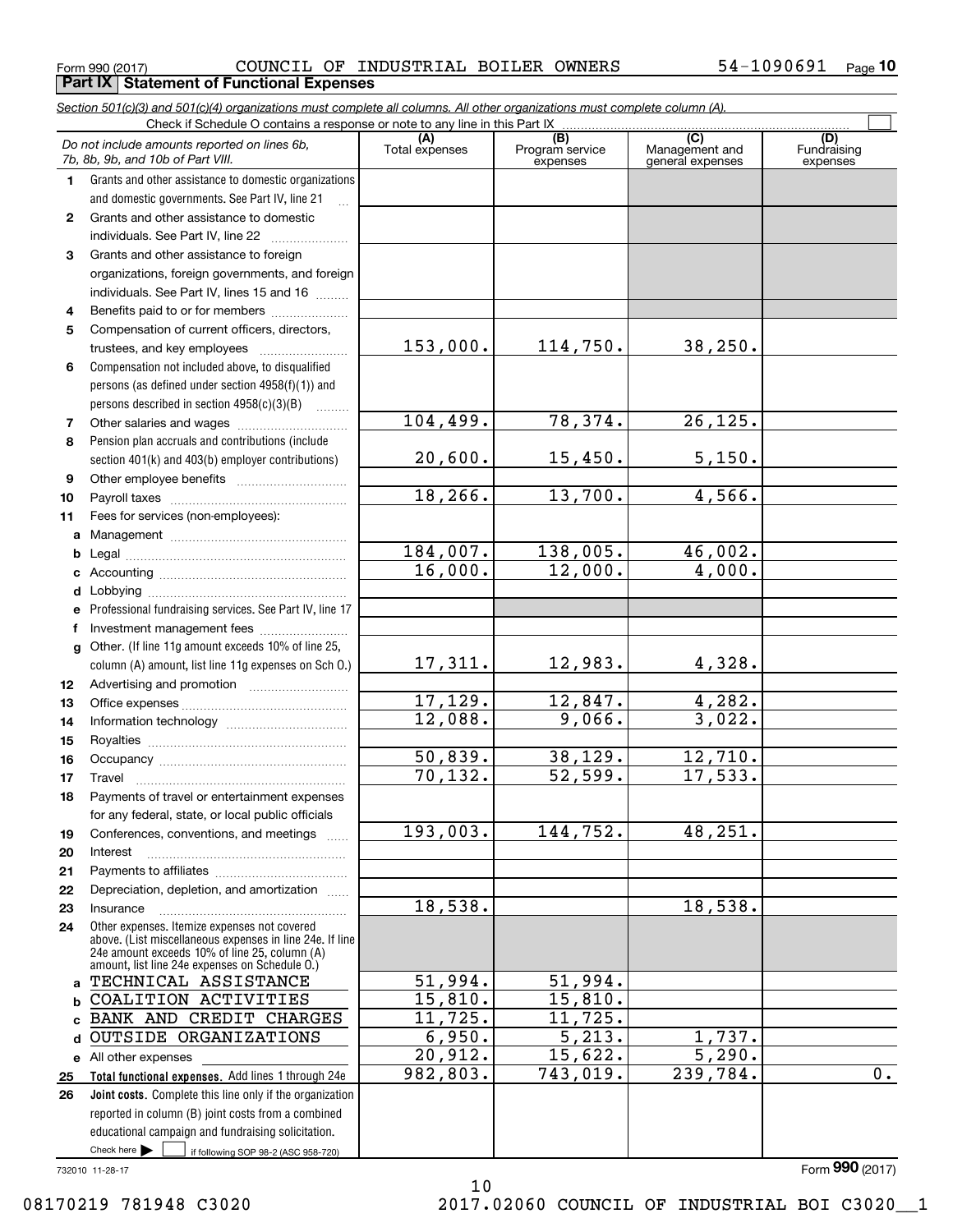**3** Pledges and grants receivable, net  $\ldots$  **multimes contained and grants receivable**, net **multimes contained and grants receivable**, net **multimes contained and grants receivable 12345678910c1112131415161718192021**basis. Complete Part VI of Schedule D will aller **Total assets.**  Add lines 1 through 15 (must equal line 34) Cash - non-interest-bearing ~~~~~~~~~~~~~~~~~~~~~~~~~ Savings and temporary cash investments ~~~~~~~~~~~~~~~~~~Accounts receivable, net ~~~~~~~~~~~~~~~~~~~~~~~~~~ Notes and loans receivable, net ~~~~~~~~~~~~~~~~~~~~~~~ Inventories for sale or use ~~~~~~~~~~~~~~~~~~~~~~~~~~ Investments - publicly traded securities ~~~~~~~~~~~~~~~~~~~ Investments - other securities. See Part IV, line 11 ~~~~~~~~~~~~~~Intangible assets …………………………………………………………………………………… Accounts payable and accrued expenses ~~~~~~~~~~~~~~~~~~Grants payable ~~~~~~~~~~~~~~~~~~~~~~~~~~~~~~~ Tax-exempt bond liabilities ……………………………………………………………  $274,884.$  | 147,669. 683,099. 2 681,949.

#### $_{\rm Form}$   $_{990}$  (2017)  $_{\rm PQe}$  COUNCIL OF INDUSTRIAL BOILER OWNERS  $_{\rm 54-1090691}$   $_{\rm Page}$ **Part X** Balance Sheet

Check if Schedule O contains a response or note to any line in this Part X

**5**Loans and other receivables from current and former officers, directors, **6**Loans and other receivables from other disqualified persons (as defined under **78910a**Land, buildings, and equipment: cost or other **1112131415161718192021222324252627282930313233342223242526b** Less: accumulated depreciation \_\_\_\_\_\_\_\_\_\_\_\_\_\_\_ Lub **Total liabilities.**  Add lines 17 through 25 Organizations that follow SFAS 117 (ASC 958), check here  $\blacktriangleright$   $\boxed{\text{X}}$  and **complete lines 27 through 29, and lines 33 and 34. 272829Organizations that do not follow SFAS 117 (ASC 958), check here** | **and complete lines 30 through 34. 3031323334**trustees, key employees, and highest compensated employees. Complete Part II of Schedule L ~~~~~~~~~~~~~~~~~~~~~~~~~~~~ section 4958(f)(1)), persons described in section 4958(c)(3)(B), and contributing employers and sponsoring organizations of section 501(c)(9) voluntary employees' beneficiary organizations (see instr). Complete Part II of Sch L ...... Prepaid expenses and deferred charges Investments - program-related. See Part IV, line 11 Other assets. See Part IV, line 11 ~~~~~~~~~~~~~~~~~~~~~~ Deferred revenue et al. **Deferred** revenue et al. **Deferred** revenue et al. **Deferred** revenue et al. **Deferred** revenue et al. **Deferred** revenue et al. **Deferred** revenue et al. **Deferred** revenue et al. **Deferred** reven Escrow or custodial account liability. Complete Part IV of Schedule D Loans and other payables to current and former officers, directors, trustees, key employees, highest compensated employees, and disqualified persons. Complete Part II of Schedule L <sub>…………………………………………………………</sub> Secured mortgages and notes payable to unrelated third parties Unsecured notes and loans payable to unrelated third parties ~~~~~~~~~~~~~~~~~~~~ Other liabilities (including federal income tax, payables to related third parties, and other liabilities not included on lines 17-24). Complete Part X of Schedule D ~~~~~~~~~~~~~~~~~~~~~~~~~~~~~~~~ Unrestricted net assets ~~~~~~~~~~~~~~~~~~~~~~~~~~~ Temporarily restricted net assets ~~~~~~~~~~~~~~~~~~~~~~ Permanently restricted net assets …………………………………………………… Capital stock or trust principal, or current funds ~~~~~~~~~~~~~~~ Paid-in or capital surplus, or land, building, or equipment fund will concurred. Retained earnings, endowment, accumulated income, or other funds www.com Total net assets or fund balances ~~~~~~~~~~~~~~~~~~~~~~ Total liabilities and net assets/fund balances Form (2017) **990** $10,650.$  9  $13,850.$  $10,000$ .  $15$  10,000.  $978,633.$  16 860,468. 19,973. 17 17,921. 161,834. 19 185,000.  $22,009$ .  $24,618$ .  $203,816. |26| 227,539.$  $774,817. |z_7|$  632,929.  $774,817.$  33 632,929.  $978,633.$   $34$  860,468.

 $\mathcal{L}^{\text{max}}$ 

7,000.

**(A) (B)**

Beginning of year | | End of year

732011 11-28-17

**12**

**4**

**Assets**

**Liabilities**

Liabilities

**Net Assets or Fund Balances**

**Net Assets or Fund Balances**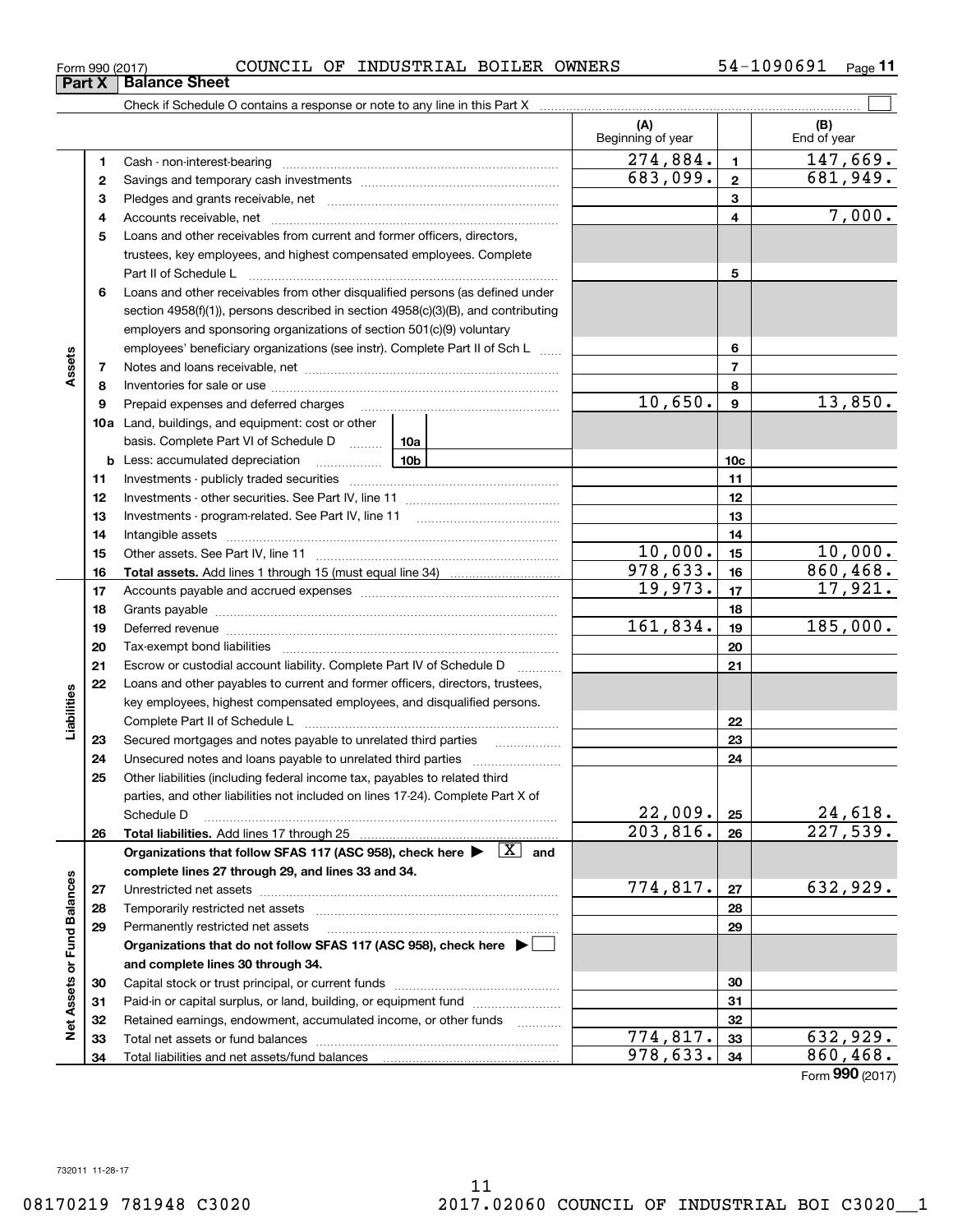| Part XI<br>Check if Schedule O contains a response or note to any line in this Part XI<br>840,915.<br>Total revenue (must equal Part VIII, column (A), line 12)<br>1.<br>1<br>982, 803.<br>$\mathbf{2}$<br>Total expenses (must equal Part IX, column (A), line 25)<br>2<br>$-141,888.$<br>$\mathbf{3}$<br>Revenue less expenses. Subtract line 2 from line 1<br>з<br>774,817.<br>$\overline{4}$<br>4<br>5<br>Net unrealized gains (losses) on investments<br>5<br>6<br>Donated services and use of facilities<br>6<br>$\overline{7}$<br>Investment expenses<br>7<br>8<br>8<br>Prior period adjustments<br>0.<br>9<br>Other changes in net assets or fund balances (explain in Schedule O)<br>9<br>Net assets or fund balances at end of year. Combine lines 3 through 9 (must equal Part X, line 33,<br>10<br>632,929.<br>10<br>column (B))<br>Part XII Financial Statements and Reporting<br>$\vert$ X $\vert$<br>Check if Schedule O contains a response or note to any line in this Part XII <i>manumano contained in the Schedule O</i><br>No<br>Yes<br>$\boxed{\mathbf{X}}$ Accrual<br>Accounting method used to prepare the Form 990: <u>I</u> Cash<br>Other<br>1.<br>If the organization changed its method of accounting from a prior year or checked "Other," explain in Schedule O.<br>X<br>2a<br>2a Were the organization's financial statements compiled or reviewed by an independent accountant?<br>If "Yes," check a box below to indicate whether the financial statements for the year were compiled or reviewed on a<br>separate basis, consolidated basis, or both:<br>$\lfloor x \rfloor$ Separate basis<br><b>Consolidated basis</b><br>Both consolidated and separate basis<br>х<br><b>b</b> Were the organization's financial statements audited by an independent accountant?<br>2 <sub>b</sub><br>If "Yes," check a box below to indicate whether the financial statements for the year were audited on a separate basis,<br>consolidated basis, or both:<br>Consolidated basis<br>Separate basis<br>Both consolidated and separate basis<br>c If "Yes" to line 2a or 2b, does the organization have a committee that assumes responsibility for oversight of the audit,<br>X<br>2c<br>If the organization changed either its oversight process or selection process during the tax year, explain in Schedule O. | COUNCIL OF INDUSTRIAL BOILER OWNERS<br>Form 990 (2017) | 54-1090691 |  | Page 12 |
|--------------------------------------------------------------------------------------------------------------------------------------------------------------------------------------------------------------------------------------------------------------------------------------------------------------------------------------------------------------------------------------------------------------------------------------------------------------------------------------------------------------------------------------------------------------------------------------------------------------------------------------------------------------------------------------------------------------------------------------------------------------------------------------------------------------------------------------------------------------------------------------------------------------------------------------------------------------------------------------------------------------------------------------------------------------------------------------------------------------------------------------------------------------------------------------------------------------------------------------------------------------------------------------------------------------------------------------------------------------------------------------------------------------------------------------------------------------------------------------------------------------------------------------------------------------------------------------------------------------------------------------------------------------------------------------------------------------------------------------------------------------------------------------------------------------------------------------------------------------------------------------------------------------------------------------------------------------------------------------------------------------------------------------------------------------------------------------------------------------------------------------------------------------------------------------------------------------------------------------------------------------------------------------------------------------------------------------------|--------------------------------------------------------|------------|--|---------|
|                                                                                                                                                                                                                                                                                                                                                                                                                                                                                                                                                                                                                                                                                                                                                                                                                                                                                                                                                                                                                                                                                                                                                                                                                                                                                                                                                                                                                                                                                                                                                                                                                                                                                                                                                                                                                                                                                                                                                                                                                                                                                                                                                                                                                                                                                                                                            | <b>Reconciliation of Net Assets</b>                    |            |  |         |
|                                                                                                                                                                                                                                                                                                                                                                                                                                                                                                                                                                                                                                                                                                                                                                                                                                                                                                                                                                                                                                                                                                                                                                                                                                                                                                                                                                                                                                                                                                                                                                                                                                                                                                                                                                                                                                                                                                                                                                                                                                                                                                                                                                                                                                                                                                                                            |                                                        |            |  |         |
|                                                                                                                                                                                                                                                                                                                                                                                                                                                                                                                                                                                                                                                                                                                                                                                                                                                                                                                                                                                                                                                                                                                                                                                                                                                                                                                                                                                                                                                                                                                                                                                                                                                                                                                                                                                                                                                                                                                                                                                                                                                                                                                                                                                                                                                                                                                                            |                                                        |            |  |         |
|                                                                                                                                                                                                                                                                                                                                                                                                                                                                                                                                                                                                                                                                                                                                                                                                                                                                                                                                                                                                                                                                                                                                                                                                                                                                                                                                                                                                                                                                                                                                                                                                                                                                                                                                                                                                                                                                                                                                                                                                                                                                                                                                                                                                                                                                                                                                            |                                                        |            |  |         |
|                                                                                                                                                                                                                                                                                                                                                                                                                                                                                                                                                                                                                                                                                                                                                                                                                                                                                                                                                                                                                                                                                                                                                                                                                                                                                                                                                                                                                                                                                                                                                                                                                                                                                                                                                                                                                                                                                                                                                                                                                                                                                                                                                                                                                                                                                                                                            |                                                        |            |  |         |
|                                                                                                                                                                                                                                                                                                                                                                                                                                                                                                                                                                                                                                                                                                                                                                                                                                                                                                                                                                                                                                                                                                                                                                                                                                                                                                                                                                                                                                                                                                                                                                                                                                                                                                                                                                                                                                                                                                                                                                                                                                                                                                                                                                                                                                                                                                                                            |                                                        |            |  |         |
|                                                                                                                                                                                                                                                                                                                                                                                                                                                                                                                                                                                                                                                                                                                                                                                                                                                                                                                                                                                                                                                                                                                                                                                                                                                                                                                                                                                                                                                                                                                                                                                                                                                                                                                                                                                                                                                                                                                                                                                                                                                                                                                                                                                                                                                                                                                                            |                                                        |            |  |         |
|                                                                                                                                                                                                                                                                                                                                                                                                                                                                                                                                                                                                                                                                                                                                                                                                                                                                                                                                                                                                                                                                                                                                                                                                                                                                                                                                                                                                                                                                                                                                                                                                                                                                                                                                                                                                                                                                                                                                                                                                                                                                                                                                                                                                                                                                                                                                            |                                                        |            |  |         |
|                                                                                                                                                                                                                                                                                                                                                                                                                                                                                                                                                                                                                                                                                                                                                                                                                                                                                                                                                                                                                                                                                                                                                                                                                                                                                                                                                                                                                                                                                                                                                                                                                                                                                                                                                                                                                                                                                                                                                                                                                                                                                                                                                                                                                                                                                                                                            |                                                        |            |  |         |
|                                                                                                                                                                                                                                                                                                                                                                                                                                                                                                                                                                                                                                                                                                                                                                                                                                                                                                                                                                                                                                                                                                                                                                                                                                                                                                                                                                                                                                                                                                                                                                                                                                                                                                                                                                                                                                                                                                                                                                                                                                                                                                                                                                                                                                                                                                                                            |                                                        |            |  |         |
|                                                                                                                                                                                                                                                                                                                                                                                                                                                                                                                                                                                                                                                                                                                                                                                                                                                                                                                                                                                                                                                                                                                                                                                                                                                                                                                                                                                                                                                                                                                                                                                                                                                                                                                                                                                                                                                                                                                                                                                                                                                                                                                                                                                                                                                                                                                                            |                                                        |            |  |         |
|                                                                                                                                                                                                                                                                                                                                                                                                                                                                                                                                                                                                                                                                                                                                                                                                                                                                                                                                                                                                                                                                                                                                                                                                                                                                                                                                                                                                                                                                                                                                                                                                                                                                                                                                                                                                                                                                                                                                                                                                                                                                                                                                                                                                                                                                                                                                            |                                                        |            |  |         |
|                                                                                                                                                                                                                                                                                                                                                                                                                                                                                                                                                                                                                                                                                                                                                                                                                                                                                                                                                                                                                                                                                                                                                                                                                                                                                                                                                                                                                                                                                                                                                                                                                                                                                                                                                                                                                                                                                                                                                                                                                                                                                                                                                                                                                                                                                                                                            |                                                        |            |  |         |
|                                                                                                                                                                                                                                                                                                                                                                                                                                                                                                                                                                                                                                                                                                                                                                                                                                                                                                                                                                                                                                                                                                                                                                                                                                                                                                                                                                                                                                                                                                                                                                                                                                                                                                                                                                                                                                                                                                                                                                                                                                                                                                                                                                                                                                                                                                                                            |                                                        |            |  |         |
|                                                                                                                                                                                                                                                                                                                                                                                                                                                                                                                                                                                                                                                                                                                                                                                                                                                                                                                                                                                                                                                                                                                                                                                                                                                                                                                                                                                                                                                                                                                                                                                                                                                                                                                                                                                                                                                                                                                                                                                                                                                                                                                                                                                                                                                                                                                                            |                                                        |            |  |         |
|                                                                                                                                                                                                                                                                                                                                                                                                                                                                                                                                                                                                                                                                                                                                                                                                                                                                                                                                                                                                                                                                                                                                                                                                                                                                                                                                                                                                                                                                                                                                                                                                                                                                                                                                                                                                                                                                                                                                                                                                                                                                                                                                                                                                                                                                                                                                            |                                                        |            |  |         |
|                                                                                                                                                                                                                                                                                                                                                                                                                                                                                                                                                                                                                                                                                                                                                                                                                                                                                                                                                                                                                                                                                                                                                                                                                                                                                                                                                                                                                                                                                                                                                                                                                                                                                                                                                                                                                                                                                                                                                                                                                                                                                                                                                                                                                                                                                                                                            |                                                        |            |  |         |
|                                                                                                                                                                                                                                                                                                                                                                                                                                                                                                                                                                                                                                                                                                                                                                                                                                                                                                                                                                                                                                                                                                                                                                                                                                                                                                                                                                                                                                                                                                                                                                                                                                                                                                                                                                                                                                                                                                                                                                                                                                                                                                                                                                                                                                                                                                                                            |                                                        |            |  |         |
|                                                                                                                                                                                                                                                                                                                                                                                                                                                                                                                                                                                                                                                                                                                                                                                                                                                                                                                                                                                                                                                                                                                                                                                                                                                                                                                                                                                                                                                                                                                                                                                                                                                                                                                                                                                                                                                                                                                                                                                                                                                                                                                                                                                                                                                                                                                                            |                                                        |            |  |         |
|                                                                                                                                                                                                                                                                                                                                                                                                                                                                                                                                                                                                                                                                                                                                                                                                                                                                                                                                                                                                                                                                                                                                                                                                                                                                                                                                                                                                                                                                                                                                                                                                                                                                                                                                                                                                                                                                                                                                                                                                                                                                                                                                                                                                                                                                                                                                            |                                                        |            |  |         |
|                                                                                                                                                                                                                                                                                                                                                                                                                                                                                                                                                                                                                                                                                                                                                                                                                                                                                                                                                                                                                                                                                                                                                                                                                                                                                                                                                                                                                                                                                                                                                                                                                                                                                                                                                                                                                                                                                                                                                                                                                                                                                                                                                                                                                                                                                                                                            |                                                        |            |  |         |
|                                                                                                                                                                                                                                                                                                                                                                                                                                                                                                                                                                                                                                                                                                                                                                                                                                                                                                                                                                                                                                                                                                                                                                                                                                                                                                                                                                                                                                                                                                                                                                                                                                                                                                                                                                                                                                                                                                                                                                                                                                                                                                                                                                                                                                                                                                                                            |                                                        |            |  |         |
|                                                                                                                                                                                                                                                                                                                                                                                                                                                                                                                                                                                                                                                                                                                                                                                                                                                                                                                                                                                                                                                                                                                                                                                                                                                                                                                                                                                                                                                                                                                                                                                                                                                                                                                                                                                                                                                                                                                                                                                                                                                                                                                                                                                                                                                                                                                                            |                                                        |            |  |         |
|                                                                                                                                                                                                                                                                                                                                                                                                                                                                                                                                                                                                                                                                                                                                                                                                                                                                                                                                                                                                                                                                                                                                                                                                                                                                                                                                                                                                                                                                                                                                                                                                                                                                                                                                                                                                                                                                                                                                                                                                                                                                                                                                                                                                                                                                                                                                            |                                                        |            |  |         |
|                                                                                                                                                                                                                                                                                                                                                                                                                                                                                                                                                                                                                                                                                                                                                                                                                                                                                                                                                                                                                                                                                                                                                                                                                                                                                                                                                                                                                                                                                                                                                                                                                                                                                                                                                                                                                                                                                                                                                                                                                                                                                                                                                                                                                                                                                                                                            |                                                        |            |  |         |
|                                                                                                                                                                                                                                                                                                                                                                                                                                                                                                                                                                                                                                                                                                                                                                                                                                                                                                                                                                                                                                                                                                                                                                                                                                                                                                                                                                                                                                                                                                                                                                                                                                                                                                                                                                                                                                                                                                                                                                                                                                                                                                                                                                                                                                                                                                                                            |                                                        |            |  |         |
|                                                                                                                                                                                                                                                                                                                                                                                                                                                                                                                                                                                                                                                                                                                                                                                                                                                                                                                                                                                                                                                                                                                                                                                                                                                                                                                                                                                                                                                                                                                                                                                                                                                                                                                                                                                                                                                                                                                                                                                                                                                                                                                                                                                                                                                                                                                                            |                                                        |            |  |         |
|                                                                                                                                                                                                                                                                                                                                                                                                                                                                                                                                                                                                                                                                                                                                                                                                                                                                                                                                                                                                                                                                                                                                                                                                                                                                                                                                                                                                                                                                                                                                                                                                                                                                                                                                                                                                                                                                                                                                                                                                                                                                                                                                                                                                                                                                                                                                            |                                                        |            |  |         |
|                                                                                                                                                                                                                                                                                                                                                                                                                                                                                                                                                                                                                                                                                                                                                                                                                                                                                                                                                                                                                                                                                                                                                                                                                                                                                                                                                                                                                                                                                                                                                                                                                                                                                                                                                                                                                                                                                                                                                                                                                                                                                                                                                                                                                                                                                                                                            |                                                        |            |  |         |
|                                                                                                                                                                                                                                                                                                                                                                                                                                                                                                                                                                                                                                                                                                                                                                                                                                                                                                                                                                                                                                                                                                                                                                                                                                                                                                                                                                                                                                                                                                                                                                                                                                                                                                                                                                                                                                                                                                                                                                                                                                                                                                                                                                                                                                                                                                                                            |                                                        |            |  |         |
| 3a As a result of a federal award, was the organization required to undergo an audit or audits as set forth in the Single Audit                                                                                                                                                                                                                                                                                                                                                                                                                                                                                                                                                                                                                                                                                                                                                                                                                                                                                                                                                                                                                                                                                                                                                                                                                                                                                                                                                                                                                                                                                                                                                                                                                                                                                                                                                                                                                                                                                                                                                                                                                                                                                                                                                                                                            |                                                        |            |  |         |
| x<br>За                                                                                                                                                                                                                                                                                                                                                                                                                                                                                                                                                                                                                                                                                                                                                                                                                                                                                                                                                                                                                                                                                                                                                                                                                                                                                                                                                                                                                                                                                                                                                                                                                                                                                                                                                                                                                                                                                                                                                                                                                                                                                                                                                                                                                                                                                                                                    |                                                        |            |  |         |
| <b>b</b> If "Yes," did the organization undergo the required audit or audits? If the organization did not undergo the required audit                                                                                                                                                                                                                                                                                                                                                                                                                                                                                                                                                                                                                                                                                                                                                                                                                                                                                                                                                                                                                                                                                                                                                                                                                                                                                                                                                                                                                                                                                                                                                                                                                                                                                                                                                                                                                                                                                                                                                                                                                                                                                                                                                                                                       |                                                        |            |  |         |
| 3b<br>$\Omega$                                                                                                                                                                                                                                                                                                                                                                                                                                                                                                                                                                                                                                                                                                                                                                                                                                                                                                                                                                                                                                                                                                                                                                                                                                                                                                                                                                                                                                                                                                                                                                                                                                                                                                                                                                                                                                                                                                                                                                                                                                                                                                                                                                                                                                                                                                                             |                                                        |            |  |         |

Form (2017) **990**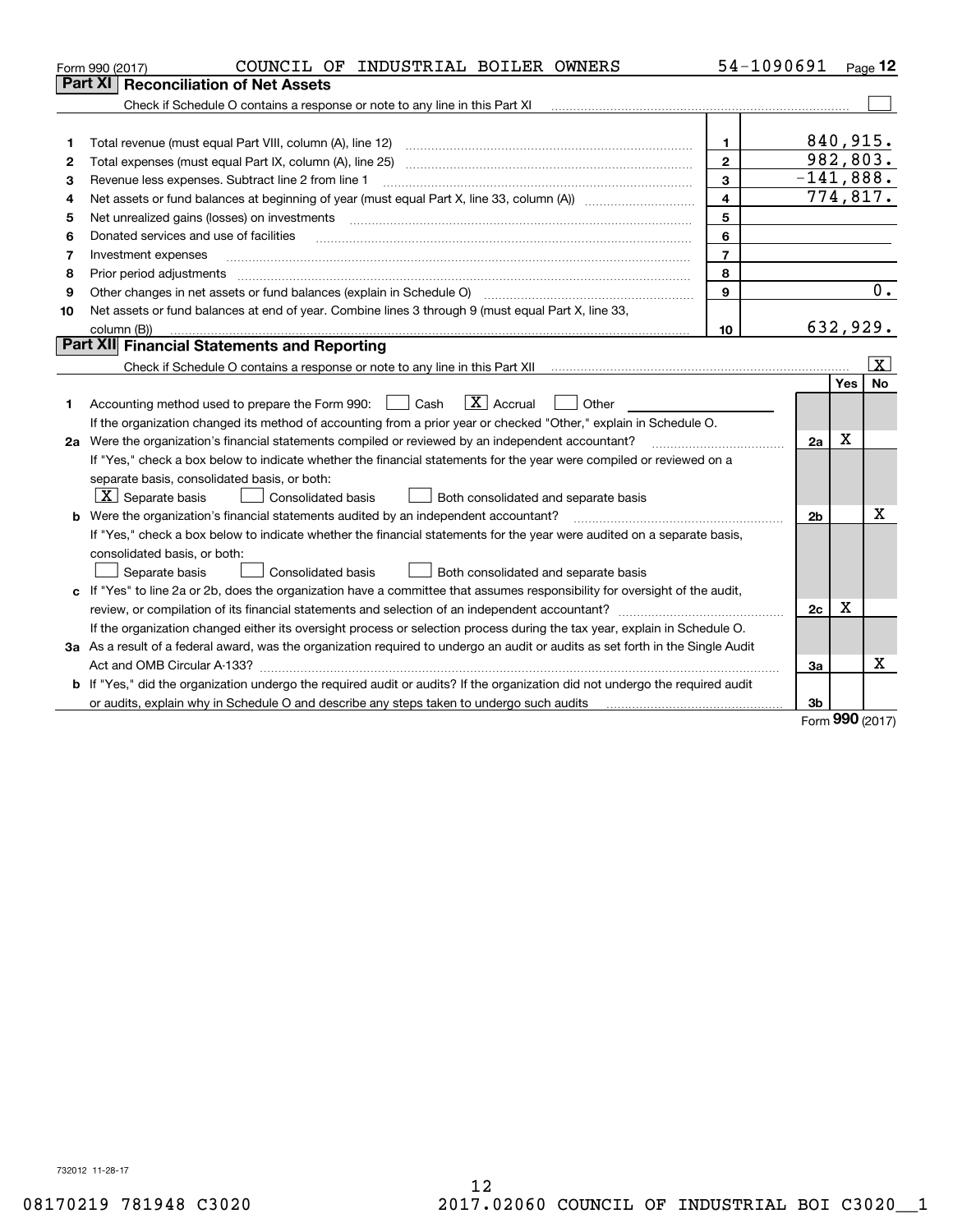| <b>SCHEDULE C</b>                                      |                                                                               | <b>Political Campaign and Lobbying Activities</b>                                                                                                 |           |                                                                                                                                                                                                                                                                                                                                                                             | OMB No. 1545-0047                                   |  |  |  |  |
|--------------------------------------------------------|-------------------------------------------------------------------------------|---------------------------------------------------------------------------------------------------------------------------------------------------|-----------|-----------------------------------------------------------------------------------------------------------------------------------------------------------------------------------------------------------------------------------------------------------------------------------------------------------------------------------------------------------------------------|-----------------------------------------------------|--|--|--|--|
| (Form 990 or 990-EZ)                                   | For Organizations Exempt From Income Tax Under section 501(c) and section 527 |                                                                                                                                                   |           |                                                                                                                                                                                                                                                                                                                                                                             |                                                     |  |  |  |  |
|                                                        |                                                                               | ► Complete if the organization is described below. ► Attach to Form 990 or Form 990-EZ.                                                           |           |                                                                                                                                                                                                                                                                                                                                                                             |                                                     |  |  |  |  |
| Department of the Treasury<br>Internal Revenue Service |                                                                               | Go to www.irs.gov/Form990 for instructions and the latest information.                                                                            |           |                                                                                                                                                                                                                                                                                                                                                                             | <b>Open to Public</b><br>Inspection                 |  |  |  |  |
|                                                        |                                                                               | If the organization answered "Yes," on Form 990, Part IV, line 3, or Form 990-EZ, Part V, line 46 (Political Campaign Activities), then           |           |                                                                                                                                                                                                                                                                                                                                                                             |                                                     |  |  |  |  |
|                                                        |                                                                               | • Section 501(c)(3) organizations: Complete Parts I-A and B. Do not complete Part I-C.                                                            |           |                                                                                                                                                                                                                                                                                                                                                                             |                                                     |  |  |  |  |
|                                                        |                                                                               | • Section 501(c) (other than section 501(c)(3)) organizations: Complete Parts I-A and C below. Do not complete Part I-B.                          |           |                                                                                                                                                                                                                                                                                                                                                                             |                                                     |  |  |  |  |
| • Section 527 organizations: Complete Part I-A only.   |                                                                               |                                                                                                                                                   |           |                                                                                                                                                                                                                                                                                                                                                                             |                                                     |  |  |  |  |
|                                                        |                                                                               | If the organization answered "Yes," on Form 990, Part IV, line 4, or Form 990-EZ, Part VI, line 47 (Lobbying Activities), then                    |           |                                                                                                                                                                                                                                                                                                                                                                             |                                                     |  |  |  |  |
|                                                        |                                                                               | • Section 501(c)(3) organizations that have filed Form 5768 (election under section 501(h)): Complete Part II-A. Do not complete Part II-B.       |           |                                                                                                                                                                                                                                                                                                                                                                             |                                                     |  |  |  |  |
|                                                        |                                                                               | • Section 501(c)(3) organizations that have NOT filed Form 5768 (election under section 501(h)): Complete Part II-B. Do not complete Part II-A.   |           |                                                                                                                                                                                                                                                                                                                                                                             |                                                     |  |  |  |  |
|                                                        |                                                                               | If the organization answered "Yes," on Form 990, Part IV, line 5 (Proxy Tax) (see separate instructions) or Form 990-EZ, Part V, line 35c (Proxy  |           |                                                                                                                                                                                                                                                                                                                                                                             |                                                     |  |  |  |  |
| Tax) (see separate instructions), then                 |                                                                               |                                                                                                                                                   |           |                                                                                                                                                                                                                                                                                                                                                                             |                                                     |  |  |  |  |
| Name of organization                                   |                                                                               | • Section 501(c)(4), (5), or (6) organizations: Complete Part III.                                                                                |           |                                                                                                                                                                                                                                                                                                                                                                             | <b>Employer identification number</b>               |  |  |  |  |
|                                                        |                                                                               | COUNCIL OF INDUSTRIAL BOILER OWNERS                                                                                                               |           |                                                                                                                                                                                                                                                                                                                                                                             | 54-1090691                                          |  |  |  |  |
| Part I-A                                               |                                                                               | Complete if the organization is exempt under section 501(c) or is a section 527 organization.                                                     |           |                                                                                                                                                                                                                                                                                                                                                                             |                                                     |  |  |  |  |
|                                                        |                                                                               |                                                                                                                                                   |           |                                                                                                                                                                                                                                                                                                                                                                             |                                                     |  |  |  |  |
|                                                        |                                                                               | 1 Provide a description of the organization's direct and indirect political campaign activities in Part IV.                                       |           |                                                                                                                                                                                                                                                                                                                                                                             |                                                     |  |  |  |  |
| <b>2</b> Political campaign activity expenditures      |                                                                               |                                                                                                                                                   |           |                                                                                                                                                                                                                                                                                                                                                                             | $\blacktriangleright$ \$                            |  |  |  |  |
| 3 Volunteer hours for political campaign activities    |                                                                               |                                                                                                                                                   |           |                                                                                                                                                                                                                                                                                                                                                                             |                                                     |  |  |  |  |
| Part I-B                                               |                                                                               | Complete if the organization is exempt under section 501(c)(3).                                                                                   |           |                                                                                                                                                                                                                                                                                                                                                                             |                                                     |  |  |  |  |
|                                                        |                                                                               | 1 Enter the amount of any excise tax incurred by the organization under section 4955                                                              |           | $\begin{picture}(20,10) \put(0,0){\vector(1,0){10}} \put(15,0){\vector(1,0){10}} \put(15,0){\vector(1,0){10}} \put(15,0){\vector(1,0){10}} \put(15,0){\vector(1,0){10}} \put(15,0){\vector(1,0){10}} \put(15,0){\vector(1,0){10}} \put(15,0){\vector(1,0){10}} \put(15,0){\vector(1,0){10}} \put(15,0){\vector(1,0){10}} \put(15,0){\vector(1,0){10}} \put(15,0){\vector(1$ |                                                     |  |  |  |  |
|                                                        |                                                                               | 2 Enter the amount of any excise tax incurred by organization managers under section 4955                                                         |           | $\begin{picture}(20,10) \put(0,0){\vector(1,0){100}} \put(15,0){\vector(1,0){100}} \put(15,0){\vector(1,0){100}} \put(15,0){\vector(1,0){100}} \put(15,0){\vector(1,0){100}} \put(15,0){\vector(1,0){100}} \put(15,0){\vector(1,0){100}} \put(15,0){\vector(1,0){100}} \put(15,0){\vector(1,0){100}} \put(15,0){\vector(1,0){100}} \put(15,0){\vector(1,0){100}} \$         |                                                     |  |  |  |  |
|                                                        |                                                                               |                                                                                                                                                   |           |                                                                                                                                                                                                                                                                                                                                                                             | Yes<br>No                                           |  |  |  |  |
| 4a Was a correction made?                              |                                                                               |                                                                                                                                                   |           |                                                                                                                                                                                                                                                                                                                                                                             | Yes<br>No                                           |  |  |  |  |
| <b>b</b> If "Yes," describe in Part IV.                |                                                                               |                                                                                                                                                   |           |                                                                                                                                                                                                                                                                                                                                                                             |                                                     |  |  |  |  |
| Part I-C                                               |                                                                               | Complete if the organization is exempt under section $501(c)$ , except section $501(c)(3)$ .                                                      |           |                                                                                                                                                                                                                                                                                                                                                                             |                                                     |  |  |  |  |
|                                                        |                                                                               | 1 Enter the amount directly expended by the filing organization for section 527 exempt function activities                                        |           |                                                                                                                                                                                                                                                                                                                                                                             | $\blacktriangleright$ \$                            |  |  |  |  |
|                                                        |                                                                               | 2 Enter the amount of the filing organization's funds contributed to other organizations for section 527                                          |           |                                                                                                                                                                                                                                                                                                                                                                             |                                                     |  |  |  |  |
| exempt function activities                             |                                                                               |                                                                                                                                                   |           | $\blacktriangleright$ \$                                                                                                                                                                                                                                                                                                                                                    |                                                     |  |  |  |  |
|                                                        |                                                                               | 3 Total exempt function expenditures. Add lines 1 and 2. Enter here and on Form 1120-POL,                                                         |           | $\triangleright$ \$                                                                                                                                                                                                                                                                                                                                                         |                                                     |  |  |  |  |
|                                                        |                                                                               |                                                                                                                                                   |           |                                                                                                                                                                                                                                                                                                                                                                             | <b>No</b><br>Yes                                    |  |  |  |  |
|                                                        |                                                                               | 5 Enter the names, addresses and employer identification number (EIN) of all section 527 political organizations to which the filing organization |           |                                                                                                                                                                                                                                                                                                                                                                             |                                                     |  |  |  |  |
|                                                        |                                                                               | made payments. For each organization listed, enter the amount paid from the filing organization's funds. Also enter the amount of political       |           |                                                                                                                                                                                                                                                                                                                                                                             |                                                     |  |  |  |  |
|                                                        |                                                                               | contributions received that were promptly and directly delivered to a separate political organization, such as a separate segregated fund or a    |           |                                                                                                                                                                                                                                                                                                                                                                             |                                                     |  |  |  |  |
|                                                        |                                                                               | political action committee (PAC). If additional space is needed, provide information in Part IV.                                                  |           |                                                                                                                                                                                                                                                                                                                                                                             |                                                     |  |  |  |  |
| (a) Name                                               |                                                                               | (b) Address                                                                                                                                       | $(c)$ EIN | (d) Amount paid from                                                                                                                                                                                                                                                                                                                                                        | (e) Amount of political                             |  |  |  |  |
|                                                        |                                                                               |                                                                                                                                                   |           | filing organization's<br>funds. If none, enter -0-.                                                                                                                                                                                                                                                                                                                         | contributions received and<br>promptly and directly |  |  |  |  |
|                                                        |                                                                               |                                                                                                                                                   |           |                                                                                                                                                                                                                                                                                                                                                                             | delivered to a separate                             |  |  |  |  |
|                                                        |                                                                               |                                                                                                                                                   |           |                                                                                                                                                                                                                                                                                                                                                                             | political organization.<br>If none, enter -0-.      |  |  |  |  |
|                                                        |                                                                               |                                                                                                                                                   |           |                                                                                                                                                                                                                                                                                                                                                                             |                                                     |  |  |  |  |
|                                                        |                                                                               |                                                                                                                                                   |           |                                                                                                                                                                                                                                                                                                                                                                             |                                                     |  |  |  |  |
|                                                        |                                                                               |                                                                                                                                                   |           |                                                                                                                                                                                                                                                                                                                                                                             |                                                     |  |  |  |  |
|                                                        |                                                                               |                                                                                                                                                   |           |                                                                                                                                                                                                                                                                                                                                                                             |                                                     |  |  |  |  |
|                                                        |                                                                               |                                                                                                                                                   |           |                                                                                                                                                                                                                                                                                                                                                                             |                                                     |  |  |  |  |
|                                                        |                                                                               |                                                                                                                                                   |           |                                                                                                                                                                                                                                                                                                                                                                             |                                                     |  |  |  |  |
|                                                        |                                                                               |                                                                                                                                                   |           |                                                                                                                                                                                                                                                                                                                                                                             |                                                     |  |  |  |  |
|                                                        |                                                                               |                                                                                                                                                   |           |                                                                                                                                                                                                                                                                                                                                                                             |                                                     |  |  |  |  |
|                                                        |                                                                               |                                                                                                                                                   |           |                                                                                                                                                                                                                                                                                                                                                                             |                                                     |  |  |  |  |
|                                                        |                                                                               |                                                                                                                                                   |           |                                                                                                                                                                                                                                                                                                                                                                             |                                                     |  |  |  |  |

**For Paperwork Reduction Act Notice, see the Instructions for Form 990 or 990-EZ. Schedule C (Form 990 or 990-EZ) 2017** LHA

732041 11-09-17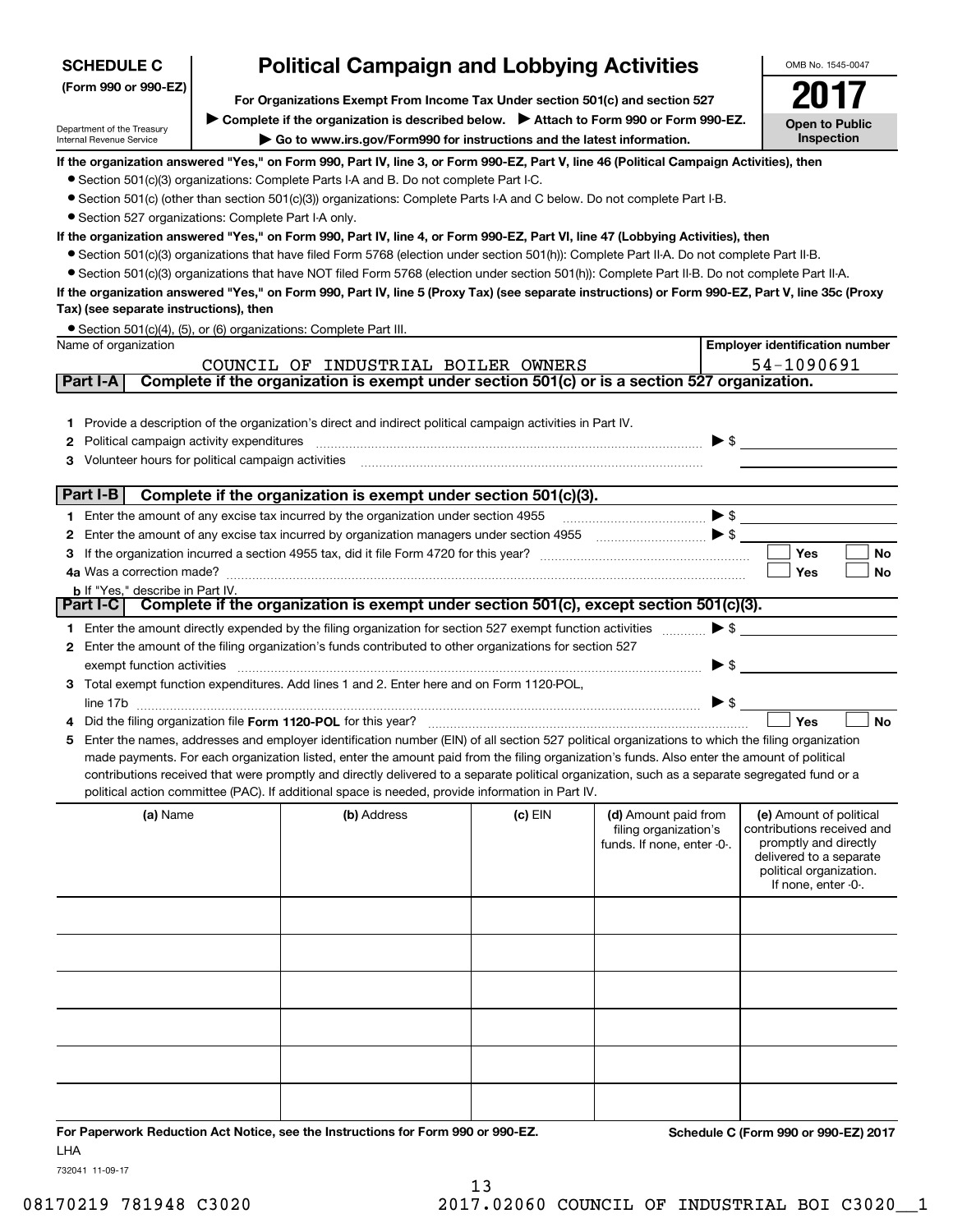| Schedule C (Form 990 or 990-EZ) 2017 COUNCIL OF INDUSTRIAL BOILER OWNERS                                                 |                                        |                                                           |                                                                                                                                   |                                        | 54-1090691 Page 2              |
|--------------------------------------------------------------------------------------------------------------------------|----------------------------------------|-----------------------------------------------------------|-----------------------------------------------------------------------------------------------------------------------------------|----------------------------------------|--------------------------------|
| Complete if the organization is exempt under section 501(c)(3) and filed Form 5768 (election under<br>Part II-A          |                                        |                                                           |                                                                                                                                   |                                        |                                |
| section 501(h)).                                                                                                         |                                        |                                                           |                                                                                                                                   |                                        |                                |
| A Check $\blacktriangleright$                                                                                            |                                        |                                                           | if the filing organization belongs to an affiliated group (and list in Part IV each affiliated group member's name, address, EIN, |                                        |                                |
| expenses, and share of excess lobbying expenditures).                                                                    |                                        |                                                           |                                                                                                                                   |                                        |                                |
| <b>B</b> Check $\blacktriangleright$<br>if the filing organization checked box A and "limited control" provisions apply. |                                        |                                                           |                                                                                                                                   |                                        |                                |
|                                                                                                                          | <b>Limits on Lobbying Expenditures</b> | (The term "expenditures" means amounts paid or incurred.) |                                                                                                                                   | (a) Filing<br>organization's<br>totals | (b) Affiliated group<br>totals |
| 1a Total lobbying expenditures to influence public opinion (grass roots lobbying)                                        |                                        |                                                           |                                                                                                                                   |                                        |                                |
| Total lobbying expenditures to influence a legislative body (direct lobbying)<br>b                                       |                                        |                                                           |                                                                                                                                   |                                        |                                |
| с                                                                                                                        |                                        |                                                           |                                                                                                                                   |                                        |                                |
| Other exempt purpose expenditures<br>d                                                                                   |                                        |                                                           |                                                                                                                                   |                                        |                                |
|                                                                                                                          |                                        |                                                           |                                                                                                                                   |                                        |                                |
| f Lobbying nontaxable amount. Enter the amount from the following table in both columns.                                 |                                        |                                                           |                                                                                                                                   |                                        |                                |
| If the amount on line 1e, column (a) or (b) is:                                                                          |                                        | The lobbying nontaxable amount is:                        |                                                                                                                                   |                                        |                                |
| Not over \$500,000                                                                                                       |                                        | 20% of the amount on line 1e.                             |                                                                                                                                   |                                        |                                |
| Over \$500,000 but not over \$1,000,000                                                                                  |                                        | \$100,000 plus 15% of the excess over \$500,000.          |                                                                                                                                   |                                        |                                |
| Over \$1,000,000 but not over \$1,500,000                                                                                |                                        | \$175,000 plus 10% of the excess over \$1,000,000.        |                                                                                                                                   |                                        |                                |
| Over \$1,500,000 but not over \$17,000,000                                                                               |                                        | \$225,000 plus 5% of the excess over \$1,500,000.         |                                                                                                                                   |                                        |                                |
| Over \$17,000,000                                                                                                        | \$1,000,000.                           |                                                           |                                                                                                                                   |                                        |                                |
|                                                                                                                          |                                        |                                                           |                                                                                                                                   |                                        |                                |
| g Grassroots nontaxable amount (enter 25% of line 1f)                                                                    |                                        |                                                           |                                                                                                                                   |                                        |                                |
| <b>h</b> Subtract line 1g from line 1a. If zero or less, enter 0-                                                        |                                        |                                                           |                                                                                                                                   |                                        |                                |
| i Subtract line 1f from line 1c. If zero or less, enter 0                                                                |                                        |                                                           |                                                                                                                                   |                                        |                                |
| If there is an amount other than zero on either line 1h or line 1i, did the organization file Form 4720                  |                                        |                                                           |                                                                                                                                   |                                        |                                |
| reporting section 4911 tax for this year?                                                                                |                                        |                                                           |                                                                                                                                   |                                        | Yes<br>No                      |
|                                                                                                                          |                                        | 4-Year Averaging Period Under section 501(h)              |                                                                                                                                   |                                        |                                |
| (Some organizations that made a section 501(h) election do not have to complete all of the five columns below.           |                                        | See the separate instructions for lines 2a through 2f.)   |                                                                                                                                   |                                        |                                |
|                                                                                                                          |                                        | Lobbying Expenditures During 4-Year Averaging Period      |                                                                                                                                   |                                        |                                |
| Calendar year<br>(or fiscal year beginning in)                                                                           | (a) 2014                               | $(b)$ 2015                                                | $(c)$ 2016                                                                                                                        | $(d)$ 2017                             | (e) Total                      |
| 2a Lobbying nontaxable amount                                                                                            |                                        |                                                           |                                                                                                                                   |                                        |                                |
| <b>b</b> Lobbying ceiling amount<br>(150% of line 2a, column(e))                                                         |                                        |                                                           |                                                                                                                                   |                                        |                                |
| c Total lobbying expenditures                                                                                            |                                        |                                                           |                                                                                                                                   |                                        |                                |
| d Grassroots nontaxable amount                                                                                           |                                        |                                                           |                                                                                                                                   |                                        |                                |
| e Grassroots ceiling amount                                                                                              |                                        |                                                           |                                                                                                                                   |                                        |                                |
| (150% of line 2d, column (e))                                                                                            |                                        |                                                           |                                                                                                                                   |                                        |                                |
| f Grassroots lobbying expenditures                                                                                       |                                        |                                                           |                                                                                                                                   |                                        |                                |

**Schedule C (Form 990 or 990-EZ) 2017**

732042 11-09-17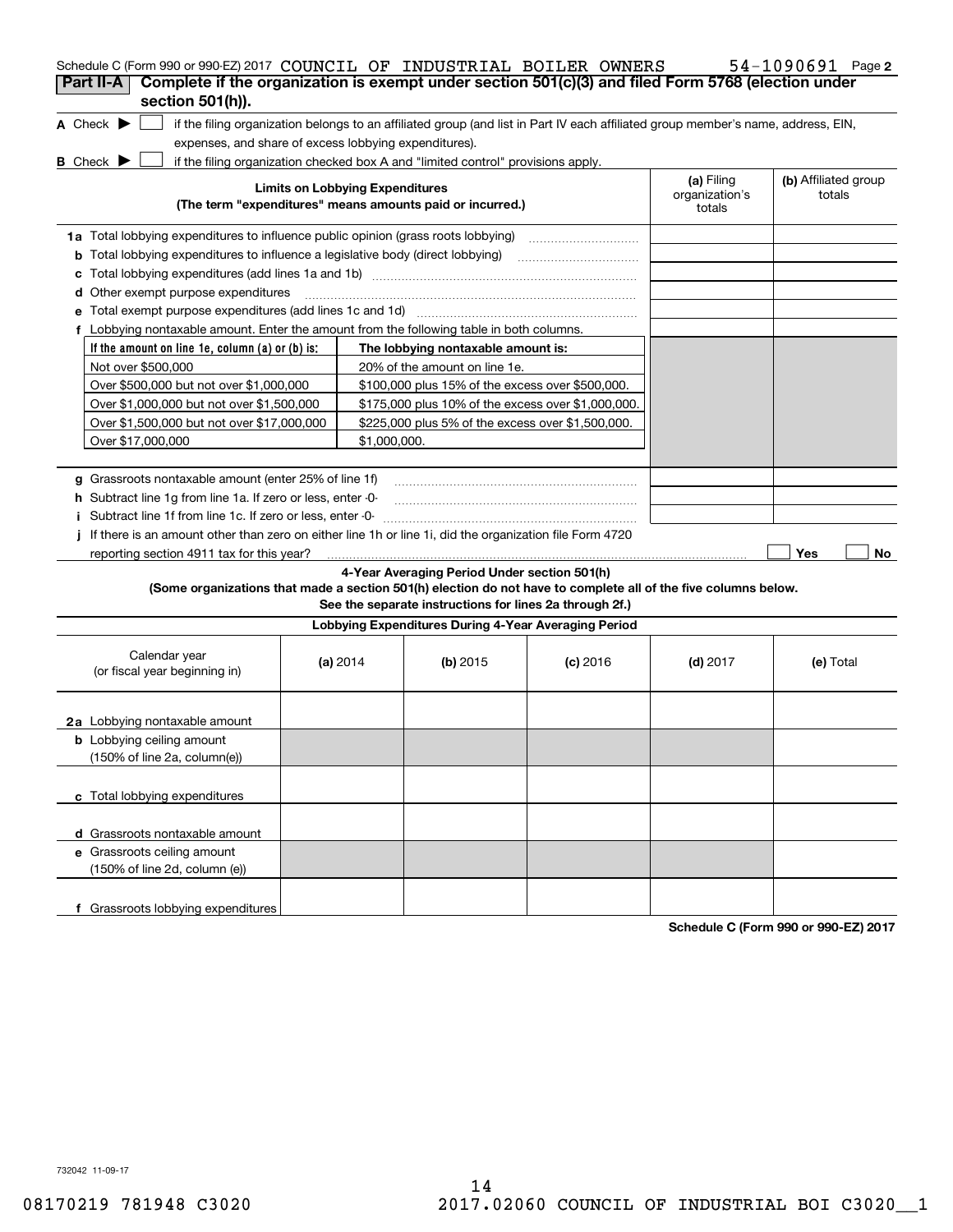#### **3** Schedule C (Form 990 or 990-EZ) 2017  $\verb|COUNCILOF INDUSTRIAL BOLLER OWNERS 54-1090691$  Page **Part II-B Complete if the organization is exempt under section 501(c)(3) and has NOT filed Form 5768 (election under section 501(h)).**

|                                                                                                | For each "Yes," response on lines 1a through 1i below, provide in Part IV a detailed description                                                                                                                                     | (a) |              | (b)    |          |
|------------------------------------------------------------------------------------------------|--------------------------------------------------------------------------------------------------------------------------------------------------------------------------------------------------------------------------------------|-----|--------------|--------|----------|
|                                                                                                | of the lobbying activity.                                                                                                                                                                                                            | Yes | No           | Amount |          |
| 1                                                                                              | During the year, did the filing organization attempt to influence foreign, national, state or<br>local legislation, including any attempt to influence public opinion on a legislative matter<br>or referendum, through the use of:  |     |              |        |          |
|                                                                                                | <b>b</b> Paid staff or management (include compensation in expenses reported on lines 1c through 1i)?<br>$\sim$ 100 $\sim$                                                                                                           |     |              |        |          |
|                                                                                                |                                                                                                                                                                                                                                      |     |              |        |          |
|                                                                                                | e Publications, or published or broadcast statements?                                                                                                                                                                                |     |              |        |          |
|                                                                                                |                                                                                                                                                                                                                                      |     |              |        |          |
| g                                                                                              | Direct contact with legislators, their staffs, government officials, or a legislative body?                                                                                                                                          |     |              |        |          |
|                                                                                                | h Rallies, demonstrations, seminars, conventions, speeches, lectures, or any similar means?<br><i>i</i> Other activities?                                                                                                            |     |              |        |          |
|                                                                                                |                                                                                                                                                                                                                                      |     |              |        |          |
|                                                                                                | 2a Did the activities in line 1 cause the organization to be not described in section 501(c)(3)?                                                                                                                                     |     |              |        |          |
|                                                                                                |                                                                                                                                                                                                                                      |     |              |        |          |
|                                                                                                | c If "Yes," enter the amount of any tax incurred by organization managers under section 4912                                                                                                                                         |     |              |        |          |
| d If the filing organization incurred a section 4912 tax, did it file Form 4720 for this year? |                                                                                                                                                                                                                                      |     |              |        |          |
|                                                                                                | Complete if the organization is exempt under section 501(c)(4), section 501(c)(5), or section<br>Part III-A<br>$501(c)(6)$ .                                                                                                         |     |              |        |          |
|                                                                                                |                                                                                                                                                                                                                                      |     |              | Yes    | No       |
| 1                                                                                              |                                                                                                                                                                                                                                      |     | 1            |        | х        |
| 2                                                                                              |                                                                                                                                                                                                                                      |     | $\mathbf{2}$ |        | х        |
| 3                                                                                              | Did the organization agree to carry over lobbying and political campaign activity expenditures from the prior year?                                                                                                                  |     | 3            |        | х        |
|                                                                                                | Complete if the organization is exempt under section 501(c)(4), section 501(c)(5), or section<br><b>Part III-B</b>                                                                                                                   |     |              |        |          |
|                                                                                                | 501(c)(6) and if either (a) BOTH Part III-A, lines 1 and 2, are answered "No," OR (b) Part III-A, line 3, is<br>answered "Yes."                                                                                                      |     |              |        |          |
| 1                                                                                              | Dues, assessments and similar amounts from members [111] www.communicallyness.communicallyness.communicallyness.communicallyness.communicallyness.communicallyness.communicallyness.communicallyness.communicallyness.communic       |     | 1            |        | 629,584. |
| 2                                                                                              | Section 162(e) nondeductible lobbying and political expenditures (do not include amounts of political                                                                                                                                |     |              |        |          |
|                                                                                                | expenses for which the section 527(f) tax was paid).                                                                                                                                                                                 |     |              |        |          |
|                                                                                                | a Current year <b>matures and the contract of the contract of the contract of the contract of the contract of the contract of the contract of the contract of the contract of the contract of the contract of the contract of th</b> |     | 2a           |        | 60,000.  |
|                                                                                                | b Carryover from last year manufactured and contract the contract of the contract of the contract of the contract of the contract of the contract of the contract of the contract of the contract of the contract of the contr       |     | 2b           |        |          |
|                                                                                                |                                                                                                                                                                                                                                      |     | 2c           |        | 60,000.  |
| з                                                                                              | Aggregate amount reported in section 6033(e)(1)(A) notices of nondeductible section 162(e) dues                                                                                                                                      |     | 3            |        | 60,000.  |
| 4                                                                                              | If notices were sent and the amount on line 2c exceeds the amount on line 3, what portion of the excess                                                                                                                              |     |              |        |          |
|                                                                                                | does the organization agree to carryover to the reasonable estimate of nondeductible lobbying and political                                                                                                                          |     |              |        |          |
|                                                                                                |                                                                                                                                                                                                                                      |     | 4            |        |          |
| 5                                                                                              | Taxable amount of lobbying and political expenditures (see instructions)                                                                                                                                                             |     | 5            |        |          |
| Part IV                                                                                        | <b>Supplemental Information</b>                                                                                                                                                                                                      |     |              |        |          |
|                                                                                                | Provide the descriptions required for Part I-A, line 1; Part I-B, line 4; Part I-C, line 5; Part II-A (affiliated group list); Part II-A, lines 1 and 2 (see                                                                         |     |              |        |          |
|                                                                                                | instructions); and Part II-B, line 1, Also, complete this part for any additional information.                                                                                                                                       |     |              |        |          |

**Schedule C (Form 990 or 990-EZ) 2017**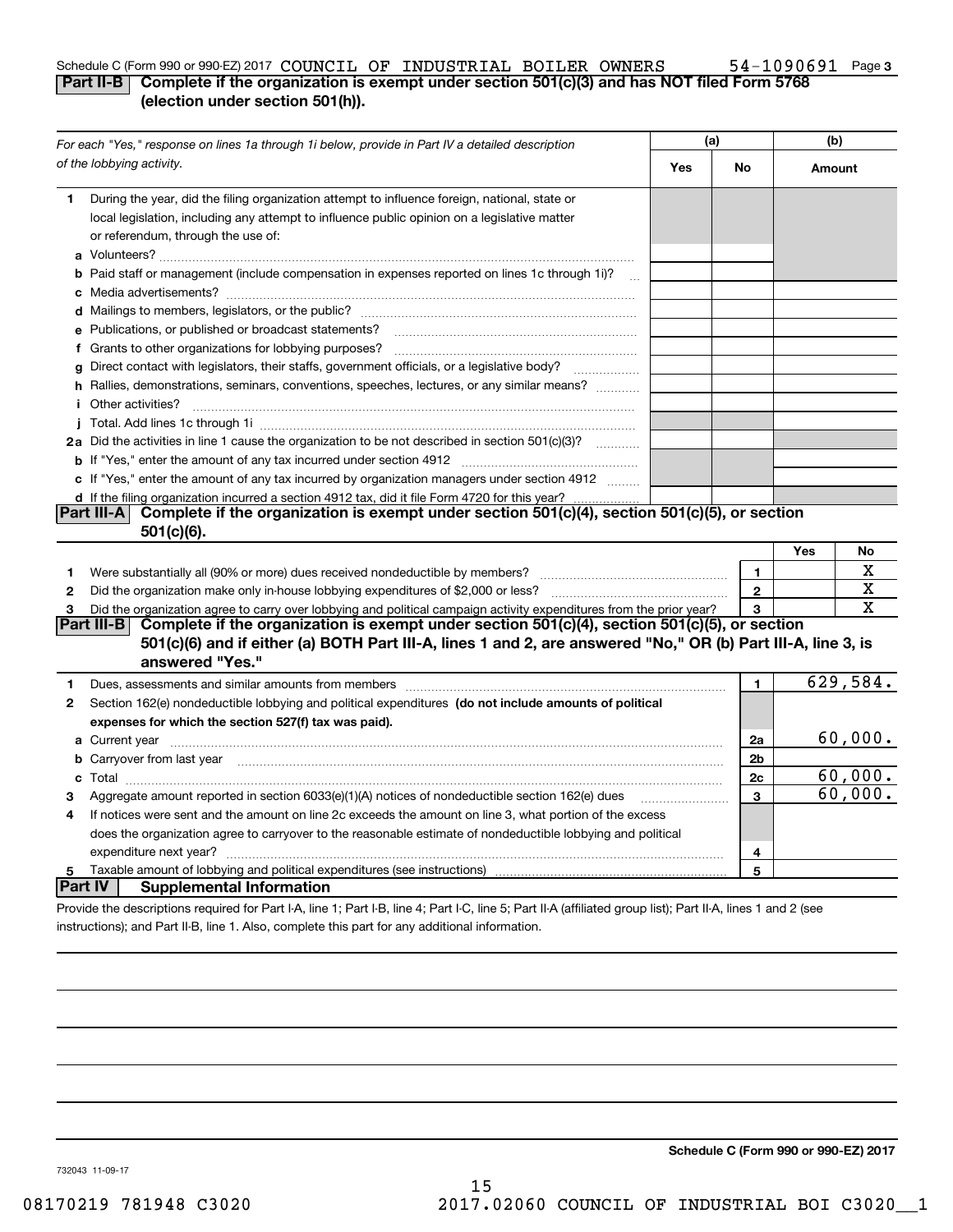# **SCHEDULE D Supplemental Financial Statements**

(Form 990)<br>
Pepartment of the Treasury<br>
Department of the Treasury<br>
Department of the Treasury<br>
Department of the Treasury<br> **Co to www.irs.gov/Form990 for instructions and the latest information.**<br> **Co to www.irs.gov/Form9** 

| OMB No. 1545-0047                   |
|-------------------------------------|
| 0                                   |
| <b>Open to Public</b><br>Inspection |

Department of the Treasury Internal Revenue Service

**Name of the organization Employer identification number**

COUNCIL OF INDUSTRIAL BOILER OWNERS 54-1090691

| Part I  | Organizations Maintaining Donor Advised Funds or Other Similar Funds or Accounts. Complete if the                                                          |                         |                                                    |
|---------|------------------------------------------------------------------------------------------------------------------------------------------------------------|-------------------------|----------------------------------------------------|
|         | organization answered "Yes" on Form 990, Part IV, line 6.                                                                                                  |                         |                                                    |
|         |                                                                                                                                                            | (a) Donor advised funds | (b) Funds and other accounts                       |
| 1       |                                                                                                                                                            |                         |                                                    |
| 2       | Aggregate value of contributions to (during year)                                                                                                          |                         |                                                    |
| з       | Aggregate value of grants from (during year)                                                                                                               |                         |                                                    |
| 4       |                                                                                                                                                            |                         |                                                    |
| 5       | Did the organization inform all donors and donor advisors in writing that the assets held in donor advised funds                                           |                         |                                                    |
|         |                                                                                                                                                            |                         | Yes<br>No                                          |
| 6       | Did the organization inform all grantees, donors, and donor advisors in writing that grant funds can be used only                                          |                         |                                                    |
|         | for charitable purposes and not for the benefit of the donor or donor advisor, or for any other purpose conferring                                         |                         |                                                    |
|         | impermissible private benefit?                                                                                                                             |                         | Yes<br>No                                          |
| Part II | Conservation Easements. Complete if the organization answered "Yes" on Form 990, Part IV, line 7.                                                          |                         |                                                    |
| 1.      | Purpose(s) of conservation easements held by the organization (check all that apply).                                                                      |                         |                                                    |
|         | Preservation of land for public use (e.g., recreation or education)                                                                                        |                         | Preservation of a historically important land area |
|         | Protection of natural habitat                                                                                                                              |                         | Preservation of a certified historic structure     |
|         | Preservation of open space                                                                                                                                 |                         |                                                    |
| 2       | Complete lines 2a through 2d if the organization held a qualified conservation contribution in the form of a conservation easement on the last             |                         | Held at the End of the Tax Year                    |
|         | day of the tax year.                                                                                                                                       |                         | 2a                                                 |
|         | Total acreage restricted by conservation easements                                                                                                         |                         | 2b                                                 |
|         |                                                                                                                                                            |                         | 2c                                                 |
|         | d Number of conservation easements included in (c) acquired after 7/25/06, and not on a historic structure                                                 |                         |                                                    |
|         | listed in the National Register [111] March 1999 (120) 400 MHz (130) 400 MHz (130) 400 MHz (130) 400 MHz (130                                              |                         | 2d                                                 |
| 3       | Number of conservation easements modified, transferred, released, extinguished, or terminated by the organization during the tax                           |                         |                                                    |
|         | $year \triangleright$                                                                                                                                      |                         |                                                    |
| 4       | Number of states where property subject to conservation easement is located >                                                                              |                         |                                                    |
| 5       | Does the organization have a written policy regarding the periodic monitoring, inspection, handling of                                                     |                         |                                                    |
|         | violations, and enforcement of the conservation easements it holds?                                                                                        |                         | Yes<br>No                                          |
| 6       | Staff and volunteer hours devoted to monitoring, inspecting, handling of violations, and enforcing conservation easements during the year                  |                         |                                                    |
|         |                                                                                                                                                            |                         |                                                    |
| 7       | Amount of expenses incurred in monitoring, inspecting, handling of violations, and enforcing conservation easements during the year                        |                         |                                                    |
|         | ▶ \$                                                                                                                                                       |                         |                                                    |
| 8       | Does each conservation easement reported on line 2(d) above satisfy the requirements of section 170(h)(4)(B)(i)                                            |                         |                                                    |
|         |                                                                                                                                                            |                         | Yes<br>No                                          |
| 9       | In Part XIII, describe how the organization reports conservation easements in its revenue and expense statement, and balance sheet, and                    |                         |                                                    |
|         | include, if applicable, the text of the footnote to the organization's financial statements that describes the organization's accounting for               |                         |                                                    |
|         | conservation easements.<br>Organizations Maintaining Collections of Art, Historical Treasures, or Other Similar Assets.<br>Part III                        |                         |                                                    |
|         | Complete if the organization answered "Yes" on Form 990, Part IV, line 8.                                                                                  |                         |                                                    |
|         | 1a If the organization elected, as permitted under SFAS 116 (ASC 958), not to report in its revenue statement and balance sheet works of art,              |                         |                                                    |
|         | historical treasures, or other similar assets held for public exhibition, education, or research in furtherance of public service, provide, in Part XIII,  |                         |                                                    |
|         | the text of the footnote to its financial statements that describes these items.                                                                           |                         |                                                    |
|         | <b>b</b> If the organization elected, as permitted under SFAS 116 (ASC 958), to report in its revenue statement and balance sheet works of art, historical |                         |                                                    |
|         | treasures, or other similar assets held for public exhibition, education, or research in furtherance of public service, provide the following amounts      |                         |                                                    |
|         | relating to these items:                                                                                                                                   |                         |                                                    |
|         |                                                                                                                                                            |                         | $\blacktriangleright$ \$                           |
|         | (ii) Assets included in Form 990, Part X                                                                                                                   |                         |                                                    |
| 2       | If the organization received or held works of art, historical treasures, or other similar assets for financial gain, provide                               |                         |                                                    |
|         | the following amounts required to be reported under SFAS 116 (ASC 958) relating to these items:                                                            |                         |                                                    |
|         |                                                                                                                                                            |                         | $\blacktriangleright$ \$                           |
|         |                                                                                                                                                            |                         | $\blacktriangleright$ \$                           |
|         | LHA For Paperwork Reduction Act Notice, see the Instructions for Form 990.                                                                                 |                         | Schedule D (Form 990) 2017                         |
|         | 732051 10-09-17                                                                                                                                            |                         |                                                    |

|   | b<br>T |                      |   |   |  |
|---|--------|----------------------|---|---|--|
| a | -      | $\sim$ $\sim$ $\sim$ | ∽ | ⌒ |  |

08170219 781948 C3020 2017.02060 COUNCIL OF INDUSTRIAL BOI C3020\_\_1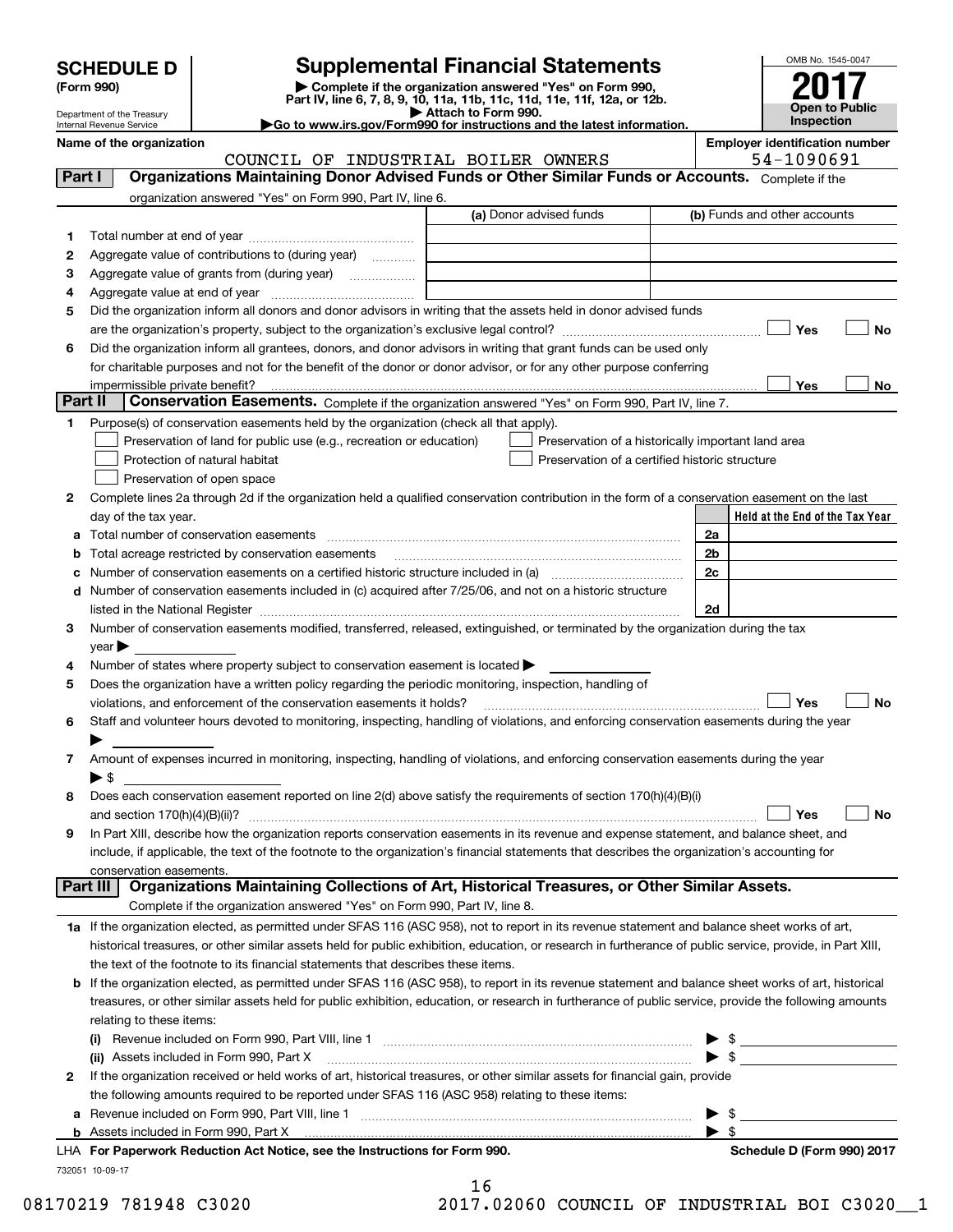|        | Schedule D (Form 990) 2017                                                                                                                                                                                                     | COUNCIL OF INDUSTRIAL BOILER OWNERS     |   |                                    |                                                      |  |                                 | 54-1090691 Page 2                 |                     |     |    |
|--------|--------------------------------------------------------------------------------------------------------------------------------------------------------------------------------------------------------------------------------|-----------------------------------------|---|------------------------------------|------------------------------------------------------|--|---------------------------------|-----------------------------------|---------------------|-----|----|
|        | Part III<br>Organizations Maintaining Collections of Art, Historical Treasures, or Other Similar Assets (continued)                                                                                                            |                                         |   |                                    |                                                      |  |                                 |                                   |                     |     |    |
| 3      | Using the organization's acquisition, accession, and other records, check any of the following that are a significant use of its collection items                                                                              |                                         |   |                                    |                                                      |  |                                 |                                   |                     |     |    |
|        | (check all that apply):                                                                                                                                                                                                        |                                         |   |                                    |                                                      |  |                                 |                                   |                     |     |    |
| a      | Public exhibition                                                                                                                                                                                                              |                                         |   |                                    | Loan or exchange programs                            |  |                                 |                                   |                     |     |    |
| b      | Scholarly research                                                                                                                                                                                                             | e                                       |   |                                    | Other <b>Committee Committee Committee Committee</b> |  |                                 |                                   |                     |     |    |
| с      | Preservation for future generations                                                                                                                                                                                            |                                         |   |                                    |                                                      |  |                                 |                                   |                     |     |    |
| 4      | Provide a description of the organization's collections and explain how they further the organization's exempt purpose in Part XIII.                                                                                           |                                         |   |                                    |                                                      |  |                                 |                                   |                     |     |    |
| 5      | During the year, did the organization solicit or receive donations of art, historical treasures, or other similar assets                                                                                                       |                                         |   |                                    |                                                      |  |                                 |                                   |                     |     |    |
|        | to be sold to raise funds rather than to be maintained as part of the organization's collection?                                                                                                                               |                                         |   |                                    |                                                      |  |                                 |                                   | Yes                 |     | No |
|        | <b>Part IV</b><br>Escrow and Custodial Arrangements. Complete if the organization answered "Yes" on Form 990, Part IV, line 9, or                                                                                              |                                         |   |                                    |                                                      |  |                                 |                                   |                     |     |    |
|        | reported an amount on Form 990, Part X, line 21.                                                                                                                                                                               |                                         |   |                                    |                                                      |  |                                 |                                   |                     |     |    |
|        | 1a Is the organization an agent, trustee, custodian or other intermediary for contributions or other assets not included                                                                                                       |                                         |   |                                    |                                                      |  |                                 |                                   |                     |     |    |
|        | on Form 990, Part X? [11] matter contracts and contracts and contracts are contracted and contracts are contracted and contract and contract of the contract of the contract of the contract of the contract of the contract o |                                         |   |                                    |                                                      |  |                                 |                                   | Yes                 |     | No |
|        | b If "Yes," explain the arrangement in Part XIII and complete the following table:                                                                                                                                             |                                         |   |                                    |                                                      |  |                                 |                                   |                     |     |    |
|        |                                                                                                                                                                                                                                |                                         |   |                                    |                                                      |  |                                 |                                   | Amount              |     |    |
| c      | Beginning balance material content contracts and content and content and content and content and content and content and content and content and content and content and content and content and content and content and conte |                                         |   |                                    |                                                      |  | 1c                              |                                   |                     |     |    |
|        | Additions during the year manufactured and an annual contract of the year manufactured and a set of the year manufactured and a set of the year manufactured and a set of the year manufactured and a set of the set of the se |                                         |   |                                    |                                                      |  | 1d                              |                                   |                     |     |    |
|        | Distributions during the year manufactured and continuum and continuum and continuum and continuum and continuum                                                                                                               |                                         |   |                                    |                                                      |  | 1e<br>1f                        |                                   |                     |     |    |
| Ť.     | 2a Did the organization include an amount on Form 990, Part X, line 21, for escrow or custodial account liability?                                                                                                             |                                         |   |                                    |                                                      |  |                                 |                                   | Yes                 |     | No |
|        | <b>b</b> If "Yes," explain the arrangement in Part XIII. Check here if the explanation has been provided on Part XIII                                                                                                          |                                         |   |                                    |                                                      |  |                                 |                                   |                     |     |    |
| Part V | Endowment Funds. Complete if the organization answered "Yes" on Form 990, Part IV, line 10.                                                                                                                                    |                                         |   |                                    |                                                      |  |                                 |                                   |                     |     |    |
|        |                                                                                                                                                                                                                                | (a) Current year                        |   | (b) Prior year                     | (c) Two years back                                   |  |                                 | (d) Three years back              | (e) Four years back |     |    |
| 1a     | Beginning of year balance                                                                                                                                                                                                      |                                         |   |                                    |                                                      |  |                                 |                                   |                     |     |    |
|        |                                                                                                                                                                                                                                |                                         |   |                                    |                                                      |  |                                 |                                   |                     |     |    |
|        | Net investment earnings, gains, and losses                                                                                                                                                                                     |                                         |   |                                    |                                                      |  |                                 |                                   |                     |     |    |
| d      |                                                                                                                                                                                                                                |                                         |   |                                    |                                                      |  |                                 |                                   |                     |     |    |
|        | e Other expenditures for facilities                                                                                                                                                                                            |                                         |   |                                    |                                                      |  |                                 |                                   |                     |     |    |
|        | and programs                                                                                                                                                                                                                   |                                         |   |                                    |                                                      |  |                                 |                                   |                     |     |    |
|        |                                                                                                                                                                                                                                |                                         |   |                                    |                                                      |  |                                 |                                   |                     |     |    |
| g      | End of year balance                                                                                                                                                                                                            |                                         |   |                                    |                                                      |  |                                 |                                   |                     |     |    |
| 2      | Provide the estimated percentage of the current year end balance (line 1g, column (a)) held as:                                                                                                                                |                                         |   |                                    |                                                      |  |                                 |                                   |                     |     |    |
| а      | Board designated or quasi-endowment                                                                                                                                                                                            |                                         | % |                                    |                                                      |  |                                 |                                   |                     |     |    |
|        | Permanent endowment $\blacktriangleright$                                                                                                                                                                                      | %                                       |   |                                    |                                                      |  |                                 |                                   |                     |     |    |
|        | Temporarily restricted endowment $\blacktriangleright$                                                                                                                                                                         | %                                       |   |                                    |                                                      |  |                                 |                                   |                     |     |    |
|        | The percentages on lines 2a, 2b, and 2c should equal 100%.                                                                                                                                                                     |                                         |   |                                    |                                                      |  |                                 |                                   |                     |     |    |
|        | 3a Are there endowment funds not in the possession of the organization that are held and administered for the organization                                                                                                     |                                         |   |                                    |                                                      |  |                                 |                                   |                     |     |    |
|        | by:                                                                                                                                                                                                                            |                                         |   |                                    |                                                      |  |                                 |                                   |                     | Yes | No |
|        | (i)                                                                                                                                                                                                                            |                                         |   |                                    |                                                      |  |                                 |                                   | 3a(i)               |     |    |
|        |                                                                                                                                                                                                                                |                                         |   |                                    |                                                      |  |                                 |                                   | 3a(ii)              |     |    |
|        |                                                                                                                                                                                                                                |                                         |   |                                    |                                                      |  |                                 |                                   | 3b                  |     |    |
|        | Describe in Part XIII the intended uses of the organization's endowment funds.                                                                                                                                                 |                                         |   |                                    |                                                      |  |                                 |                                   |                     |     |    |
|        | Land, Buildings, and Equipment.<br>Part VI                                                                                                                                                                                     |                                         |   |                                    |                                                      |  |                                 |                                   |                     |     |    |
|        | Complete if the organization answered "Yes" on Form 990, Part IV, line 11a. See Form 990, Part X, line 10.                                                                                                                     |                                         |   |                                    |                                                      |  |                                 |                                   |                     |     |    |
|        | Description of property                                                                                                                                                                                                        | (a) Cost or other<br>basis (investment) |   | (b) Cost or other<br>basis (other) |                                                      |  | (c) Accumulated<br>depreciation |                                   | (d) Book value      |     |    |
|        |                                                                                                                                                                                                                                |                                         |   |                                    |                                                      |  |                                 |                                   |                     |     |    |
| b      |                                                                                                                                                                                                                                |                                         |   |                                    |                                                      |  |                                 |                                   |                     |     |    |
|        |                                                                                                                                                                                                                                |                                         |   |                                    |                                                      |  |                                 |                                   |                     |     |    |
|        |                                                                                                                                                                                                                                |                                         |   |                                    |                                                      |  |                                 |                                   |                     |     |    |
|        |                                                                                                                                                                                                                                |                                         |   |                                    |                                                      |  |                                 |                                   |                     |     |    |
|        |                                                                                                                                                                                                                                |                                         |   |                                    |                                                      |  |                                 | <b>Cohodule D (Form 000) 0047</b> |                     |     | 0. |

**Schedule D (Form 990) 2017**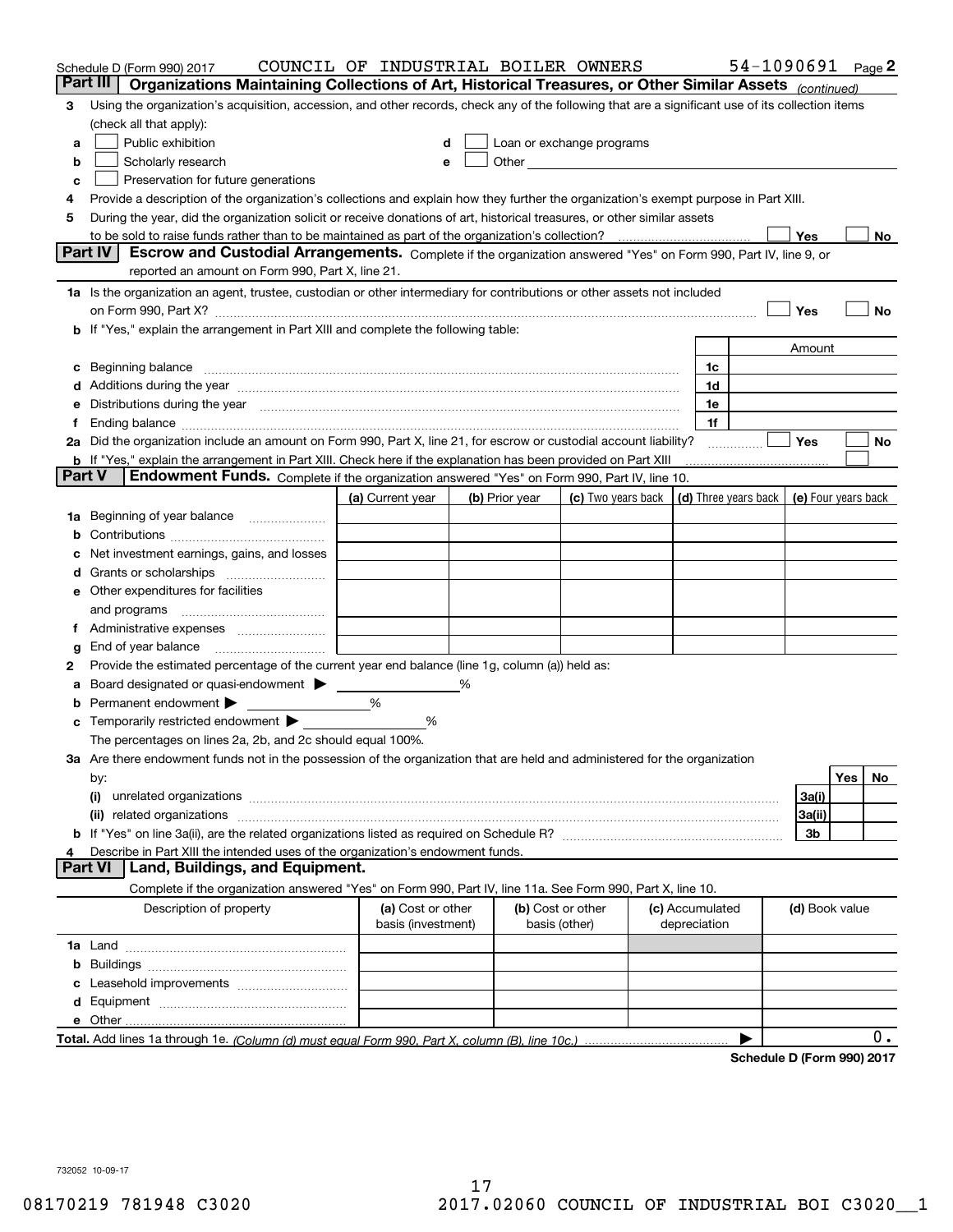| Complete if the organization answered "Yes" on Form 990, Part IV, line 11b. See Form 990, Part X, line 12.<br>(a) Description of security or category (including name of security) | (b) Book value  | (c) Method of valuation: Cost or end-of-year market value |                |
|------------------------------------------------------------------------------------------------------------------------------------------------------------------------------------|-----------------|-----------------------------------------------------------|----------------|
|                                                                                                                                                                                    |                 |                                                           |                |
| (1) Financial derivatives                                                                                                                                                          |                 |                                                           |                |
| (2) Closely-held equity interests                                                                                                                                                  |                 |                                                           |                |
| (3) Other                                                                                                                                                                          |                 |                                                           |                |
| (A)                                                                                                                                                                                |                 |                                                           |                |
| (B)                                                                                                                                                                                |                 |                                                           |                |
| (C)                                                                                                                                                                                |                 |                                                           |                |
| (D)                                                                                                                                                                                |                 |                                                           |                |
| (E)                                                                                                                                                                                |                 |                                                           |                |
| (F)                                                                                                                                                                                |                 |                                                           |                |
| (G)                                                                                                                                                                                |                 |                                                           |                |
| (H)                                                                                                                                                                                |                 |                                                           |                |
| Total. (Col. (b) must equal Form 990, Part X, col. (B) line 12.)<br>Part VIII Investments - Program Related.                                                                       |                 |                                                           |                |
|                                                                                                                                                                                    |                 |                                                           |                |
| Complete if the organization answered "Yes" on Form 990, Part IV, line 11c. See Form 990, Part X, line 13.<br>(a) Description of investment                                        | (b) Book value  | (c) Method of valuation: Cost or end-of-year market value |                |
|                                                                                                                                                                                    |                 |                                                           |                |
| (1)                                                                                                                                                                                |                 |                                                           |                |
| (2)                                                                                                                                                                                |                 |                                                           |                |
| (3)                                                                                                                                                                                |                 |                                                           |                |
| (4)                                                                                                                                                                                |                 |                                                           |                |
| (5)                                                                                                                                                                                |                 |                                                           |                |
| (6)                                                                                                                                                                                |                 |                                                           |                |
| (7)                                                                                                                                                                                |                 |                                                           |                |
| (8)                                                                                                                                                                                |                 |                                                           |                |
| (9)                                                                                                                                                                                |                 |                                                           |                |
| Total. (Col. (b) must equal Form 990, Part X, col. (B) line 13.)<br><b>Other Assets.</b><br>Part IX                                                                                |                 |                                                           |                |
| Complete if the organization answered "Yes" on Form 990, Part IV, line 11d. See Form 990, Part X, line 15.                                                                         |                 |                                                           |                |
|                                                                                                                                                                                    | (a) Description |                                                           | (b) Book value |
| (1)                                                                                                                                                                                |                 |                                                           |                |
| (2)                                                                                                                                                                                |                 |                                                           |                |
| (3)                                                                                                                                                                                |                 |                                                           |                |
| (4)                                                                                                                                                                                |                 |                                                           |                |
| (5)                                                                                                                                                                                |                 |                                                           |                |
|                                                                                                                                                                                    |                 |                                                           |                |
| (6)<br>(7)                                                                                                                                                                         |                 |                                                           |                |
|                                                                                                                                                                                    |                 |                                                           |                |
| (8)<br>(9)                                                                                                                                                                         |                 |                                                           |                |
|                                                                                                                                                                                    |                 |                                                           |                |
|                                                                                                                                                                                    |                 |                                                           |                |
|                                                                                                                                                                                    |                 |                                                           |                |
| <b>Other Liabilities.</b>                                                                                                                                                          |                 |                                                           |                |
| Complete if the organization answered "Yes" on Form 990, Part IV, line 11e or 11f. See Form 990, Part X, line 25.                                                                  |                 |                                                           |                |
| (a) Description of liability                                                                                                                                                       |                 | (b) Book value                                            |                |
| (1)<br>Federal income taxes                                                                                                                                                        |                 |                                                           |                |
| <b>ACCRUED PENSION</b><br>(2)                                                                                                                                                      |                 | 20,600.                                                   |                |
| LEASE PAYABLE<br>(3)                                                                                                                                                               |                 | 4,018.                                                    |                |
| (4)                                                                                                                                                                                |                 |                                                           |                |
| (5)                                                                                                                                                                                |                 |                                                           |                |
| (6)                                                                                                                                                                                |                 |                                                           |                |
| (7)                                                                                                                                                                                |                 |                                                           |                |
| <b>Part X</b><br>1.<br>(8)                                                                                                                                                         |                 |                                                           |                |
| (9)<br>Total. (Column (b) must equal Form 990, Part X, col. (B) line 25.)                                                                                                          |                 | 24,618.                                                   |                |

732053 10-09-17

| (d) Description of security or category (including name of security)       | <b>(D)</b> DOON Value | (c) Metrica of valuation. Cost of end-or-year market value |
|----------------------------------------------------------------------------|-----------------------|------------------------------------------------------------|
| (1) Financial derivatives                                                  |                       |                                                            |
| (2) Closely-held equity interests                                          |                       |                                                            |
| $(3)$ Other                                                                |                       |                                                            |
| (A)                                                                        |                       |                                                            |
| (B)                                                                        |                       |                                                            |
| (C)                                                                        |                       |                                                            |
| (D)                                                                        |                       |                                                            |
| (E)                                                                        |                       |                                                            |
| (F)                                                                        |                       |                                                            |
| $\overline{G}$                                                             |                       |                                                            |
| (H)                                                                        |                       |                                                            |
| <b>Total.</b> (Col. (b) must equal Form 990, Part X, col. (B) line $12$ .) |                       |                                                            |

organization's liability for uncertain tax positions under FIN 48 (ASC 740). Check here if the text of the footnote has been provided in Part XIII

**Schedule D (Form 990) 2017**

 $\mathcal{L}^{\text{max}}$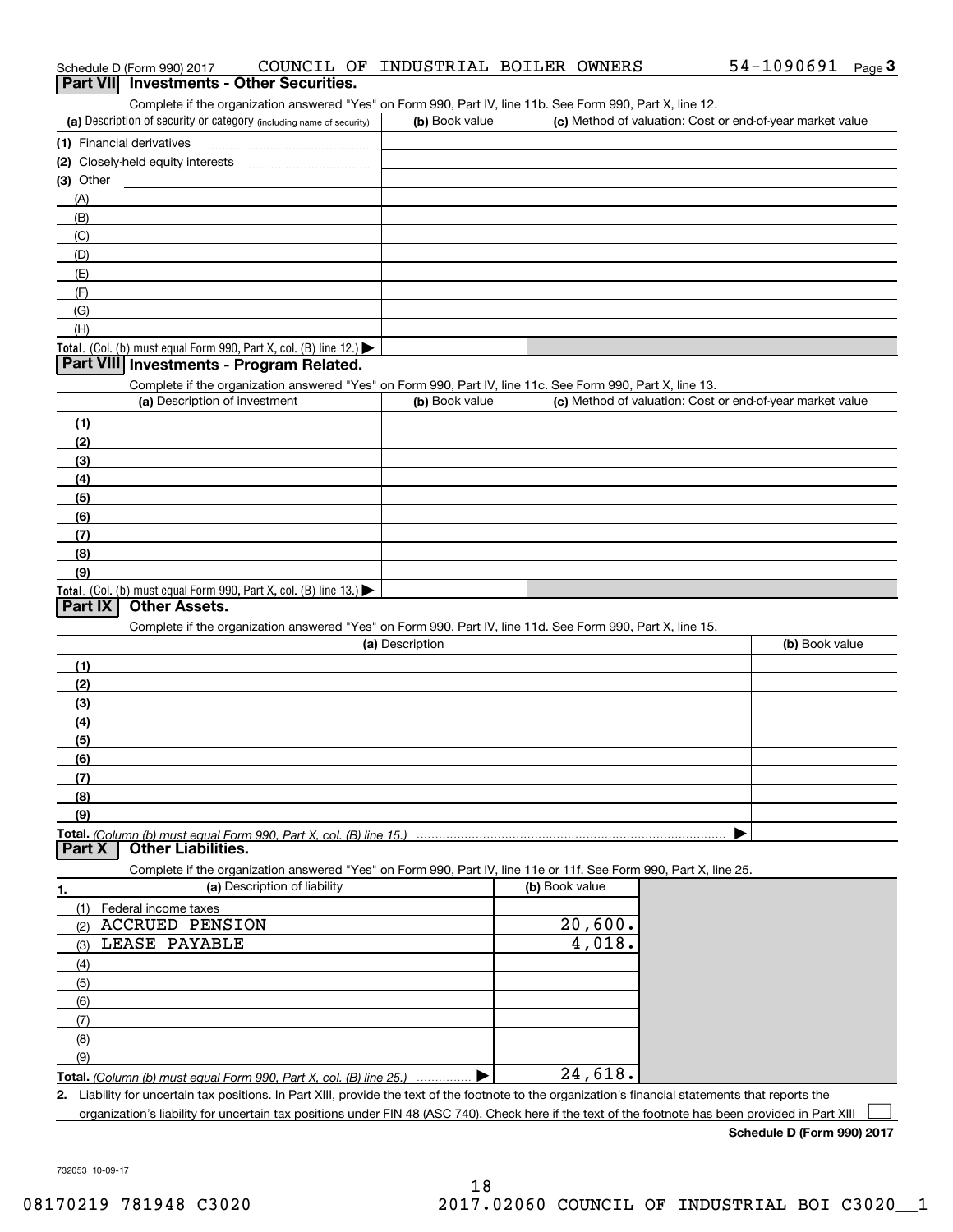|    | COUNCIL OF INDUSTRIAL BOILER OWNERS<br>Schedule D (Form 990) 2017                                                                                                                                                                   |                           | 54-1090691<br>Page 4 |  |  |  |  |  |
|----|-------------------------------------------------------------------------------------------------------------------------------------------------------------------------------------------------------------------------------------|---------------------------|----------------------|--|--|--|--|--|
|    | Reconciliation of Revenue per Audited Financial Statements With Revenue per Return.<br>Part XI                                                                                                                                      |                           |                      |  |  |  |  |  |
|    | Complete if the organization answered "Yes" on Form 990, Part IV, line 12a.                                                                                                                                                         |                           |                      |  |  |  |  |  |
| 1  | Total revenue, gains, and other support per audited financial statements                                                                                                                                                            |                           | $\blacksquare$       |  |  |  |  |  |
| 2  | Amounts included on line 1 but not on Form 990, Part VIII, line 12:                                                                                                                                                                 |                           |                      |  |  |  |  |  |
| a  | Net unrealized gains (losses) on investments [11] matter contracts and the unrealized gains (losses) on investments                                                                                                                 |                           |                      |  |  |  |  |  |
| b  |                                                                                                                                                                                                                                     | 2 <sub>b</sub>            |                      |  |  |  |  |  |
|    |                                                                                                                                                                                                                                     | 2c                        |                      |  |  |  |  |  |
| d  |                                                                                                                                                                                                                                     | 2d                        |                      |  |  |  |  |  |
| е  | Add lines 2a through 2d                                                                                                                                                                                                             |                           | 2e                   |  |  |  |  |  |
| З  |                                                                                                                                                                                                                                     |                           | 3                    |  |  |  |  |  |
| 4  | Amounts included on Form 990, Part VIII, line 12, but not on line 1:                                                                                                                                                                |                           |                      |  |  |  |  |  |
| a  |                                                                                                                                                                                                                                     | 4a                        |                      |  |  |  |  |  |
|    |                                                                                                                                                                                                                                     |                           |                      |  |  |  |  |  |
| c. | Add lines 4a and 4b                                                                                                                                                                                                                 | 4c                        |                      |  |  |  |  |  |
|    |                                                                                                                                                                                                                                     | 5                         |                      |  |  |  |  |  |
|    | Part XII   Reconciliation of Expenses per Audited Financial Statements With Expenses per Return.                                                                                                                                    |                           |                      |  |  |  |  |  |
|    | Complete if the organization answered "Yes" on Form 990, Part IV, line 12a.                                                                                                                                                         |                           |                      |  |  |  |  |  |
| 1  | Total expenses and losses per audited financial statements [11] [12] manuscription control expenses and losses per audited financial statements [12] [12] manuscription of the statements [12] manuscription of the statements      |                           | 1.                   |  |  |  |  |  |
| 2  | Amounts included on line 1 but not on Form 990, Part IX, line 25:                                                                                                                                                                   |                           |                      |  |  |  |  |  |
| а  |                                                                                                                                                                                                                                     | 2a                        |                      |  |  |  |  |  |
| b  |                                                                                                                                                                                                                                     | 2 <sub>b</sub>            |                      |  |  |  |  |  |
| с  |                                                                                                                                                                                                                                     | 2c                        |                      |  |  |  |  |  |
| d  |                                                                                                                                                                                                                                     | 2d                        |                      |  |  |  |  |  |
| е  | Add lines 2a through 2d <b>contained a contained a contained a contained a</b> contained a contained a contained a contained a contained a contained a contained a contained a contained a contained a contained a contained a cont |                           | <b>2e</b>            |  |  |  |  |  |
| 3  |                                                                                                                                                                                                                                     |                           | 3                    |  |  |  |  |  |
| 4  | Amounts included on Form 990, Part IX, line 25, but not on line 1:                                                                                                                                                                  |                           |                      |  |  |  |  |  |
| a  |                                                                                                                                                                                                                                     | 4a                        |                      |  |  |  |  |  |
| b  | Other (Describe in Part XIII.)                                                                                                                                                                                                      | 4 <sub>b</sub>            |                      |  |  |  |  |  |
|    |                                                                                                                                                                                                                                     | Add lines 4a and 4b<br>4c |                      |  |  |  |  |  |
|    | 5                                                                                                                                                                                                                                   |                           |                      |  |  |  |  |  |
|    | Part XIII Supplemental Information.                                                                                                                                                                                                 |                           |                      |  |  |  |  |  |

Provide the descriptions required for Part II, lines 3, 5, and 9; Part III, lines 1a and 4; Part IV, lines 1b and 2b; Part V, line 4; Part X, line 2; Part XI, lines 2d and 4b; and Part XII, lines 2d and 4b. Also complete this part to provide any additional information.

732054 10-09-17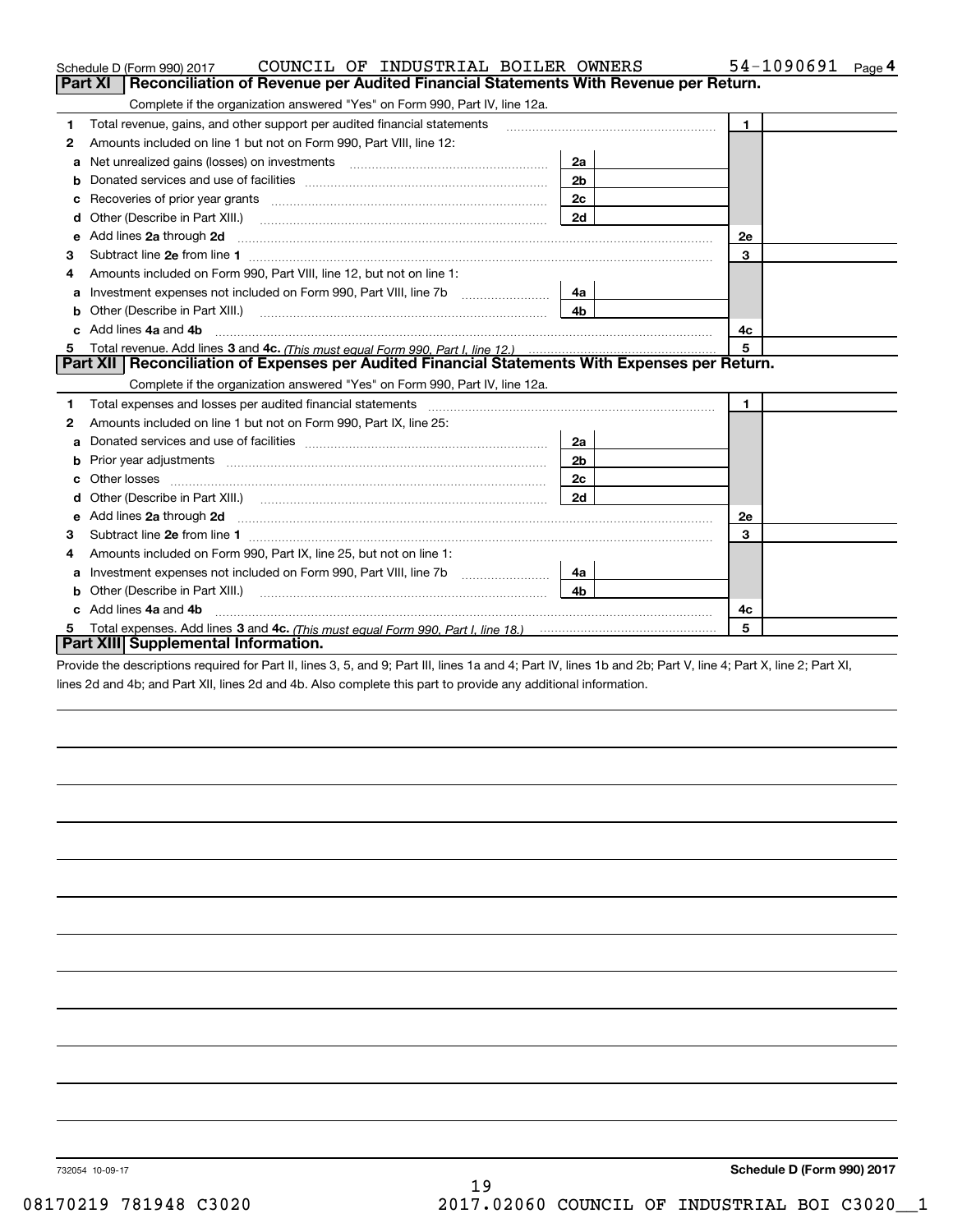|   | <b>SCHEDULE J</b>                                      |                                                                                          | <b>Compensation Information</b>                                                                                                  |                                       | OMB No. 1545-0047     |            |                         |
|---|--------------------------------------------------------|------------------------------------------------------------------------------------------|----------------------------------------------------------------------------------------------------------------------------------|---------------------------------------|-----------------------|------------|-------------------------|
|   | (Form 990)                                             |                                                                                          | For certain Officers, Directors, Trustees, Key Employees, and Highest                                                            |                                       |                       |            |                         |
|   |                                                        |                                                                                          | <b>Compensated Employees</b>                                                                                                     |                                       | 2017                  |            |                         |
|   |                                                        |                                                                                          | Complete if the organization answered "Yes" on Form 990, Part IV, line 23.                                                       |                                       | <b>Open to Public</b> |            |                         |
|   | Department of the Treasury<br>Internal Revenue Service |                                                                                          | Attach to Form 990.<br>Go to www.irs.gov/Form990 for instructions and the latest information.                                    |                                       | Inspection            |            |                         |
|   | Name of the organization                               |                                                                                          |                                                                                                                                  | <b>Employer identification number</b> |                       |            |                         |
|   |                                                        |                                                                                          | COUNCIL OF INDUSTRIAL BOILER OWNERS                                                                                              | 54-1090691                            |                       |            |                         |
|   | Part I                                                 | <b>Questions Regarding Compensation</b>                                                  |                                                                                                                                  |                                       |                       |            |                         |
|   |                                                        |                                                                                          |                                                                                                                                  |                                       |                       | <b>Yes</b> | No                      |
|   |                                                        |                                                                                          | <b>1a</b> Check the appropriate box(es) if the organization provided any of the following to or for a person listed on Form 990, |                                       |                       |            |                         |
|   |                                                        |                                                                                          | Part VII, Section A, line 1a. Complete Part III to provide any relevant information regarding these items.                       |                                       |                       |            |                         |
|   | First-class or charter travel                          |                                                                                          | Housing allowance or residence for personal use                                                                                  |                                       |                       |            |                         |
|   | Travel for companions                                  |                                                                                          | Payments for business use of personal residence                                                                                  |                                       |                       |            |                         |
|   |                                                        | Tax indemnification and gross-up payments                                                | Health or social club dues or initiation fees                                                                                    |                                       |                       |            |                         |
|   |                                                        | Discretionary spending account                                                           | Personal services (such as, maid, chauffeur, chef)                                                                               |                                       |                       |            |                         |
|   |                                                        |                                                                                          |                                                                                                                                  |                                       |                       |            |                         |
|   |                                                        |                                                                                          | <b>b</b> If any of the boxes on line 1a are checked, did the organization follow a written policy regarding payment or           |                                       |                       |            |                         |
|   |                                                        |                                                                                          | reimbursement or provision of all of the expenses described above? If "No," complete Part III to explain                         |                                       | 1b                    |            |                         |
| 2 |                                                        |                                                                                          | Did the organization require substantiation prior to reimbursing or allowing expenses incurred by all directors,                 |                                       |                       |            |                         |
|   |                                                        |                                                                                          |                                                                                                                                  |                                       | $\mathbf{2}$          |            |                         |
|   |                                                        |                                                                                          |                                                                                                                                  |                                       |                       |            |                         |
| з |                                                        |                                                                                          | Indicate which, if any, of the following the filing organization used to establish the compensation of the organization's        |                                       |                       |            |                         |
|   |                                                        |                                                                                          | CEO/Executive Director. Check all that apply. Do not check any boxes for methods used by a related organization to               |                                       |                       |            |                         |
|   |                                                        | establish compensation of the CEO/Executive Director, but explain in Part III.           |                                                                                                                                  |                                       |                       |            |                         |
|   | Compensation committee                                 |                                                                                          | Written employment contract                                                                                                      |                                       |                       |            |                         |
|   |                                                        | Independent compensation consultant                                                      | Compensation survey or study                                                                                                     |                                       |                       |            |                         |
|   |                                                        | Form 990 of other organizations                                                          | $\boxed{\textbf{X}}$ Approval by the board or compensation committee                                                             |                                       |                       |            |                         |
|   |                                                        |                                                                                          |                                                                                                                                  |                                       |                       |            |                         |
|   |                                                        |                                                                                          | During the year, did any person listed on Form 990, Part VII, Section A, line 1a, with respect to the filing                     |                                       |                       |            |                         |
|   | organization or a related organization:                |                                                                                          |                                                                                                                                  |                                       |                       |            |                         |
| а |                                                        | Receive a severance payment or change-of-control payment?                                |                                                                                                                                  |                                       | 4a                    |            | х                       |
| b |                                                        |                                                                                          |                                                                                                                                  |                                       | 4b                    |            | $\overline{\mathbf{x}}$ |
| с |                                                        |                                                                                          |                                                                                                                                  |                                       | 4c                    |            | $\overline{\mathbf{x}}$ |
|   |                                                        |                                                                                          | If "Yes" to any of lines 4a-c, list the persons and provide the applicable amounts for each item in Part III.                    |                                       |                       |            |                         |
|   |                                                        |                                                                                          |                                                                                                                                  |                                       |                       |            |                         |
|   |                                                        | Only section 501(c)(3), 501(c)(4), and 501(c)(29) organizations must complete lines 5-9. |                                                                                                                                  |                                       |                       |            |                         |
|   |                                                        |                                                                                          | For persons listed on Form 990, Part VII, Section A, line 1a, did the organization pay or accrue any compensation                |                                       |                       |            |                         |
|   | contingent on the revenues of:                         |                                                                                          |                                                                                                                                  |                                       |                       |            |                         |
| a |                                                        |                                                                                          |                                                                                                                                  |                                       | 5a                    |            |                         |
|   |                                                        |                                                                                          |                                                                                                                                  |                                       | 5b                    |            |                         |
|   |                                                        | If "Yes" on line 5a or 5b, describe in Part III.                                         |                                                                                                                                  |                                       |                       |            |                         |
| 6 |                                                        |                                                                                          | For persons listed on Form 990, Part VII, Section A, line 1a, did the organization pay or accrue any compensation                |                                       |                       |            |                         |
|   | contingent on the net earnings of:                     |                                                                                          |                                                                                                                                  |                                       |                       |            |                         |
| a |                                                        |                                                                                          |                                                                                                                                  |                                       | 6a                    |            |                         |
|   |                                                        |                                                                                          |                                                                                                                                  |                                       | 6b                    |            |                         |
|   |                                                        | If "Yes" on line 6a or 6b, describe in Part III.                                         |                                                                                                                                  |                                       |                       |            |                         |
|   |                                                        |                                                                                          | 7 For persons listed on Form 990, Part VII, Section A, line 1a, did the organization provide any nonfixed payments               |                                       |                       |            |                         |
|   |                                                        |                                                                                          |                                                                                                                                  |                                       | 7                     |            |                         |
| 8 |                                                        |                                                                                          | Were any amounts reported on Form 990, Part VII, paid or accrued pursuant to a contract that was subject to the                  |                                       |                       |            |                         |
|   |                                                        |                                                                                          | initial contract exception described in Regulations section 53.4958-4(a)(3)? If "Yes," describe in Part III                      |                                       | 8                     |            |                         |
| 9 |                                                        |                                                                                          | If "Yes" on line 8, did the organization also follow the rebuttable presumption procedure described in                           |                                       |                       |            |                         |
|   |                                                        | duction Ast Nation, and the Instructions for Form 000                                    |                                                                                                                                  |                                       | 9                     |            |                         |

LHA For Paperwork Reduction Act Notice, see the Instructions for Form 990. Schedule J (Form 990) 2017

732111 10-17-17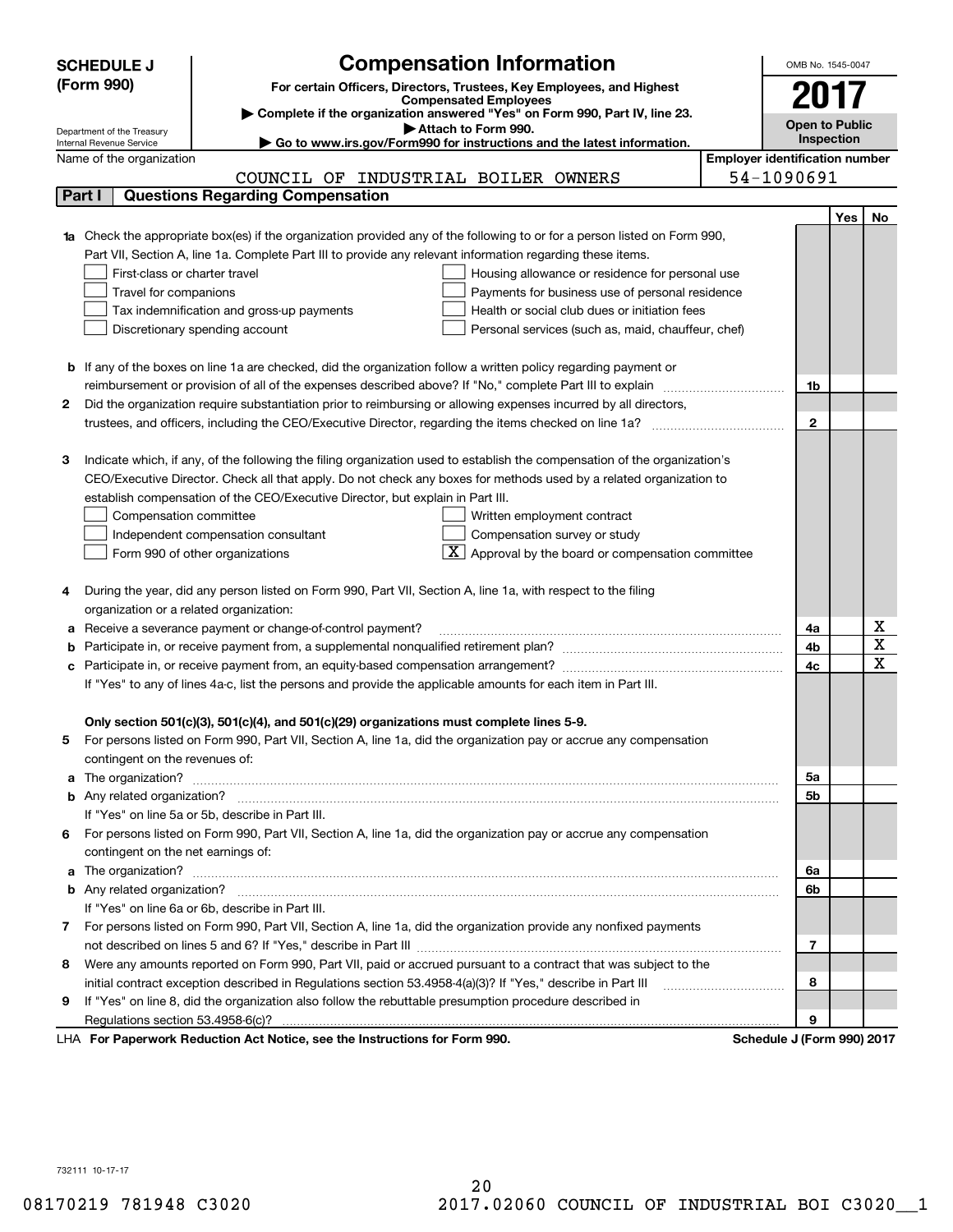**2**

# **Part II Officers, Directors, Trustees, Key Employees, and Highest Compensated Employees.**  Schedule J (Form 990) 2017 Page Use duplicate copies if additional space is needed.

For each individual whose compensation must be reported on Schedule J, report compensation from the organization on row (i) and from related organizations, described in the instructions, on row (ii). Do not list any individuals that aren't listed on Form 990, Part VII.

54-1090691

**Note:**  The sum of columns (B)(i)-(iii) for each listed individual must equal the total amount of Form 990, Part VII, Section A, line 1a, applicable column (D) and (E) amounts for that individual.

| (A) Name and Title    |             | (B) Breakdown of W-2 and/or 1099-MISC compensation |                                           |                                           | (C) Retirement and<br>other deferred | (D) Nontaxable<br>benefits | (E) Total of columns<br>$(B)(i)-(D)$ | (F) Compensation<br>in column (B)         |
|-----------------------|-------------|----------------------------------------------------|-------------------------------------------|-------------------------------------------|--------------------------------------|----------------------------|--------------------------------------|-------------------------------------------|
|                       |             | (i) Base<br>compensation                           | (ii) Bonus &<br>incentive<br>compensation | (iii) Other<br>reportable<br>compensation | compensation                         |                            |                                      | reported as deferred<br>on prior Form 990 |
| (1) ROBERT D BESSETTE | (i)         | 153,000.                                           | $\overline{0}$ .                          | $\overline{0}$ .                          | $\overline{0}$ .                     | $\overline{0}$ .           | 153,000.                             | 0.                                        |
| PRESIDENT             | (ii)        | $\overline{0}$ .                                   | $\overline{0}$ .                          | $\overline{0}$ .                          | $\overline{0}$ .                     | $\overline{0}$ .           | $\overline{0}$ .                     | $\overline{0}$ .                          |
|                       | (i)         |                                                    |                                           |                                           |                                      |                            |                                      |                                           |
|                       | (ii)        |                                                    |                                           |                                           |                                      |                            |                                      |                                           |
|                       | (i)         |                                                    |                                           |                                           |                                      |                            |                                      |                                           |
|                       | (ii)        |                                                    |                                           |                                           |                                      |                            |                                      |                                           |
|                       | (i)         |                                                    |                                           |                                           |                                      |                            |                                      |                                           |
|                       | (ii)        |                                                    |                                           |                                           |                                      |                            |                                      |                                           |
|                       | (i)         |                                                    |                                           |                                           |                                      |                            |                                      |                                           |
|                       | (ii)        |                                                    |                                           |                                           |                                      |                            |                                      |                                           |
|                       | (i)         |                                                    |                                           |                                           |                                      |                            |                                      |                                           |
|                       | (ii)        |                                                    |                                           |                                           |                                      |                            |                                      |                                           |
|                       | (i)         |                                                    |                                           |                                           |                                      |                            |                                      |                                           |
|                       | (ii)        |                                                    |                                           |                                           |                                      |                            |                                      |                                           |
|                       | $(\sf{i})$  |                                                    |                                           |                                           |                                      |                            |                                      |                                           |
|                       | (ii)        |                                                    |                                           |                                           |                                      |                            |                                      |                                           |
|                       | (i)<br>(ii) |                                                    |                                           |                                           |                                      |                            |                                      |                                           |
|                       | (i)         |                                                    |                                           |                                           |                                      |                            |                                      |                                           |
|                       | (ii)        |                                                    |                                           |                                           |                                      |                            |                                      |                                           |
|                       | (i)         |                                                    |                                           |                                           |                                      |                            |                                      |                                           |
|                       | (ii)        |                                                    |                                           |                                           |                                      |                            |                                      |                                           |
|                       | (i)         |                                                    |                                           |                                           |                                      |                            |                                      |                                           |
|                       | (ii)        |                                                    |                                           |                                           |                                      |                            |                                      |                                           |
|                       | (i)         |                                                    |                                           |                                           |                                      |                            |                                      |                                           |
|                       | (ii)        |                                                    |                                           |                                           |                                      |                            |                                      |                                           |
|                       | (i)         |                                                    |                                           |                                           |                                      |                            |                                      |                                           |
|                       | (ii)        |                                                    |                                           |                                           |                                      |                            |                                      |                                           |
|                       | (i)         |                                                    |                                           |                                           |                                      |                            |                                      |                                           |
|                       | (ii)        |                                                    |                                           |                                           |                                      |                            |                                      |                                           |
|                       | (i)         |                                                    |                                           |                                           |                                      |                            |                                      |                                           |
|                       | (ii)        |                                                    |                                           |                                           |                                      |                            |                                      |                                           |

**Schedule J (Form 990) 2017**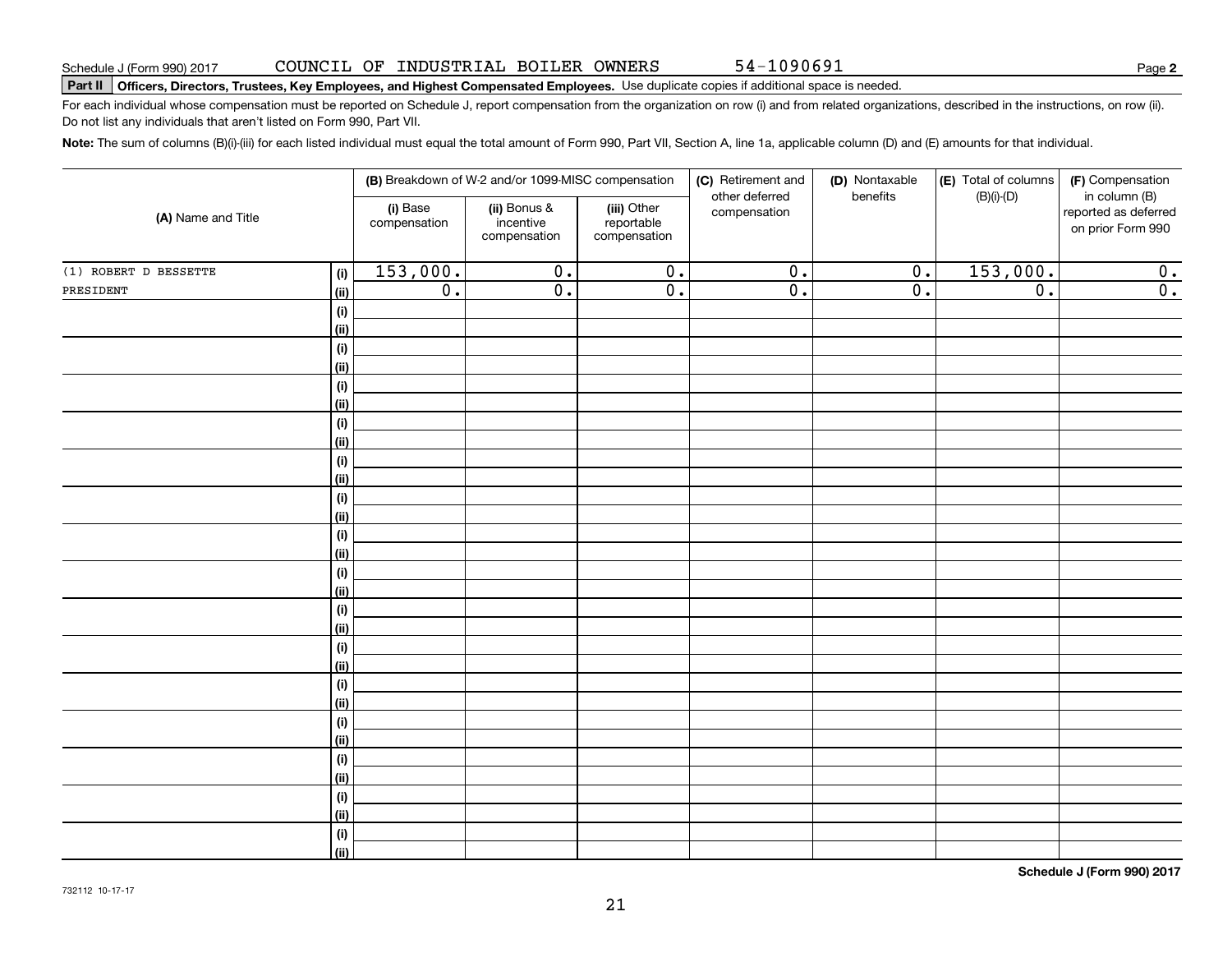# **Part III Supplemental Information**

Schedule J (Form 990) 2017 COUNCIL OF INDUSTRIAL BOILER OWNERS<br>Part III Supplemental Information<br>Provide the information, explanation, or descriptions required for Part I, lines 1a, 1b, 3, 4a, 4b, 4c, 5a, 5b, 6a, 6b, 7, an

**Schedule J (Form 990) 2017**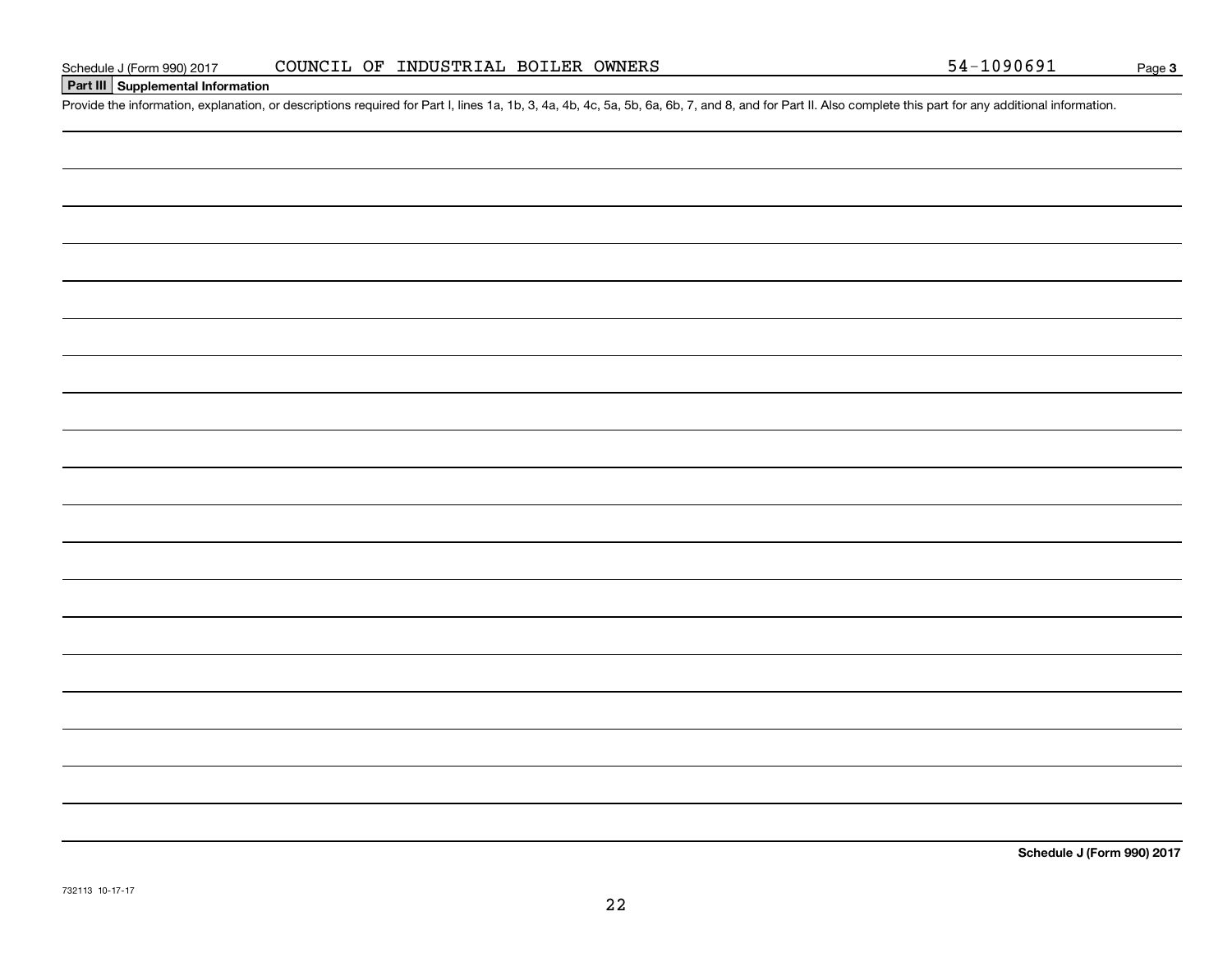**(Form 990 or 990-EZ)**

Department of the Treasury Internal Revenue Service Name of the organization

# **Complete to provide information for responses to specific questions on SCHEDULE O Supplemental Information to Form 990 or 990-EZ**

**Form 990 or 990-EZ or to provide any additional information. | Attach to Form 990 or 990-EZ. | Go to www.irs.gov/Form990 for the latest information.**



COUNCIL OF INDUSTRIAL BOILER OWNERS 54-1090691

# FORM 990, PART I, LINE 1, DESCRIPTION OF ORGANIZATION MISSION:

INFORMATION EXCHANGE

FORM 990, PART VI, SECTION A, LINE 6:

CIBO IS AN ASSOCIATION THAT HAS MEMBERS

FORM 990, PART VI, SECTION A, LINE 7A:

CIBO ELECTS ITS BOARD MEMBERS AT ITS ANNUAL MEETING

FORM 990, PART VI, SECTION B, LINE 11B:

FORM 990 IS DISTRIBUTED TO THE BOARD MEMBERS FOR REVIEW. ANY COMMENTS OR

CHANGES ARE FORWARDED TO THE PRESIDENT FOR REVIEW PRIOR TO FILING FORM 990.

FORM 990, PART VI, SECTION B, LINE 12C:

THE CIBO BOARD REVIEWS ITS ACTIONS TO ENSURE THAT CIBO ADHERES TO ITS

CONFLICT OF INTEREST POLICY

FORM 990, PART VI, SECTION B, LINE 15:

THE CIBO BOARD MEETS IN LATE JANUARY TO FIX THE PRESIDENT'S SALARY. THE

BOARD REVIEWS THE PRESIDENT'S PRIOR YEAR PERFORMANCE. BASED ON HIS/HER

PERFORMANCE, CURRENT BUDGET PROJECTIONS, COMPARABLE DATA FOR SIMILAR

POSITIONS, THE BOARD VOTES THE CURRENT YEAR'S SALARY.

FORM 990, PART VI, SECTION C, LINE 19:

CIBO'S GOVERNING DOCUMENTS, CONFLICT OF INTEREST POLICY & FINANCIAL REPORTS

ARE POSTED ON THE COUNCIL'S WEBSITE - WWW.CIBO.ORG.

732211 09-07-17 LHA For Paperwork Reduction Act Notice, see the Instructions for Form 990 or 990-EZ. Schedule O (Form 990 or 990-EZ) (2017)

23